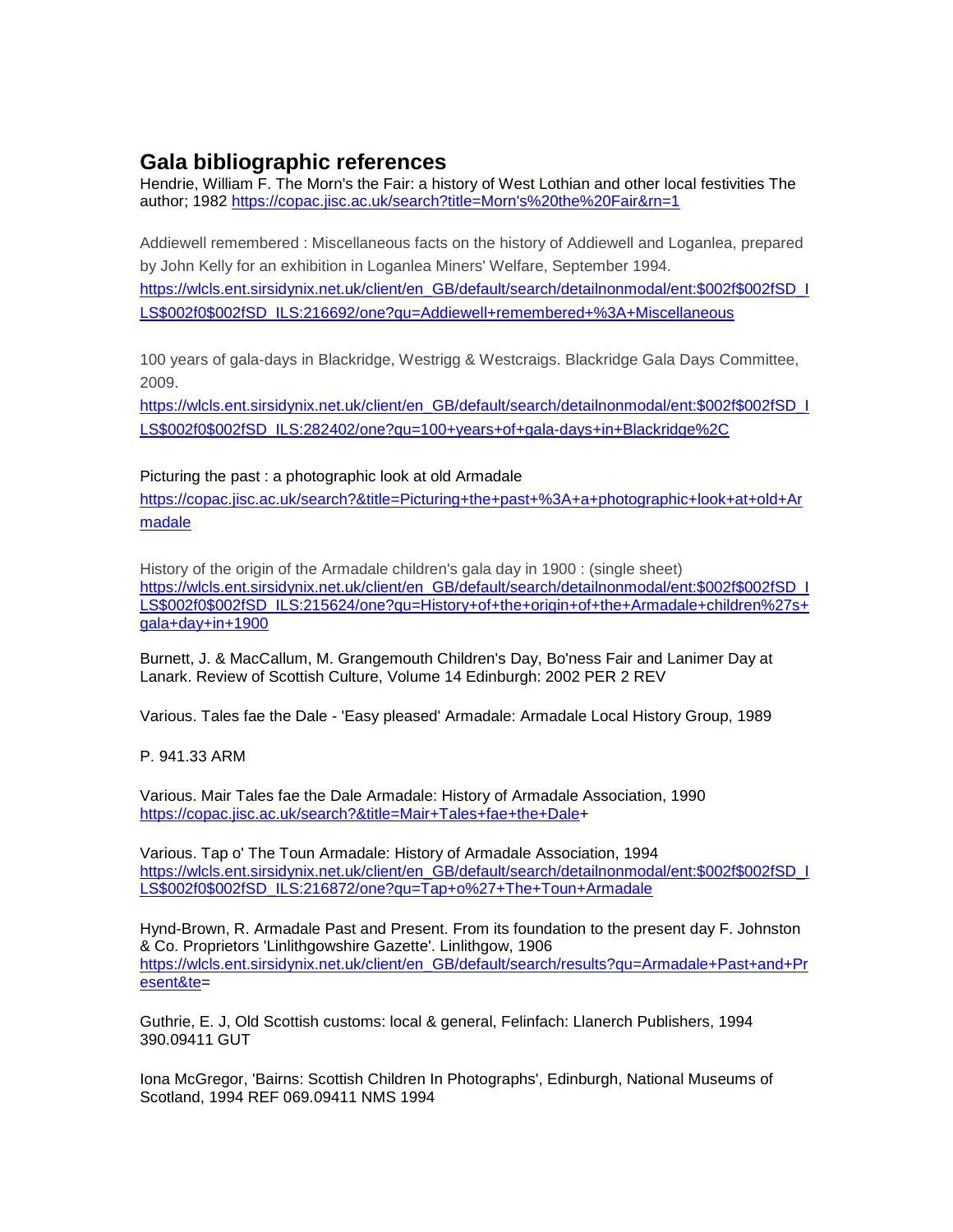Clark, Helen. Raise the banners high: the city of Edinburgh's banner collection Edinburgh: City of Edinburgh Museums and Galleries, 2001 795.1(411)/C

Hutton, Guthrie. Mining the Lothians Ochiltree: Stenlake, 1998 622.3309413 HUT

Miller, James. Salt in the Blood: Scotland's Fishing Communities Past and Present. Edinburgh: Canongate, 1999 639.209411 MIL

Rankin, Frank. Auld Buckhyne Revisited. Frank Rankin, 1997 <https://copac.jisc.ac.uk/search?title=Auld%20Buckhyne%20Revisited&rn=1>

Gorman, John. Banner bright: an illustrated history of Trade Union banners. Buckhurst Hill: Scorpian Publishing, 1986 795.1:331.881

Graham, David. John Newland:an account of the founder of Bathgate Academy Brodie and Salmond, Arbroath; 1901 [https://copac.jisc.ac.uk/search?title=John%20Newland%3Aan%20account%20of%20the%20foun](https://copac.jisc.ac.uk/search?title=John%20Newland%3Aan%20account%20of%20the%20founder%20of%20Bathgate%20Academy%20&rn=1) [der%20of%20Bathgate%20Academy%20&rn=1](https://copac.jisc.ac.uk/search?title=John%20Newland%3Aan%20account%20of%20the%20founder%20of%20Bathgate%20Academy%20&rn=1)

Hendrie, William F. & Mackie, Allister. The Bathgate Book Bathgate 2000 Trust <https://copac.jisc.ac.uk/search?title=Bathgate%20Book%20&rn=1>

G.Sprott, Farming - Scotland's Past In Action, Edinburgh, National Museums of Scotland, 1995. REF. 069.09411 NMS 1995

Sinclair, Iain. Old Buckie. Glasgow: Stenlake Publishing, 2000 [https://copac.jisc.ac.uk/search?title=Old%20Buckie&iids=23472131%20&show](https://copac.jisc.ac.uk/search?title=Old%20Buckie&iids=23472131%20&show-library=National%20Library%20of%20Scotland&rn=3)[library=National%20Library%20of%20Scotland&rn=3](https://copac.jisc.ac.uk/search?title=Old%20Buckie&iids=23472131%20&show-library=National%20Library%20of%20Scotland&rn=3)

Hamilton, James. Coalburn Chronicles Parts 1-80 1982-1997 Turner, Dr R. One Hundred Years New: Cockenzie and Port Seton. Sound and Visual Products Ltd and Cockenzie and Port Seton Community Council, 1980 <https://copac.jisc.ac.uk/search?title=One%20Hundred%20Years%20New%20cockenzie&rn=1>

Gibson, W M. Fishing In Old East Lothian: Cockenzie, Port Seton, Fisherrow and Prestonpans. Haddington: East Lothian District Library, 1994 [https://copac.jisc.ac.uk/search?title=Fishing%20In%20Old%20East%20Lothian%3A%20Cockenzi](https://copac.jisc.ac.uk/search?title=Fishing%20In%20Old%20East%20Lothian%3A%20Cockenzie&rn=1) [e&rn=1](https://copac.jisc.ac.uk/search?title=Fishing%20In%20Old%20East%20Lothian%3A%20Cockenzie&rn=1)

McLaren, Alan. The History of Loanhead Children's Gala Day Loanhead Children's Sports and Gala Day Association, 2001

https://libraries.midlothian.gov.uk/web/arena/results?p\_auth=twbqCsnU&p\_p\_id=crDetailWicket [WAR\\_arenaportlets&p\\_p\\_lifecycle=1&p\\_p\\_state=normal&p\\_p\\_mode=view&p\\_p\\_col\\_id=column-](https://libraries.midlothian.gov.uk/web/arena/results?p_auth=twbqCsnU&p_p_id=crDetailWicket_WAR_arenaportlets&p_p_lifecycle=1&p_p_state=normal&p_p_mode=view&p_p_col_id=column-2&p_p_col_pos=1&p_p_col_count=2&p_r_p_687834046_facet_queries=&p_r_p_687834046_search_item_no=0&p_r_p_687834046_sort_advice=field%3DRelevance%26direction%3DDescending&p_r_p_687834046_search_item_id=0954134303&p_r_p_687834046_agency_name=AUK000075&p_r_p_687834046_search_type=solr&p_r_p_687834046_search_query=title%3A+%22The+history+of+the+Loanhead+Children%27s+Day%22)[2&p\\_p\\_col\\_pos=1&p\\_p\\_col\\_count=2&p\\_r\\_p\\_687834046\\_facet\\_queries=&p\\_r\\_p\\_687834046\\_se](https://libraries.midlothian.gov.uk/web/arena/results?p_auth=twbqCsnU&p_p_id=crDetailWicket_WAR_arenaportlets&p_p_lifecycle=1&p_p_state=normal&p_p_mode=view&p_p_col_id=column-2&p_p_col_pos=1&p_p_col_count=2&p_r_p_687834046_facet_queries=&p_r_p_687834046_search_item_no=0&p_r_p_687834046_sort_advice=field%3DRelevance%26direction%3DDescending&p_r_p_687834046_search_item_id=0954134303&p_r_p_687834046_agency_name=AUK000075&p_r_p_687834046_search_type=solr&p_r_p_687834046_search_query=title%3A+%22The+history+of+the+Loanhead+Children%27s+Day%22) [arch\\_item\\_no=0&p\\_r\\_p\\_687834046\\_sort\\_advice=field%3DRelevance%26direction%3DDescendi](https://libraries.midlothian.gov.uk/web/arena/results?p_auth=twbqCsnU&p_p_id=crDetailWicket_WAR_arenaportlets&p_p_lifecycle=1&p_p_state=normal&p_p_mode=view&p_p_col_id=column-2&p_p_col_pos=1&p_p_col_count=2&p_r_p_687834046_facet_queries=&p_r_p_687834046_search_item_no=0&p_r_p_687834046_sort_advice=field%3DRelevance%26direction%3DDescending&p_r_p_687834046_search_item_id=0954134303&p_r_p_687834046_agency_name=AUK000075&p_r_p_687834046_search_type=solr&p_r_p_687834046_search_query=title%3A+%22The+history+of+the+Loanhead+Children%27s+Day%22) [ng&p\\_r\\_p\\_687834046\\_search\\_item\\_id=0954134303&p\\_r\\_p\\_687834046\\_agency\\_name=AUK00](https://libraries.midlothian.gov.uk/web/arena/results?p_auth=twbqCsnU&p_p_id=crDetailWicket_WAR_arenaportlets&p_p_lifecycle=1&p_p_state=normal&p_p_mode=view&p_p_col_id=column-2&p_p_col_pos=1&p_p_col_count=2&p_r_p_687834046_facet_queries=&p_r_p_687834046_search_item_no=0&p_r_p_687834046_sort_advice=field%3DRelevance%26direction%3DDescending&p_r_p_687834046_search_item_id=0954134303&p_r_p_687834046_agency_name=AUK000075&p_r_p_687834046_search_type=solr&p_r_p_687834046_search_query=title%3A+%22The+history+of+the+Loanhead+Children%27s+Day%22)\_ [0075&p\\_r\\_p\\_687834046\\_search\\_type=solr&p\\_r\\_p\\_687834046\\_search\\_query=title%3A+%22The](https://libraries.midlothian.gov.uk/web/arena/results?p_auth=twbqCsnU&p_p_id=crDetailWicket_WAR_arenaportlets&p_p_lifecycle=1&p_p_state=normal&p_p_mode=view&p_p_col_id=column-2&p_p_col_pos=1&p_p_col_count=2&p_r_p_687834046_facet_queries=&p_r_p_687834046_search_item_no=0&p_r_p_687834046_sort_advice=field%3DRelevance%26direction%3DDescending&p_r_p_687834046_search_item_id=0954134303&p_r_p_687834046_agency_name=AUK000075&p_r_p_687834046_search_type=solr&p_r_p_687834046_search_query=title%3A+%22The+history+of+the+Loanhead+Children%27s+Day%22) [+history+of+the+Loanhead+Children%27s+Day%22](https://libraries.midlothian.gov.uk/web/arena/results?p_auth=twbqCsnU&p_p_id=crDetailWicket_WAR_arenaportlets&p_p_lifecycle=1&p_p_state=normal&p_p_mode=view&p_p_col_id=column-2&p_p_col_pos=1&p_p_col_count=2&p_r_p_687834046_facet_queries=&p_r_p_687834046_search_item_no=0&p_r_p_687834046_sort_advice=field%3DRelevance%26direction%3DDescending&p_r_p_687834046_search_item_id=0954134303&p_r_p_687834046_agency_name=AUK000075&p_r_p_687834046_search_type=solr&p_r_p_687834046_search_query=title%3A+%22The+history+of+the+Loanhead+Children%27s+Day%22)

The history of Midlothian's brass bands / McLaren, Alan. 784.909411 MCL

A journey around old Loanhead / McLaren, Alan. 941.37 MCL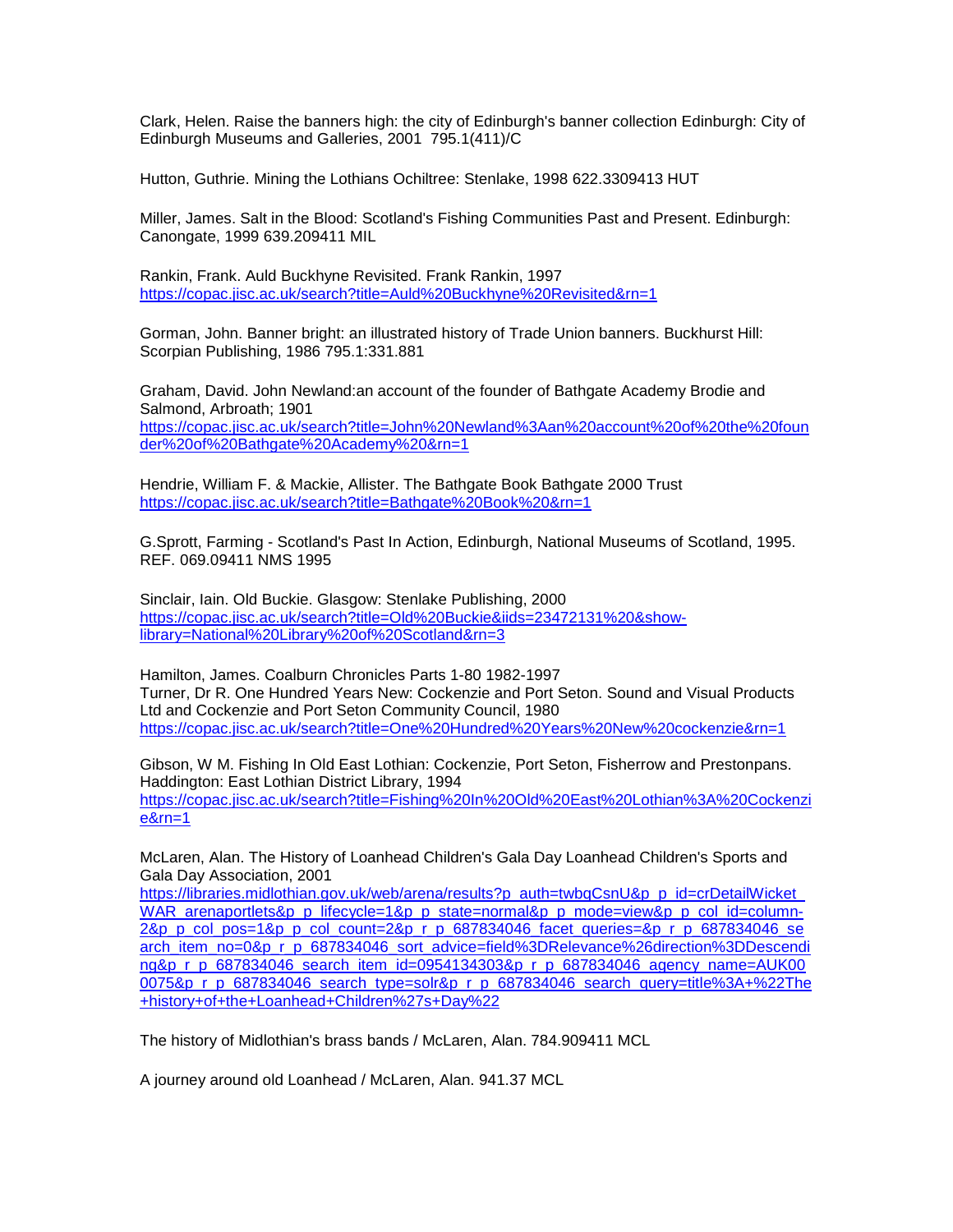Smith, Alex C. A History of Newtongrange Gala 1913 - 1993

https://libraries.midlothian.gov.uk/web/arena/results?p\_auth=twbgCsnU&p\_p\_id=crDetailWicket [WAR\\_arenaportlets&p\\_p\\_lifecycle=1&p\\_p\\_state=normal&p\\_p\\_mode=view&p\\_p\\_col\\_id=column-](https://libraries.midlothian.gov.uk/web/arena/results?p_auth=twbqCsnU&p_p_id=crDetailWicket_WAR_arenaportlets&p_p_lifecycle=1&p_p_state=normal&p_p_mode=view&p_p_col_id=column-2&p_p_col_pos=1&p_p_col_count=2&p_r_p_687834046_facet_queries=&p_r_p_687834046_search_item_no=0&p_r_p_687834046_sort_advice=field%3DRelevance%26direction%3DDescending&p_r_p_687834046_search_item_id=M100052541&p_r_p_687834046_agency_name=AUK000075&p_r_p_687834046_search_type=solr&p_r_p_687834046_search_query=History+of+Newtongrange+Gala+1913+-+1993)[2&p\\_p\\_col\\_pos=1&p\\_p\\_col\\_count=2&p\\_r\\_p\\_687834046\\_facet\\_queries=&p\\_r\\_p\\_687834046\\_se](https://libraries.midlothian.gov.uk/web/arena/results?p_auth=twbqCsnU&p_p_id=crDetailWicket_WAR_arenaportlets&p_p_lifecycle=1&p_p_state=normal&p_p_mode=view&p_p_col_id=column-2&p_p_col_pos=1&p_p_col_count=2&p_r_p_687834046_facet_queries=&p_r_p_687834046_search_item_no=0&p_r_p_687834046_sort_advice=field%3DRelevance%26direction%3DDescending&p_r_p_687834046_search_item_id=M100052541&p_r_p_687834046_agency_name=AUK000075&p_r_p_687834046_search_type=solr&p_r_p_687834046_search_query=History+of+Newtongrange+Gala+1913+-+1993) [arch\\_item\\_no=0&p\\_r\\_p\\_687834046\\_sort\\_advice=field%3DRelevance%26direction%3DDescendi](https://libraries.midlothian.gov.uk/web/arena/results?p_auth=twbqCsnU&p_p_id=crDetailWicket_WAR_arenaportlets&p_p_lifecycle=1&p_p_state=normal&p_p_mode=view&p_p_col_id=column-2&p_p_col_pos=1&p_p_col_count=2&p_r_p_687834046_facet_queries=&p_r_p_687834046_search_item_no=0&p_r_p_687834046_sort_advice=field%3DRelevance%26direction%3DDescending&p_r_p_687834046_search_item_id=M100052541&p_r_p_687834046_agency_name=AUK000075&p_r_p_687834046_search_type=solr&p_r_p_687834046_search_query=History+of+Newtongrange+Gala+1913+-+1993) [ng&p\\_r\\_p\\_687834046\\_search\\_item\\_id=M100052541&p\\_r\\_p\\_687834046\\_agency\\_name=AUK00](https://libraries.midlothian.gov.uk/web/arena/results?p_auth=twbqCsnU&p_p_id=crDetailWicket_WAR_arenaportlets&p_p_lifecycle=1&p_p_state=normal&p_p_mode=view&p_p_col_id=column-2&p_p_col_pos=1&p_p_col_count=2&p_r_p_687834046_facet_queries=&p_r_p_687834046_search_item_no=0&p_r_p_687834046_sort_advice=field%3DRelevance%26direction%3DDescending&p_r_p_687834046_search_item_id=M100052541&p_r_p_687834046_agency_name=AUK000075&p_r_p_687834046_search_type=solr&p_r_p_687834046_search_query=History+of+Newtongrange+Gala+1913+-+1993)\_ [0075&p\\_r\\_p\\_687834046\\_search\\_type=solr&p\\_r\\_p\\_687834046\\_search\\_query=History+of+Newto](https://libraries.midlothian.gov.uk/web/arena/results?p_auth=twbqCsnU&p_p_id=crDetailWicket_WAR_arenaportlets&p_p_lifecycle=1&p_p_state=normal&p_p_mode=view&p_p_col_id=column-2&p_p_col_pos=1&p_p_col_count=2&p_r_p_687834046_facet_queries=&p_r_p_687834046_search_item_no=0&p_r_p_687834046_sort_advice=field%3DRelevance%26direction%3DDescending&p_r_p_687834046_search_item_id=M100052541&p_r_p_687834046_agency_name=AUK000075&p_r_p_687834046_search_type=solr&p_r_p_687834046_search_query=History+of+Newtongrange+Gala+1913+-+1993) [ngrange+Gala+1913+-+1993](https://libraries.midlothian.gov.uk/web/arena/results?p_auth=twbqCsnU&p_p_id=crDetailWicket_WAR_arenaportlets&p_p_lifecycle=1&p_p_state=normal&p_p_mode=view&p_p_col_id=column-2&p_p_col_pos=1&p_p_col_count=2&p_r_p_687834046_facet_queries=&p_r_p_687834046_search_item_no=0&p_r_p_687834046_sort_advice=field%3DRelevance%26direction%3DDescending&p_r_p_687834046_search_item_id=M100052541&p_r_p_687834046_agency_name=AUK000075&p_r_p_687834046_search_type=solr&p_r_p_687834046_search_query=History+of+Newtongrange+Gala+1913+-+1993)

Hutton, Guthrie Scotland's Black Diamonds: Coal Mining in Scotland

The day of their lives; a history of Midlothian Gala days featuring Newtongrange, Poltonhall, Mayfield and Easthouses DVD Author: Newbattle Abbey College Publication year: 2013

Balerno gala week 1972, Saturday 20th-27th May / Balerno Children's Gala Association.

[https://yourlibrary.edinburgh.gov.uk/web/arena/results?p\\_p\\_id=crDetailWicket\\_WAR\\_arenaportlet](https://yourlibrary.edinburgh.gov.uk/web/arena/results?p_p_id=crDetailWicket_WAR_arenaportlets&p_p_lifecycle=1&p_p_state=normal&p_p_mode=view&p_p_col_id=column-1&p_p_col_pos=1&p_p_col_count=3&p_r_p_687834046_facet_queries=&_crDetailWicket_WAR_arenaportlets_back_url=https%3A%2F%2Fyourlibrary.edinburgh.gov.uk%2Fweb%2Farena%2Fsearch%3Fp_p_id%3DsearchResult_WAR_arenaportlets%26p_p_lifecycle%3D1%26p_p_state%3Dnormal%26p_p_mode%3Dview%26p_p_col_id%3Dcolumn-1%26p_p_col_pos%3D1%26p_p_col_count%3D3%26p_r_p_687834046_facet_queries%3D%26p_r_p_687834046_search_item_no%3D17%26p_r_p_687834046_sort_advice%3Dfield%253DRelevance%2526direction%253DDescending%26_searchResult_WAR_arenaportlets_arena_member_id%3D74217150%26_searchResult_WAR_arenaportlets_agency_name%3DAUK269000%26p_r_p_687834046_search_type%3Dsolr%26p_r_p_687834046_search_query%3Dgala&p_r_p_687834046_search_item_no=17&p_r_p_687834046_sort_advice=field%3DRelevance%26direction%3DDescending&p_r_p_687834046_arena_member_id=74217150&p_r_p_687834046_search_item_id=BX00010068&p_r_p_687834046_agency_name=AUK269000&p_r_p_687834046_search_type=solr&p_r_p_687834046_search_query=gala) [s&p\\_p\\_lifecycle=1&p\\_p\\_state=normal&p\\_p\\_mode=view&p\\_p\\_col\\_id=column-](https://yourlibrary.edinburgh.gov.uk/web/arena/results?p_p_id=crDetailWicket_WAR_arenaportlets&p_p_lifecycle=1&p_p_state=normal&p_p_mode=view&p_p_col_id=column-1&p_p_col_pos=1&p_p_col_count=3&p_r_p_687834046_facet_queries=&_crDetailWicket_WAR_arenaportlets_back_url=https%3A%2F%2Fyourlibrary.edinburgh.gov.uk%2Fweb%2Farena%2Fsearch%3Fp_p_id%3DsearchResult_WAR_arenaportlets%26p_p_lifecycle%3D1%26p_p_state%3Dnormal%26p_p_mode%3Dview%26p_p_col_id%3Dcolumn-1%26p_p_col_pos%3D1%26p_p_col_count%3D3%26p_r_p_687834046_facet_queries%3D%26p_r_p_687834046_search_item_no%3D17%26p_r_p_687834046_sort_advice%3Dfield%253DRelevance%2526direction%253DDescending%26_searchResult_WAR_arenaportlets_arena_member_id%3D74217150%26_searchResult_WAR_arenaportlets_agency_name%3DAUK269000%26p_r_p_687834046_search_type%3Dsolr%26p_r_p_687834046_search_query%3Dgala&p_r_p_687834046_search_item_no=17&p_r_p_687834046_sort_advice=field%3DRelevance%26direction%3DDescending&p_r_p_687834046_arena_member_id=74217150&p_r_p_687834046_search_item_id=BX00010068&p_r_p_687834046_agency_name=AUK269000&p_r_p_687834046_search_type=solr&p_r_p_687834046_search_query=gala)[1&p\\_p\\_col\\_pos=1&p\\_p\\_col\\_count=3&p\\_r\\_p\\_687834046\\_facet\\_queries=&\\_crDetailWicket\\_WAR](https://yourlibrary.edinburgh.gov.uk/web/arena/results?p_p_id=crDetailWicket_WAR_arenaportlets&p_p_lifecycle=1&p_p_state=normal&p_p_mode=view&p_p_col_id=column-1&p_p_col_pos=1&p_p_col_count=3&p_r_p_687834046_facet_queries=&_crDetailWicket_WAR_arenaportlets_back_url=https%3A%2F%2Fyourlibrary.edinburgh.gov.uk%2Fweb%2Farena%2Fsearch%3Fp_p_id%3DsearchResult_WAR_arenaportlets%26p_p_lifecycle%3D1%26p_p_state%3Dnormal%26p_p_mode%3Dview%26p_p_col_id%3Dcolumn-1%26p_p_col_pos%3D1%26p_p_col_count%3D3%26p_r_p_687834046_facet_queries%3D%26p_r_p_687834046_search_item_no%3D17%26p_r_p_687834046_sort_advice%3Dfield%253DRelevance%2526direction%253DDescending%26_searchResult_WAR_arenaportlets_arena_member_id%3D74217150%26_searchResult_WAR_arenaportlets_agency_name%3DAUK269000%26p_r_p_687834046_search_type%3Dsolr%26p_r_p_687834046_search_query%3Dgala&p_r_p_687834046_search_item_no=17&p_r_p_687834046_sort_advice=field%3DRelevance%26direction%3DDescending&p_r_p_687834046_arena_member_id=74217150&p_r_p_687834046_search_item_id=BX00010068&p_r_p_687834046_agency_name=AUK269000&p_r_p_687834046_search_type=solr&p_r_p_687834046_search_query=gala) [\\_arenaportlets\\_back\\_url=https%3A%2F%2Fyourlibrary.edinburgh.gov.uk%2Fweb%2Farena%2F](https://yourlibrary.edinburgh.gov.uk/web/arena/results?p_p_id=crDetailWicket_WAR_arenaportlets&p_p_lifecycle=1&p_p_state=normal&p_p_mode=view&p_p_col_id=column-1&p_p_col_pos=1&p_p_col_count=3&p_r_p_687834046_facet_queries=&_crDetailWicket_WAR_arenaportlets_back_url=https%3A%2F%2Fyourlibrary.edinburgh.gov.uk%2Fweb%2Farena%2Fsearch%3Fp_p_id%3DsearchResult_WAR_arenaportlets%26p_p_lifecycle%3D1%26p_p_state%3Dnormal%26p_p_mode%3Dview%26p_p_col_id%3Dcolumn-1%26p_p_col_pos%3D1%26p_p_col_count%3D3%26p_r_p_687834046_facet_queries%3D%26p_r_p_687834046_search_item_no%3D17%26p_r_p_687834046_sort_advice%3Dfield%253DRelevance%2526direction%253DDescending%26_searchResult_WAR_arenaportlets_arena_member_id%3D74217150%26_searchResult_WAR_arenaportlets_agency_name%3DAUK269000%26p_r_p_687834046_search_type%3Dsolr%26p_r_p_687834046_search_query%3Dgala&p_r_p_687834046_search_item_no=17&p_r_p_687834046_sort_advice=field%3DRelevance%26direction%3DDescending&p_r_p_687834046_arena_member_id=74217150&p_r_p_687834046_search_item_id=BX00010068&p_r_p_687834046_agency_name=AUK269000&p_r_p_687834046_search_type=solr&p_r_p_687834046_search_query=gala) [search%3Fp\\_p\\_id%3DsearchResult\\_WAR\\_arenaportlets%26p\\_p\\_lifecycle%3D1%26p\\_p\\_state%](https://yourlibrary.edinburgh.gov.uk/web/arena/results?p_p_id=crDetailWicket_WAR_arenaportlets&p_p_lifecycle=1&p_p_state=normal&p_p_mode=view&p_p_col_id=column-1&p_p_col_pos=1&p_p_col_count=3&p_r_p_687834046_facet_queries=&_crDetailWicket_WAR_arenaportlets_back_url=https%3A%2F%2Fyourlibrary.edinburgh.gov.uk%2Fweb%2Farena%2Fsearch%3Fp_p_id%3DsearchResult_WAR_arenaportlets%26p_p_lifecycle%3D1%26p_p_state%3Dnormal%26p_p_mode%3Dview%26p_p_col_id%3Dcolumn-1%26p_p_col_pos%3D1%26p_p_col_count%3D3%26p_r_p_687834046_facet_queries%3D%26p_r_p_687834046_search_item_no%3D17%26p_r_p_687834046_sort_advice%3Dfield%253DRelevance%2526direction%253DDescending%26_searchResult_WAR_arenaportlets_arena_member_id%3D74217150%26_searchResult_WAR_arenaportlets_agency_name%3DAUK269000%26p_r_p_687834046_search_type%3Dsolr%26p_r_p_687834046_search_query%3Dgala&p_r_p_687834046_search_item_no=17&p_r_p_687834046_sort_advice=field%3DRelevance%26direction%3DDescending&p_r_p_687834046_arena_member_id=74217150&p_r_p_687834046_search_item_id=BX00010068&p_r_p_687834046_agency_name=AUK269000&p_r_p_687834046_search_type=solr&p_r_p_687834046_search_query=gala) [3Dnormal%26p\\_p\\_mode%3Dview%26p\\_p\\_col\\_id%3Dcolumn-](https://yourlibrary.edinburgh.gov.uk/web/arena/results?p_p_id=crDetailWicket_WAR_arenaportlets&p_p_lifecycle=1&p_p_state=normal&p_p_mode=view&p_p_col_id=column-1&p_p_col_pos=1&p_p_col_count=3&p_r_p_687834046_facet_queries=&_crDetailWicket_WAR_arenaportlets_back_url=https%3A%2F%2Fyourlibrary.edinburgh.gov.uk%2Fweb%2Farena%2Fsearch%3Fp_p_id%3DsearchResult_WAR_arenaportlets%26p_p_lifecycle%3D1%26p_p_state%3Dnormal%26p_p_mode%3Dview%26p_p_col_id%3Dcolumn-1%26p_p_col_pos%3D1%26p_p_col_count%3D3%26p_r_p_687834046_facet_queries%3D%26p_r_p_687834046_search_item_no%3D17%26p_r_p_687834046_sort_advice%3Dfield%253DRelevance%2526direction%253DDescending%26_searchResult_WAR_arenaportlets_arena_member_id%3D74217150%26_searchResult_WAR_arenaportlets_agency_name%3DAUK269000%26p_r_p_687834046_search_type%3Dsolr%26p_r_p_687834046_search_query%3Dgala&p_r_p_687834046_search_item_no=17&p_r_p_687834046_sort_advice=field%3DRelevance%26direction%3DDescending&p_r_p_687834046_arena_member_id=74217150&p_r_p_687834046_search_item_id=BX00010068&p_r_p_687834046_agency_name=AUK269000&p_r_p_687834046_search_type=solr&p_r_p_687834046_search_query=gala)[1%26p\\_p\\_col\\_pos%3D1%26p\\_p\\_col\\_count%3D3%26p\\_r\\_p\\_687834046\\_facet\\_queries%3D%26](https://yourlibrary.edinburgh.gov.uk/web/arena/results?p_p_id=crDetailWicket_WAR_arenaportlets&p_p_lifecycle=1&p_p_state=normal&p_p_mode=view&p_p_col_id=column-1&p_p_col_pos=1&p_p_col_count=3&p_r_p_687834046_facet_queries=&_crDetailWicket_WAR_arenaportlets_back_url=https%3A%2F%2Fyourlibrary.edinburgh.gov.uk%2Fweb%2Farena%2Fsearch%3Fp_p_id%3DsearchResult_WAR_arenaportlets%26p_p_lifecycle%3D1%26p_p_state%3Dnormal%26p_p_mode%3Dview%26p_p_col_id%3Dcolumn-1%26p_p_col_pos%3D1%26p_p_col_count%3D3%26p_r_p_687834046_facet_queries%3D%26p_r_p_687834046_search_item_no%3D17%26p_r_p_687834046_sort_advice%3Dfield%253DRelevance%2526direction%253DDescending%26_searchResult_WAR_arenaportlets_arena_member_id%3D74217150%26_searchResult_WAR_arenaportlets_agency_name%3DAUK269000%26p_r_p_687834046_search_type%3Dsolr%26p_r_p_687834046_search_query%3Dgala&p_r_p_687834046_search_item_no=17&p_r_p_687834046_sort_advice=field%3DRelevance%26direction%3DDescending&p_r_p_687834046_arena_member_id=74217150&p_r_p_687834046_search_item_id=BX00010068&p_r_p_687834046_agency_name=AUK269000&p_r_p_687834046_search_type=solr&p_r_p_687834046_search_query=gala) [p\\_r\\_p\\_687834046\\_search\\_item\\_no%3D17%26p\\_r\\_p\\_687834046\\_sort\\_advice%3Dfield%253DR](https://yourlibrary.edinburgh.gov.uk/web/arena/results?p_p_id=crDetailWicket_WAR_arenaportlets&p_p_lifecycle=1&p_p_state=normal&p_p_mode=view&p_p_col_id=column-1&p_p_col_pos=1&p_p_col_count=3&p_r_p_687834046_facet_queries=&_crDetailWicket_WAR_arenaportlets_back_url=https%3A%2F%2Fyourlibrary.edinburgh.gov.uk%2Fweb%2Farena%2Fsearch%3Fp_p_id%3DsearchResult_WAR_arenaportlets%26p_p_lifecycle%3D1%26p_p_state%3Dnormal%26p_p_mode%3Dview%26p_p_col_id%3Dcolumn-1%26p_p_col_pos%3D1%26p_p_col_count%3D3%26p_r_p_687834046_facet_queries%3D%26p_r_p_687834046_search_item_no%3D17%26p_r_p_687834046_sort_advice%3Dfield%253DRelevance%2526direction%253DDescending%26_searchResult_WAR_arenaportlets_arena_member_id%3D74217150%26_searchResult_WAR_arenaportlets_agency_name%3DAUK269000%26p_r_p_687834046_search_type%3Dsolr%26p_r_p_687834046_search_query%3Dgala&p_r_p_687834046_search_item_no=17&p_r_p_687834046_sort_advice=field%3DRelevance%26direction%3DDescending&p_r_p_687834046_arena_member_id=74217150&p_r_p_687834046_search_item_id=BX00010068&p_r_p_687834046_agency_name=AUK269000&p_r_p_687834046_search_type=solr&p_r_p_687834046_search_query=gala) [elevance%2526direction%253DDescending%26\\_searchResult\\_WAR\\_arenaportlets\\_arena\\_mem](https://yourlibrary.edinburgh.gov.uk/web/arena/results?p_p_id=crDetailWicket_WAR_arenaportlets&p_p_lifecycle=1&p_p_state=normal&p_p_mode=view&p_p_col_id=column-1&p_p_col_pos=1&p_p_col_count=3&p_r_p_687834046_facet_queries=&_crDetailWicket_WAR_arenaportlets_back_url=https%3A%2F%2Fyourlibrary.edinburgh.gov.uk%2Fweb%2Farena%2Fsearch%3Fp_p_id%3DsearchResult_WAR_arenaportlets%26p_p_lifecycle%3D1%26p_p_state%3Dnormal%26p_p_mode%3Dview%26p_p_col_id%3Dcolumn-1%26p_p_col_pos%3D1%26p_p_col_count%3D3%26p_r_p_687834046_facet_queries%3D%26p_r_p_687834046_search_item_no%3D17%26p_r_p_687834046_sort_advice%3Dfield%253DRelevance%2526direction%253DDescending%26_searchResult_WAR_arenaportlets_arena_member_id%3D74217150%26_searchResult_WAR_arenaportlets_agency_name%3DAUK269000%26p_r_p_687834046_search_type%3Dsolr%26p_r_p_687834046_search_query%3Dgala&p_r_p_687834046_search_item_no=17&p_r_p_687834046_sort_advice=field%3DRelevance%26direction%3DDescending&p_r_p_687834046_arena_member_id=74217150&p_r_p_687834046_search_item_id=BX00010068&p_r_p_687834046_agency_name=AUK269000&p_r_p_687834046_search_type=solr&p_r_p_687834046_search_query=gala) [ber\\_id%3D74217150%26\\_searchResult\\_WAR\\_arenaportlets\\_agency\\_name%3DAUK269000%2](https://yourlibrary.edinburgh.gov.uk/web/arena/results?p_p_id=crDetailWicket_WAR_arenaportlets&p_p_lifecycle=1&p_p_state=normal&p_p_mode=view&p_p_col_id=column-1&p_p_col_pos=1&p_p_col_count=3&p_r_p_687834046_facet_queries=&_crDetailWicket_WAR_arenaportlets_back_url=https%3A%2F%2Fyourlibrary.edinburgh.gov.uk%2Fweb%2Farena%2Fsearch%3Fp_p_id%3DsearchResult_WAR_arenaportlets%26p_p_lifecycle%3D1%26p_p_state%3Dnormal%26p_p_mode%3Dview%26p_p_col_id%3Dcolumn-1%26p_p_col_pos%3D1%26p_p_col_count%3D3%26p_r_p_687834046_facet_queries%3D%26p_r_p_687834046_search_item_no%3D17%26p_r_p_687834046_sort_advice%3Dfield%253DRelevance%2526direction%253DDescending%26_searchResult_WAR_arenaportlets_arena_member_id%3D74217150%26_searchResult_WAR_arenaportlets_agency_name%3DAUK269000%26p_r_p_687834046_search_type%3Dsolr%26p_r_p_687834046_search_query%3Dgala&p_r_p_687834046_search_item_no=17&p_r_p_687834046_sort_advice=field%3DRelevance%26direction%3DDescending&p_r_p_687834046_arena_member_id=74217150&p_r_p_687834046_search_item_id=BX00010068&p_r_p_687834046_agency_name=AUK269000&p_r_p_687834046_search_type=solr&p_r_p_687834046_search_query=gala) [6p\\_r\\_p\\_687834046\\_search\\_type%3Dsolr%26p\\_r\\_p\\_687834046\\_search\\_query%3Dgala&p\\_r\\_p\\_](https://yourlibrary.edinburgh.gov.uk/web/arena/results?p_p_id=crDetailWicket_WAR_arenaportlets&p_p_lifecycle=1&p_p_state=normal&p_p_mode=view&p_p_col_id=column-1&p_p_col_pos=1&p_p_col_count=3&p_r_p_687834046_facet_queries=&_crDetailWicket_WAR_arenaportlets_back_url=https%3A%2F%2Fyourlibrary.edinburgh.gov.uk%2Fweb%2Farena%2Fsearch%3Fp_p_id%3DsearchResult_WAR_arenaportlets%26p_p_lifecycle%3D1%26p_p_state%3Dnormal%26p_p_mode%3Dview%26p_p_col_id%3Dcolumn-1%26p_p_col_pos%3D1%26p_p_col_count%3D3%26p_r_p_687834046_facet_queries%3D%26p_r_p_687834046_search_item_no%3D17%26p_r_p_687834046_sort_advice%3Dfield%253DRelevance%2526direction%253DDescending%26_searchResult_WAR_arenaportlets_arena_member_id%3D74217150%26_searchResult_WAR_arenaportlets_agency_name%3DAUK269000%26p_r_p_687834046_search_type%3Dsolr%26p_r_p_687834046_search_query%3Dgala&p_r_p_687834046_search_item_no=17&p_r_p_687834046_sort_advice=field%3DRelevance%26direction%3DDescending&p_r_p_687834046_arena_member_id=74217150&p_r_p_687834046_search_item_id=BX00010068&p_r_p_687834046_agency_name=AUK269000&p_r_p_687834046_search_type=solr&p_r_p_687834046_search_query=gala) [687834046\\_search\\_item\\_no=17&p\\_r\\_p\\_687834046\\_sort\\_advice=field%3DRelevance%26directi](https://yourlibrary.edinburgh.gov.uk/web/arena/results?p_p_id=crDetailWicket_WAR_arenaportlets&p_p_lifecycle=1&p_p_state=normal&p_p_mode=view&p_p_col_id=column-1&p_p_col_pos=1&p_p_col_count=3&p_r_p_687834046_facet_queries=&_crDetailWicket_WAR_arenaportlets_back_url=https%3A%2F%2Fyourlibrary.edinburgh.gov.uk%2Fweb%2Farena%2Fsearch%3Fp_p_id%3DsearchResult_WAR_arenaportlets%26p_p_lifecycle%3D1%26p_p_state%3Dnormal%26p_p_mode%3Dview%26p_p_col_id%3Dcolumn-1%26p_p_col_pos%3D1%26p_p_col_count%3D3%26p_r_p_687834046_facet_queries%3D%26p_r_p_687834046_search_item_no%3D17%26p_r_p_687834046_sort_advice%3Dfield%253DRelevance%2526direction%253DDescending%26_searchResult_WAR_arenaportlets_arena_member_id%3D74217150%26_searchResult_WAR_arenaportlets_agency_name%3DAUK269000%26p_r_p_687834046_search_type%3Dsolr%26p_r_p_687834046_search_query%3Dgala&p_r_p_687834046_search_item_no=17&p_r_p_687834046_sort_advice=field%3DRelevance%26direction%3DDescending&p_r_p_687834046_arena_member_id=74217150&p_r_p_687834046_search_item_id=BX00010068&p_r_p_687834046_agency_name=AUK269000&p_r_p_687834046_search_type=solr&p_r_p_687834046_search_query=gala) [on%3DDescending&p\\_r\\_p\\_687834046\\_arena\\_member\\_id=74217150&p\\_r\\_p\\_687834046\\_searc](https://yourlibrary.edinburgh.gov.uk/web/arena/results?p_p_id=crDetailWicket_WAR_arenaportlets&p_p_lifecycle=1&p_p_state=normal&p_p_mode=view&p_p_col_id=column-1&p_p_col_pos=1&p_p_col_count=3&p_r_p_687834046_facet_queries=&_crDetailWicket_WAR_arenaportlets_back_url=https%3A%2F%2Fyourlibrary.edinburgh.gov.uk%2Fweb%2Farena%2Fsearch%3Fp_p_id%3DsearchResult_WAR_arenaportlets%26p_p_lifecycle%3D1%26p_p_state%3Dnormal%26p_p_mode%3Dview%26p_p_col_id%3Dcolumn-1%26p_p_col_pos%3D1%26p_p_col_count%3D3%26p_r_p_687834046_facet_queries%3D%26p_r_p_687834046_search_item_no%3D17%26p_r_p_687834046_sort_advice%3Dfield%253DRelevance%2526direction%253DDescending%26_searchResult_WAR_arenaportlets_arena_member_id%3D74217150%26_searchResult_WAR_arenaportlets_agency_name%3DAUK269000%26p_r_p_687834046_search_type%3Dsolr%26p_r_p_687834046_search_query%3Dgala&p_r_p_687834046_search_item_no=17&p_r_p_687834046_sort_advice=field%3DRelevance%26direction%3DDescending&p_r_p_687834046_arena_member_id=74217150&p_r_p_687834046_search_item_id=BX00010068&p_r_p_687834046_agency_name=AUK269000&p_r_p_687834046_search_type=solr&p_r_p_687834046_search_query=gala) [h\\_item\\_id=BX00010068&p\\_r\\_p\\_687834046\\_agency\\_name=AUK269000&p\\_r\\_p\\_687834046\\_se](https://yourlibrary.edinburgh.gov.uk/web/arena/results?p_p_id=crDetailWicket_WAR_arenaportlets&p_p_lifecycle=1&p_p_state=normal&p_p_mode=view&p_p_col_id=column-1&p_p_col_pos=1&p_p_col_count=3&p_r_p_687834046_facet_queries=&_crDetailWicket_WAR_arenaportlets_back_url=https%3A%2F%2Fyourlibrary.edinburgh.gov.uk%2Fweb%2Farena%2Fsearch%3Fp_p_id%3DsearchResult_WAR_arenaportlets%26p_p_lifecycle%3D1%26p_p_state%3Dnormal%26p_p_mode%3Dview%26p_p_col_id%3Dcolumn-1%26p_p_col_pos%3D1%26p_p_col_count%3D3%26p_r_p_687834046_facet_queries%3D%26p_r_p_687834046_search_item_no%3D17%26p_r_p_687834046_sort_advice%3Dfield%253DRelevance%2526direction%253DDescending%26_searchResult_WAR_arenaportlets_arena_member_id%3D74217150%26_searchResult_WAR_arenaportlets_agency_name%3DAUK269000%26p_r_p_687834046_search_type%3Dsolr%26p_r_p_687834046_search_query%3Dgala&p_r_p_687834046_search_item_no=17&p_r_p_687834046_sort_advice=field%3DRelevance%26direction%3DDescending&p_r_p_687834046_arena_member_id=74217150&p_r_p_687834046_search_item_id=BX00010068&p_r_p_687834046_agency_name=AUK269000&p_r_p_687834046_search_type=solr&p_r_p_687834046_search_query=gala) [arch\\_type=solr&p\\_r\\_p\\_687834046\\_search\\_query=gala](https://yourlibrary.edinburgh.gov.uk/web/arena/results?p_p_id=crDetailWicket_WAR_arenaportlets&p_p_lifecycle=1&p_p_state=normal&p_p_mode=view&p_p_col_id=column-1&p_p_col_pos=1&p_p_col_count=3&p_r_p_687834046_facet_queries=&_crDetailWicket_WAR_arenaportlets_back_url=https%3A%2F%2Fyourlibrary.edinburgh.gov.uk%2Fweb%2Farena%2Fsearch%3Fp_p_id%3DsearchResult_WAR_arenaportlets%26p_p_lifecycle%3D1%26p_p_state%3Dnormal%26p_p_mode%3Dview%26p_p_col_id%3Dcolumn-1%26p_p_col_pos%3D1%26p_p_col_count%3D3%26p_r_p_687834046_facet_queries%3D%26p_r_p_687834046_search_item_no%3D17%26p_r_p_687834046_sort_advice%3Dfield%253DRelevance%2526direction%253DDescending%26_searchResult_WAR_arenaportlets_arena_member_id%3D74217150%26_searchResult_WAR_arenaportlets_agency_name%3DAUK269000%26p_r_p_687834046_search_type%3Dsolr%26p_r_p_687834046_search_query%3Dgala&p_r_p_687834046_search_item_no=17&p_r_p_687834046_sort_advice=field%3DRelevance%26direction%3DDescending&p_r_p_687834046_arena_member_id=74217150&p_r_p_687834046_search_item_id=BX00010068&p_r_p_687834046_agency_name=AUK269000&p_r_p_687834046_search_type=solr&p_r_p_687834046_search_query=gala)

Balerno Children's Gala 1975, May 17-24th: programme and subscription / Balerno Children's Gala Association

[https://yourlibrary.edinburgh.gov.uk/web/arena/results?p\\_p\\_id=crDetailWicket\\_WAR\\_arenaportlet](https://yourlibrary.edinburgh.gov.uk/web/arena/results?p_p_id=crDetailWicket_WAR_arenaportlets&p_p_lifecycle=1&p_p_state=normal&p_p_mode=view&p_p_col_id=column-1&p_p_col_pos=1&p_p_col_count=3&p_r_p_687834046_facet_queries=&_crDetailWicket_WAR_arenaportlets_back_url=https%3A%2F%2Fyourlibrary.edinburgh.gov.uk%2Fweb%2Farena%2Fsearch%3Fp_p_id%3DsearchResult_WAR_arenaportlets%26p_p_lifecycle%3D1%26p_p_state%3Dnormal%26p_p_mode%3Dview%26p_p_col_id%3Dcolumn-1%26p_p_col_pos%3D1%26p_p_col_count%3D3%26p_r_p_687834046_facet_queries%3D%26p_r_p_687834046_search_item_no%3D18%26p_r_p_687834046_sort_advice%3Dfield%253DRelevance%2526direction%253DDescending%26_searchResult_WAR_arenaportlets_arena_member_id%3D74217150%26_searchResult_WAR_arenaportlets_agency_name%3DAUK269000%26p_r_p_687834046_search_type%3Dsolr%26p_r_p_687834046_search_query%3Dgala&p_r_p_687834046_search_item_no=18&p_r_p_687834046_sort_advice=field%3DRelevance%26direction%3DDescending&p_r_p_687834046_arena_member_id=74217150&p_r_p_687834046_search_item_id=BX00064905&p_r_p_687834046_agency_name=AUK269000&p_r_p_687834046_search_type=solr&p_r_p_687834046_search_query=gala) [s&p\\_p\\_lifecycle=1&p\\_p\\_state=normal&p\\_p\\_mode=view&p\\_p\\_col\\_id=column-](https://yourlibrary.edinburgh.gov.uk/web/arena/results?p_p_id=crDetailWicket_WAR_arenaportlets&p_p_lifecycle=1&p_p_state=normal&p_p_mode=view&p_p_col_id=column-1&p_p_col_pos=1&p_p_col_count=3&p_r_p_687834046_facet_queries=&_crDetailWicket_WAR_arenaportlets_back_url=https%3A%2F%2Fyourlibrary.edinburgh.gov.uk%2Fweb%2Farena%2Fsearch%3Fp_p_id%3DsearchResult_WAR_arenaportlets%26p_p_lifecycle%3D1%26p_p_state%3Dnormal%26p_p_mode%3Dview%26p_p_col_id%3Dcolumn-1%26p_p_col_pos%3D1%26p_p_col_count%3D3%26p_r_p_687834046_facet_queries%3D%26p_r_p_687834046_search_item_no%3D18%26p_r_p_687834046_sort_advice%3Dfield%253DRelevance%2526direction%253DDescending%26_searchResult_WAR_arenaportlets_arena_member_id%3D74217150%26_searchResult_WAR_arenaportlets_agency_name%3DAUK269000%26p_r_p_687834046_search_type%3Dsolr%26p_r_p_687834046_search_query%3Dgala&p_r_p_687834046_search_item_no=18&p_r_p_687834046_sort_advice=field%3DRelevance%26direction%3DDescending&p_r_p_687834046_arena_member_id=74217150&p_r_p_687834046_search_item_id=BX00064905&p_r_p_687834046_agency_name=AUK269000&p_r_p_687834046_search_type=solr&p_r_p_687834046_search_query=gala)

[1&p\\_p\\_col\\_pos=1&p\\_p\\_col\\_count=3&p\\_r\\_p\\_687834046\\_facet\\_queries=&\\_crDetailWicket\\_WAR](https://yourlibrary.edinburgh.gov.uk/web/arena/results?p_p_id=crDetailWicket_WAR_arenaportlets&p_p_lifecycle=1&p_p_state=normal&p_p_mode=view&p_p_col_id=column-1&p_p_col_pos=1&p_p_col_count=3&p_r_p_687834046_facet_queries=&_crDetailWicket_WAR_arenaportlets_back_url=https%3A%2F%2Fyourlibrary.edinburgh.gov.uk%2Fweb%2Farena%2Fsearch%3Fp_p_id%3DsearchResult_WAR_arenaportlets%26p_p_lifecycle%3D1%26p_p_state%3Dnormal%26p_p_mode%3Dview%26p_p_col_id%3Dcolumn-1%26p_p_col_pos%3D1%26p_p_col_count%3D3%26p_r_p_687834046_facet_queries%3D%26p_r_p_687834046_search_item_no%3D18%26p_r_p_687834046_sort_advice%3Dfield%253DRelevance%2526direction%253DDescending%26_searchResult_WAR_arenaportlets_arena_member_id%3D74217150%26_searchResult_WAR_arenaportlets_agency_name%3DAUK269000%26p_r_p_687834046_search_type%3Dsolr%26p_r_p_687834046_search_query%3Dgala&p_r_p_687834046_search_item_no=18&p_r_p_687834046_sort_advice=field%3DRelevance%26direction%3DDescending&p_r_p_687834046_arena_member_id=74217150&p_r_p_687834046_search_item_id=BX00064905&p_r_p_687834046_agency_name=AUK269000&p_r_p_687834046_search_type=solr&p_r_p_687834046_search_query=gala) [\\_arenaportlets\\_back\\_url=https%3A%2F%2Fyourlibrary.edinburgh.gov.uk%2Fweb%2Farena%2F](https://yourlibrary.edinburgh.gov.uk/web/arena/results?p_p_id=crDetailWicket_WAR_arenaportlets&p_p_lifecycle=1&p_p_state=normal&p_p_mode=view&p_p_col_id=column-1&p_p_col_pos=1&p_p_col_count=3&p_r_p_687834046_facet_queries=&_crDetailWicket_WAR_arenaportlets_back_url=https%3A%2F%2Fyourlibrary.edinburgh.gov.uk%2Fweb%2Farena%2Fsearch%3Fp_p_id%3DsearchResult_WAR_arenaportlets%26p_p_lifecycle%3D1%26p_p_state%3Dnormal%26p_p_mode%3Dview%26p_p_col_id%3Dcolumn-1%26p_p_col_pos%3D1%26p_p_col_count%3D3%26p_r_p_687834046_facet_queries%3D%26p_r_p_687834046_search_item_no%3D18%26p_r_p_687834046_sort_advice%3Dfield%253DRelevance%2526direction%253DDescending%26_searchResult_WAR_arenaportlets_arena_member_id%3D74217150%26_searchResult_WAR_arenaportlets_agency_name%3DAUK269000%26p_r_p_687834046_search_type%3Dsolr%26p_r_p_687834046_search_query%3Dgala&p_r_p_687834046_search_item_no=18&p_r_p_687834046_sort_advice=field%3DRelevance%26direction%3DDescending&p_r_p_687834046_arena_member_id=74217150&p_r_p_687834046_search_item_id=BX00064905&p_r_p_687834046_agency_name=AUK269000&p_r_p_687834046_search_type=solr&p_r_p_687834046_search_query=gala) [search%3Fp\\_p\\_id%3DsearchResult\\_WAR\\_arenaportlets%26p\\_p\\_lifecycle%3D1%26p\\_p\\_state%](https://yourlibrary.edinburgh.gov.uk/web/arena/results?p_p_id=crDetailWicket_WAR_arenaportlets&p_p_lifecycle=1&p_p_state=normal&p_p_mode=view&p_p_col_id=column-1&p_p_col_pos=1&p_p_col_count=3&p_r_p_687834046_facet_queries=&_crDetailWicket_WAR_arenaportlets_back_url=https%3A%2F%2Fyourlibrary.edinburgh.gov.uk%2Fweb%2Farena%2Fsearch%3Fp_p_id%3DsearchResult_WAR_arenaportlets%26p_p_lifecycle%3D1%26p_p_state%3Dnormal%26p_p_mode%3Dview%26p_p_col_id%3Dcolumn-1%26p_p_col_pos%3D1%26p_p_col_count%3D3%26p_r_p_687834046_facet_queries%3D%26p_r_p_687834046_search_item_no%3D18%26p_r_p_687834046_sort_advice%3Dfield%253DRelevance%2526direction%253DDescending%26_searchResult_WAR_arenaportlets_arena_member_id%3D74217150%26_searchResult_WAR_arenaportlets_agency_name%3DAUK269000%26p_r_p_687834046_search_type%3Dsolr%26p_r_p_687834046_search_query%3Dgala&p_r_p_687834046_search_item_no=18&p_r_p_687834046_sort_advice=field%3DRelevance%26direction%3DDescending&p_r_p_687834046_arena_member_id=74217150&p_r_p_687834046_search_item_id=BX00064905&p_r_p_687834046_agency_name=AUK269000&p_r_p_687834046_search_type=solr&p_r_p_687834046_search_query=gala) [3Dnormal%26p\\_p\\_mode%3Dview%26p\\_p\\_col\\_id%3Dcolumn-](https://yourlibrary.edinburgh.gov.uk/web/arena/results?p_p_id=crDetailWicket_WAR_arenaportlets&p_p_lifecycle=1&p_p_state=normal&p_p_mode=view&p_p_col_id=column-1&p_p_col_pos=1&p_p_col_count=3&p_r_p_687834046_facet_queries=&_crDetailWicket_WAR_arenaportlets_back_url=https%3A%2F%2Fyourlibrary.edinburgh.gov.uk%2Fweb%2Farena%2Fsearch%3Fp_p_id%3DsearchResult_WAR_arenaportlets%26p_p_lifecycle%3D1%26p_p_state%3Dnormal%26p_p_mode%3Dview%26p_p_col_id%3Dcolumn-1%26p_p_col_pos%3D1%26p_p_col_count%3D3%26p_r_p_687834046_facet_queries%3D%26p_r_p_687834046_search_item_no%3D18%26p_r_p_687834046_sort_advice%3Dfield%253DRelevance%2526direction%253DDescending%26_searchResult_WAR_arenaportlets_arena_member_id%3D74217150%26_searchResult_WAR_arenaportlets_agency_name%3DAUK269000%26p_r_p_687834046_search_type%3Dsolr%26p_r_p_687834046_search_query%3Dgala&p_r_p_687834046_search_item_no=18&p_r_p_687834046_sort_advice=field%3DRelevance%26direction%3DDescending&p_r_p_687834046_arena_member_id=74217150&p_r_p_687834046_search_item_id=BX00064905&p_r_p_687834046_agency_name=AUK269000&p_r_p_687834046_search_type=solr&p_r_p_687834046_search_query=gala)

[1%26p\\_p\\_col\\_pos%3D1%26p\\_p\\_col\\_count%3D3%26p\\_r\\_p\\_687834046\\_facet\\_queries%3D%26](https://yourlibrary.edinburgh.gov.uk/web/arena/results?p_p_id=crDetailWicket_WAR_arenaportlets&p_p_lifecycle=1&p_p_state=normal&p_p_mode=view&p_p_col_id=column-1&p_p_col_pos=1&p_p_col_count=3&p_r_p_687834046_facet_queries=&_crDetailWicket_WAR_arenaportlets_back_url=https%3A%2F%2Fyourlibrary.edinburgh.gov.uk%2Fweb%2Farena%2Fsearch%3Fp_p_id%3DsearchResult_WAR_arenaportlets%26p_p_lifecycle%3D1%26p_p_state%3Dnormal%26p_p_mode%3Dview%26p_p_col_id%3Dcolumn-1%26p_p_col_pos%3D1%26p_p_col_count%3D3%26p_r_p_687834046_facet_queries%3D%26p_r_p_687834046_search_item_no%3D18%26p_r_p_687834046_sort_advice%3Dfield%253DRelevance%2526direction%253DDescending%26_searchResult_WAR_arenaportlets_arena_member_id%3D74217150%26_searchResult_WAR_arenaportlets_agency_name%3DAUK269000%26p_r_p_687834046_search_type%3Dsolr%26p_r_p_687834046_search_query%3Dgala&p_r_p_687834046_search_item_no=18&p_r_p_687834046_sort_advice=field%3DRelevance%26direction%3DDescending&p_r_p_687834046_arena_member_id=74217150&p_r_p_687834046_search_item_id=BX00064905&p_r_p_687834046_agency_name=AUK269000&p_r_p_687834046_search_type=solr&p_r_p_687834046_search_query=gala) [p\\_r\\_p\\_687834046\\_search\\_item\\_no%3D18%26p\\_r\\_p\\_687834046\\_sort\\_advice%3Dfield%253DR](https://yourlibrary.edinburgh.gov.uk/web/arena/results?p_p_id=crDetailWicket_WAR_arenaportlets&p_p_lifecycle=1&p_p_state=normal&p_p_mode=view&p_p_col_id=column-1&p_p_col_pos=1&p_p_col_count=3&p_r_p_687834046_facet_queries=&_crDetailWicket_WAR_arenaportlets_back_url=https%3A%2F%2Fyourlibrary.edinburgh.gov.uk%2Fweb%2Farena%2Fsearch%3Fp_p_id%3DsearchResult_WAR_arenaportlets%26p_p_lifecycle%3D1%26p_p_state%3Dnormal%26p_p_mode%3Dview%26p_p_col_id%3Dcolumn-1%26p_p_col_pos%3D1%26p_p_col_count%3D3%26p_r_p_687834046_facet_queries%3D%26p_r_p_687834046_search_item_no%3D18%26p_r_p_687834046_sort_advice%3Dfield%253DRelevance%2526direction%253DDescending%26_searchResult_WAR_arenaportlets_arena_member_id%3D74217150%26_searchResult_WAR_arenaportlets_agency_name%3DAUK269000%26p_r_p_687834046_search_type%3Dsolr%26p_r_p_687834046_search_query%3Dgala&p_r_p_687834046_search_item_no=18&p_r_p_687834046_sort_advice=field%3DRelevance%26direction%3DDescending&p_r_p_687834046_arena_member_id=74217150&p_r_p_687834046_search_item_id=BX00064905&p_r_p_687834046_agency_name=AUK269000&p_r_p_687834046_search_type=solr&p_r_p_687834046_search_query=gala) [elevance%2526direction%253DDescending%26\\_searchResult\\_WAR\\_arenaportlets\\_arena\\_mem](https://yourlibrary.edinburgh.gov.uk/web/arena/results?p_p_id=crDetailWicket_WAR_arenaportlets&p_p_lifecycle=1&p_p_state=normal&p_p_mode=view&p_p_col_id=column-1&p_p_col_pos=1&p_p_col_count=3&p_r_p_687834046_facet_queries=&_crDetailWicket_WAR_arenaportlets_back_url=https%3A%2F%2Fyourlibrary.edinburgh.gov.uk%2Fweb%2Farena%2Fsearch%3Fp_p_id%3DsearchResult_WAR_arenaportlets%26p_p_lifecycle%3D1%26p_p_state%3Dnormal%26p_p_mode%3Dview%26p_p_col_id%3Dcolumn-1%26p_p_col_pos%3D1%26p_p_col_count%3D3%26p_r_p_687834046_facet_queries%3D%26p_r_p_687834046_search_item_no%3D18%26p_r_p_687834046_sort_advice%3Dfield%253DRelevance%2526direction%253DDescending%26_searchResult_WAR_arenaportlets_arena_member_id%3D74217150%26_searchResult_WAR_arenaportlets_agency_name%3DAUK269000%26p_r_p_687834046_search_type%3Dsolr%26p_r_p_687834046_search_query%3Dgala&p_r_p_687834046_search_item_no=18&p_r_p_687834046_sort_advice=field%3DRelevance%26direction%3DDescending&p_r_p_687834046_arena_member_id=74217150&p_r_p_687834046_search_item_id=BX00064905&p_r_p_687834046_agency_name=AUK269000&p_r_p_687834046_search_type=solr&p_r_p_687834046_search_query=gala) [ber\\_id%3D74217150%26\\_searchResult\\_WAR\\_arenaportlets\\_agency\\_name%3DAUK269000%2](https://yourlibrary.edinburgh.gov.uk/web/arena/results?p_p_id=crDetailWicket_WAR_arenaportlets&p_p_lifecycle=1&p_p_state=normal&p_p_mode=view&p_p_col_id=column-1&p_p_col_pos=1&p_p_col_count=3&p_r_p_687834046_facet_queries=&_crDetailWicket_WAR_arenaportlets_back_url=https%3A%2F%2Fyourlibrary.edinburgh.gov.uk%2Fweb%2Farena%2Fsearch%3Fp_p_id%3DsearchResult_WAR_arenaportlets%26p_p_lifecycle%3D1%26p_p_state%3Dnormal%26p_p_mode%3Dview%26p_p_col_id%3Dcolumn-1%26p_p_col_pos%3D1%26p_p_col_count%3D3%26p_r_p_687834046_facet_queries%3D%26p_r_p_687834046_search_item_no%3D18%26p_r_p_687834046_sort_advice%3Dfield%253DRelevance%2526direction%253DDescending%26_searchResult_WAR_arenaportlets_arena_member_id%3D74217150%26_searchResult_WAR_arenaportlets_agency_name%3DAUK269000%26p_r_p_687834046_search_type%3Dsolr%26p_r_p_687834046_search_query%3Dgala&p_r_p_687834046_search_item_no=18&p_r_p_687834046_sort_advice=field%3DRelevance%26direction%3DDescending&p_r_p_687834046_arena_member_id=74217150&p_r_p_687834046_search_item_id=BX00064905&p_r_p_687834046_agency_name=AUK269000&p_r_p_687834046_search_type=solr&p_r_p_687834046_search_query=gala) [6p\\_r\\_p\\_687834046\\_search\\_type%3Dsolr%26p\\_r\\_p\\_687834046\\_search\\_query%3Dgala&p\\_r\\_p\\_](https://yourlibrary.edinburgh.gov.uk/web/arena/results?p_p_id=crDetailWicket_WAR_arenaportlets&p_p_lifecycle=1&p_p_state=normal&p_p_mode=view&p_p_col_id=column-1&p_p_col_pos=1&p_p_col_count=3&p_r_p_687834046_facet_queries=&_crDetailWicket_WAR_arenaportlets_back_url=https%3A%2F%2Fyourlibrary.edinburgh.gov.uk%2Fweb%2Farena%2Fsearch%3Fp_p_id%3DsearchResult_WAR_arenaportlets%26p_p_lifecycle%3D1%26p_p_state%3Dnormal%26p_p_mode%3Dview%26p_p_col_id%3Dcolumn-1%26p_p_col_pos%3D1%26p_p_col_count%3D3%26p_r_p_687834046_facet_queries%3D%26p_r_p_687834046_search_item_no%3D18%26p_r_p_687834046_sort_advice%3Dfield%253DRelevance%2526direction%253DDescending%26_searchResult_WAR_arenaportlets_arena_member_id%3D74217150%26_searchResult_WAR_arenaportlets_agency_name%3DAUK269000%26p_r_p_687834046_search_type%3Dsolr%26p_r_p_687834046_search_query%3Dgala&p_r_p_687834046_search_item_no=18&p_r_p_687834046_sort_advice=field%3DRelevance%26direction%3DDescending&p_r_p_687834046_arena_member_id=74217150&p_r_p_687834046_search_item_id=BX00064905&p_r_p_687834046_agency_name=AUK269000&p_r_p_687834046_search_type=solr&p_r_p_687834046_search_query=gala) [687834046\\_search\\_item\\_no=18&p\\_r\\_p\\_687834046\\_sort\\_advice=field%3DRelevance%26directi](https://yourlibrary.edinburgh.gov.uk/web/arena/results?p_p_id=crDetailWicket_WAR_arenaportlets&p_p_lifecycle=1&p_p_state=normal&p_p_mode=view&p_p_col_id=column-1&p_p_col_pos=1&p_p_col_count=3&p_r_p_687834046_facet_queries=&_crDetailWicket_WAR_arenaportlets_back_url=https%3A%2F%2Fyourlibrary.edinburgh.gov.uk%2Fweb%2Farena%2Fsearch%3Fp_p_id%3DsearchResult_WAR_arenaportlets%26p_p_lifecycle%3D1%26p_p_state%3Dnormal%26p_p_mode%3Dview%26p_p_col_id%3Dcolumn-1%26p_p_col_pos%3D1%26p_p_col_count%3D3%26p_r_p_687834046_facet_queries%3D%26p_r_p_687834046_search_item_no%3D18%26p_r_p_687834046_sort_advice%3Dfield%253DRelevance%2526direction%253DDescending%26_searchResult_WAR_arenaportlets_arena_member_id%3D74217150%26_searchResult_WAR_arenaportlets_agency_name%3DAUK269000%26p_r_p_687834046_search_type%3Dsolr%26p_r_p_687834046_search_query%3Dgala&p_r_p_687834046_search_item_no=18&p_r_p_687834046_sort_advice=field%3DRelevance%26direction%3DDescending&p_r_p_687834046_arena_member_id=74217150&p_r_p_687834046_search_item_id=BX00064905&p_r_p_687834046_agency_name=AUK269000&p_r_p_687834046_search_type=solr&p_r_p_687834046_search_query=gala) [on%3DDescending&p\\_r\\_p\\_687834046\\_arena\\_member\\_id=74217150&p\\_r\\_p\\_687834046\\_searc](https://yourlibrary.edinburgh.gov.uk/web/arena/results?p_p_id=crDetailWicket_WAR_arenaportlets&p_p_lifecycle=1&p_p_state=normal&p_p_mode=view&p_p_col_id=column-1&p_p_col_pos=1&p_p_col_count=3&p_r_p_687834046_facet_queries=&_crDetailWicket_WAR_arenaportlets_back_url=https%3A%2F%2Fyourlibrary.edinburgh.gov.uk%2Fweb%2Farena%2Fsearch%3Fp_p_id%3DsearchResult_WAR_arenaportlets%26p_p_lifecycle%3D1%26p_p_state%3Dnormal%26p_p_mode%3Dview%26p_p_col_id%3Dcolumn-1%26p_p_col_pos%3D1%26p_p_col_count%3D3%26p_r_p_687834046_facet_queries%3D%26p_r_p_687834046_search_item_no%3D18%26p_r_p_687834046_sort_advice%3Dfield%253DRelevance%2526direction%253DDescending%26_searchResult_WAR_arenaportlets_arena_member_id%3D74217150%26_searchResult_WAR_arenaportlets_agency_name%3DAUK269000%26p_r_p_687834046_search_type%3Dsolr%26p_r_p_687834046_search_query%3Dgala&p_r_p_687834046_search_item_no=18&p_r_p_687834046_sort_advice=field%3DRelevance%26direction%3DDescending&p_r_p_687834046_arena_member_id=74217150&p_r_p_687834046_search_item_id=BX00064905&p_r_p_687834046_agency_name=AUK269000&p_r_p_687834046_search_type=solr&p_r_p_687834046_search_query=gala) [h\\_item\\_id=BX00064905&p\\_r\\_p\\_687834046\\_agency\\_name=AUK269000&p\\_r\\_p\\_687834046\\_se](https://yourlibrary.edinburgh.gov.uk/web/arena/results?p_p_id=crDetailWicket_WAR_arenaportlets&p_p_lifecycle=1&p_p_state=normal&p_p_mode=view&p_p_col_id=column-1&p_p_col_pos=1&p_p_col_count=3&p_r_p_687834046_facet_queries=&_crDetailWicket_WAR_arenaportlets_back_url=https%3A%2F%2Fyourlibrary.edinburgh.gov.uk%2Fweb%2Farena%2Fsearch%3Fp_p_id%3DsearchResult_WAR_arenaportlets%26p_p_lifecycle%3D1%26p_p_state%3Dnormal%26p_p_mode%3Dview%26p_p_col_id%3Dcolumn-1%26p_p_col_pos%3D1%26p_p_col_count%3D3%26p_r_p_687834046_facet_queries%3D%26p_r_p_687834046_search_item_no%3D18%26p_r_p_687834046_sort_advice%3Dfield%253DRelevance%2526direction%253DDescending%26_searchResult_WAR_arenaportlets_arena_member_id%3D74217150%26_searchResult_WAR_arenaportlets_agency_name%3DAUK269000%26p_r_p_687834046_search_type%3Dsolr%26p_r_p_687834046_search_query%3Dgala&p_r_p_687834046_search_item_no=18&p_r_p_687834046_sort_advice=field%3DRelevance%26direction%3DDescending&p_r_p_687834046_arena_member_id=74217150&p_r_p_687834046_search_item_id=BX00064905&p_r_p_687834046_agency_name=AUK269000&p_r_p_687834046_search_type=solr&p_r_p_687834046_search_query=gala) [arch\\_type=solr&p\\_r\\_p\\_687834046\\_search\\_query=gala](https://yourlibrary.edinburgh.gov.uk/web/arena/results?p_p_id=crDetailWicket_WAR_arenaportlets&p_p_lifecycle=1&p_p_state=normal&p_p_mode=view&p_p_col_id=column-1&p_p_col_pos=1&p_p_col_count=3&p_r_p_687834046_facet_queries=&_crDetailWicket_WAR_arenaportlets_back_url=https%3A%2F%2Fyourlibrary.edinburgh.gov.uk%2Fweb%2Farena%2Fsearch%3Fp_p_id%3DsearchResult_WAR_arenaportlets%26p_p_lifecycle%3D1%26p_p_state%3Dnormal%26p_p_mode%3Dview%26p_p_col_id%3Dcolumn-1%26p_p_col_pos%3D1%26p_p_col_count%3D3%26p_r_p_687834046_facet_queries%3D%26p_r_p_687834046_search_item_no%3D18%26p_r_p_687834046_sort_advice%3Dfield%253DRelevance%2526direction%253DDescending%26_searchResult_WAR_arenaportlets_arena_member_id%3D74217150%26_searchResult_WAR_arenaportlets_agency_name%3DAUK269000%26p_r_p_687834046_search_type%3Dsolr%26p_r_p_687834046_search_query%3Dgala&p_r_p_687834046_search_item_no=18&p_r_p_687834046_sort_advice=field%3DRelevance%26direction%3DDescending&p_r_p_687834046_arena_member_id=74217150&p_r_p_687834046_search_item_id=BX00064905&p_r_p_687834046_agency_name=AUK269000&p_r_p_687834046_search_type=solr&p_r_p_687834046_search_query=gala)

Balerno Children's Gala, Friday 25th May 2001-Saturday 2nd June 2001: programme.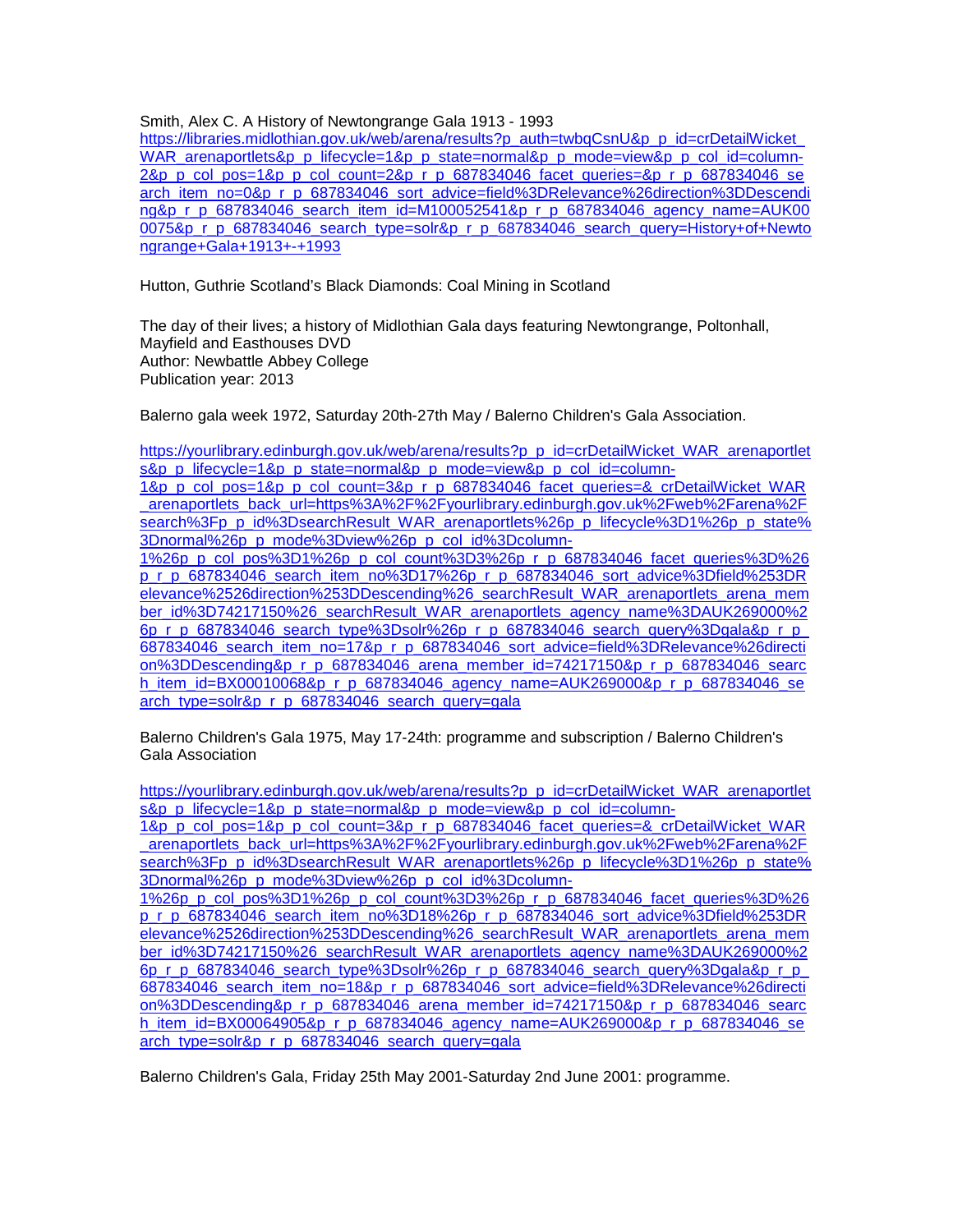[https://yourlibrary.edinburgh.gov.uk/web/arena/results?p\\_p\\_id=crDetailWicket\\_WAR\\_arenaportlet](https://yourlibrary.edinburgh.gov.uk/web/arena/results?p_p_id=crDetailWicket_WAR_arenaportlets&p_p_lifecycle=1&p_p_state=normal&p_p_mode=view&p_p_col_id=column-1&p_p_col_pos=1&p_p_col_count=3&p_r_p_687834046_facet_queries=&_crDetailWicket_WAR_arenaportlets_back_url=https%3A%2F%2Fyourlibrary.edinburgh.gov.uk%2Fweb%2Farena%2Fsearch%3Fp_p_id%3DsearchResult_WAR_arenaportlets%26p_p_lifecycle%3D1%26p_p_state%3Dnormal%26p_p_mode%3Dview%26p_p_col_id%3Dcolumn-1%26p_p_col_pos%3D1%26p_p_col_count%3D3%26p_r_p_687834046_facet_queries%3D%26p_r_p_687834046_search_item_no%3D30%26p_r_p_687834046_sort_advice%3Dfield%253DRelevance%2526direction%253DDescending%26_searchResult_WAR_arenaportlets_arena_member_id%3D74217150%26_searchResult_WAR_arenaportlets_agency_name%3DAUK269000%26p_r_p_687834046_search_type%3Dsolr%26p_r_p_687834046_search_query%3Dgala&p_r_p_687834046_search_item_no=30&p_r_p_687834046_sort_advice=field%3DRelevance%26direction%3DDescending&p_r_p_687834046_arena_member_id=74217150&p_r_p_687834046_search_item_id=BX00093636&p_r_p_687834046_agency_name=AUK269000&p_r_p_687834046_search_type=solr&p_r_p_687834046_search_query=gala) [s&p\\_p\\_lifecycle=1&p\\_p\\_state=normal&p\\_p\\_mode=view&p\\_p\\_col\\_id=column-](https://yourlibrary.edinburgh.gov.uk/web/arena/results?p_p_id=crDetailWicket_WAR_arenaportlets&p_p_lifecycle=1&p_p_state=normal&p_p_mode=view&p_p_col_id=column-1&p_p_col_pos=1&p_p_col_count=3&p_r_p_687834046_facet_queries=&_crDetailWicket_WAR_arenaportlets_back_url=https%3A%2F%2Fyourlibrary.edinburgh.gov.uk%2Fweb%2Farena%2Fsearch%3Fp_p_id%3DsearchResult_WAR_arenaportlets%26p_p_lifecycle%3D1%26p_p_state%3Dnormal%26p_p_mode%3Dview%26p_p_col_id%3Dcolumn-1%26p_p_col_pos%3D1%26p_p_col_count%3D3%26p_r_p_687834046_facet_queries%3D%26p_r_p_687834046_search_item_no%3D30%26p_r_p_687834046_sort_advice%3Dfield%253DRelevance%2526direction%253DDescending%26_searchResult_WAR_arenaportlets_arena_member_id%3D74217150%26_searchResult_WAR_arenaportlets_agency_name%3DAUK269000%26p_r_p_687834046_search_type%3Dsolr%26p_r_p_687834046_search_query%3Dgala&p_r_p_687834046_search_item_no=30&p_r_p_687834046_sort_advice=field%3DRelevance%26direction%3DDescending&p_r_p_687834046_arena_member_id=74217150&p_r_p_687834046_search_item_id=BX00093636&p_r_p_687834046_agency_name=AUK269000&p_r_p_687834046_search_type=solr&p_r_p_687834046_search_query=gala)

[1&p\\_p\\_col\\_pos=1&p\\_p\\_col\\_count=3&p\\_r\\_p\\_687834046\\_facet\\_queries=&\\_crDetailWicket\\_WAR](https://yourlibrary.edinburgh.gov.uk/web/arena/results?p_p_id=crDetailWicket_WAR_arenaportlets&p_p_lifecycle=1&p_p_state=normal&p_p_mode=view&p_p_col_id=column-1&p_p_col_pos=1&p_p_col_count=3&p_r_p_687834046_facet_queries=&_crDetailWicket_WAR_arenaportlets_back_url=https%3A%2F%2Fyourlibrary.edinburgh.gov.uk%2Fweb%2Farena%2Fsearch%3Fp_p_id%3DsearchResult_WAR_arenaportlets%26p_p_lifecycle%3D1%26p_p_state%3Dnormal%26p_p_mode%3Dview%26p_p_col_id%3Dcolumn-1%26p_p_col_pos%3D1%26p_p_col_count%3D3%26p_r_p_687834046_facet_queries%3D%26p_r_p_687834046_search_item_no%3D30%26p_r_p_687834046_sort_advice%3Dfield%253DRelevance%2526direction%253DDescending%26_searchResult_WAR_arenaportlets_arena_member_id%3D74217150%26_searchResult_WAR_arenaportlets_agency_name%3DAUK269000%26p_r_p_687834046_search_type%3Dsolr%26p_r_p_687834046_search_query%3Dgala&p_r_p_687834046_search_item_no=30&p_r_p_687834046_sort_advice=field%3DRelevance%26direction%3DDescending&p_r_p_687834046_arena_member_id=74217150&p_r_p_687834046_search_item_id=BX00093636&p_r_p_687834046_agency_name=AUK269000&p_r_p_687834046_search_type=solr&p_r_p_687834046_search_query=gala) [\\_arenaportlets\\_back\\_url=https%3A%2F%2Fyourlibrary.edinburgh.gov.uk%2Fweb%2Farena%2F](https://yourlibrary.edinburgh.gov.uk/web/arena/results?p_p_id=crDetailWicket_WAR_arenaportlets&p_p_lifecycle=1&p_p_state=normal&p_p_mode=view&p_p_col_id=column-1&p_p_col_pos=1&p_p_col_count=3&p_r_p_687834046_facet_queries=&_crDetailWicket_WAR_arenaportlets_back_url=https%3A%2F%2Fyourlibrary.edinburgh.gov.uk%2Fweb%2Farena%2Fsearch%3Fp_p_id%3DsearchResult_WAR_arenaportlets%26p_p_lifecycle%3D1%26p_p_state%3Dnormal%26p_p_mode%3Dview%26p_p_col_id%3Dcolumn-1%26p_p_col_pos%3D1%26p_p_col_count%3D3%26p_r_p_687834046_facet_queries%3D%26p_r_p_687834046_search_item_no%3D30%26p_r_p_687834046_sort_advice%3Dfield%253DRelevance%2526direction%253DDescending%26_searchResult_WAR_arenaportlets_arena_member_id%3D74217150%26_searchResult_WAR_arenaportlets_agency_name%3DAUK269000%26p_r_p_687834046_search_type%3Dsolr%26p_r_p_687834046_search_query%3Dgala&p_r_p_687834046_search_item_no=30&p_r_p_687834046_sort_advice=field%3DRelevance%26direction%3DDescending&p_r_p_687834046_arena_member_id=74217150&p_r_p_687834046_search_item_id=BX00093636&p_r_p_687834046_agency_name=AUK269000&p_r_p_687834046_search_type=solr&p_r_p_687834046_search_query=gala) [search%3Fp\\_p\\_id%3DsearchResult\\_WAR\\_arenaportlets%26p\\_p\\_lifecycle%3D1%26p\\_p\\_state%](https://yourlibrary.edinburgh.gov.uk/web/arena/results?p_p_id=crDetailWicket_WAR_arenaportlets&p_p_lifecycle=1&p_p_state=normal&p_p_mode=view&p_p_col_id=column-1&p_p_col_pos=1&p_p_col_count=3&p_r_p_687834046_facet_queries=&_crDetailWicket_WAR_arenaportlets_back_url=https%3A%2F%2Fyourlibrary.edinburgh.gov.uk%2Fweb%2Farena%2Fsearch%3Fp_p_id%3DsearchResult_WAR_arenaportlets%26p_p_lifecycle%3D1%26p_p_state%3Dnormal%26p_p_mode%3Dview%26p_p_col_id%3Dcolumn-1%26p_p_col_pos%3D1%26p_p_col_count%3D3%26p_r_p_687834046_facet_queries%3D%26p_r_p_687834046_search_item_no%3D30%26p_r_p_687834046_sort_advice%3Dfield%253DRelevance%2526direction%253DDescending%26_searchResult_WAR_arenaportlets_arena_member_id%3D74217150%26_searchResult_WAR_arenaportlets_agency_name%3DAUK269000%26p_r_p_687834046_search_type%3Dsolr%26p_r_p_687834046_search_query%3Dgala&p_r_p_687834046_search_item_no=30&p_r_p_687834046_sort_advice=field%3DRelevance%26direction%3DDescending&p_r_p_687834046_arena_member_id=74217150&p_r_p_687834046_search_item_id=BX00093636&p_r_p_687834046_agency_name=AUK269000&p_r_p_687834046_search_type=solr&p_r_p_687834046_search_query=gala) [3Dnormal%26p\\_p\\_mode%3Dview%26p\\_p\\_col\\_id%3Dcolumn-](https://yourlibrary.edinburgh.gov.uk/web/arena/results?p_p_id=crDetailWicket_WAR_arenaportlets&p_p_lifecycle=1&p_p_state=normal&p_p_mode=view&p_p_col_id=column-1&p_p_col_pos=1&p_p_col_count=3&p_r_p_687834046_facet_queries=&_crDetailWicket_WAR_arenaportlets_back_url=https%3A%2F%2Fyourlibrary.edinburgh.gov.uk%2Fweb%2Farena%2Fsearch%3Fp_p_id%3DsearchResult_WAR_arenaportlets%26p_p_lifecycle%3D1%26p_p_state%3Dnormal%26p_p_mode%3Dview%26p_p_col_id%3Dcolumn-1%26p_p_col_pos%3D1%26p_p_col_count%3D3%26p_r_p_687834046_facet_queries%3D%26p_r_p_687834046_search_item_no%3D30%26p_r_p_687834046_sort_advice%3Dfield%253DRelevance%2526direction%253DDescending%26_searchResult_WAR_arenaportlets_arena_member_id%3D74217150%26_searchResult_WAR_arenaportlets_agency_name%3DAUK269000%26p_r_p_687834046_search_type%3Dsolr%26p_r_p_687834046_search_query%3Dgala&p_r_p_687834046_search_item_no=30&p_r_p_687834046_sort_advice=field%3DRelevance%26direction%3DDescending&p_r_p_687834046_arena_member_id=74217150&p_r_p_687834046_search_item_id=BX00093636&p_r_p_687834046_agency_name=AUK269000&p_r_p_687834046_search_type=solr&p_r_p_687834046_search_query=gala)

[1%26p\\_p\\_col\\_pos%3D1%26p\\_p\\_col\\_count%3D3%26p\\_r\\_p\\_687834046\\_facet\\_queries%3D%26](https://yourlibrary.edinburgh.gov.uk/web/arena/results?p_p_id=crDetailWicket_WAR_arenaportlets&p_p_lifecycle=1&p_p_state=normal&p_p_mode=view&p_p_col_id=column-1&p_p_col_pos=1&p_p_col_count=3&p_r_p_687834046_facet_queries=&_crDetailWicket_WAR_arenaportlets_back_url=https%3A%2F%2Fyourlibrary.edinburgh.gov.uk%2Fweb%2Farena%2Fsearch%3Fp_p_id%3DsearchResult_WAR_arenaportlets%26p_p_lifecycle%3D1%26p_p_state%3Dnormal%26p_p_mode%3Dview%26p_p_col_id%3Dcolumn-1%26p_p_col_pos%3D1%26p_p_col_count%3D3%26p_r_p_687834046_facet_queries%3D%26p_r_p_687834046_search_item_no%3D30%26p_r_p_687834046_sort_advice%3Dfield%253DRelevance%2526direction%253DDescending%26_searchResult_WAR_arenaportlets_arena_member_id%3D74217150%26_searchResult_WAR_arenaportlets_agency_name%3DAUK269000%26p_r_p_687834046_search_type%3Dsolr%26p_r_p_687834046_search_query%3Dgala&p_r_p_687834046_search_item_no=30&p_r_p_687834046_sort_advice=field%3DRelevance%26direction%3DDescending&p_r_p_687834046_arena_member_id=74217150&p_r_p_687834046_search_item_id=BX00093636&p_r_p_687834046_agency_name=AUK269000&p_r_p_687834046_search_type=solr&p_r_p_687834046_search_query=gala) [p\\_r\\_p\\_687834046\\_search\\_item\\_no%3D30%26p\\_r\\_p\\_687834046\\_sort\\_advice%3Dfield%253DR](https://yourlibrary.edinburgh.gov.uk/web/arena/results?p_p_id=crDetailWicket_WAR_arenaportlets&p_p_lifecycle=1&p_p_state=normal&p_p_mode=view&p_p_col_id=column-1&p_p_col_pos=1&p_p_col_count=3&p_r_p_687834046_facet_queries=&_crDetailWicket_WAR_arenaportlets_back_url=https%3A%2F%2Fyourlibrary.edinburgh.gov.uk%2Fweb%2Farena%2Fsearch%3Fp_p_id%3DsearchResult_WAR_arenaportlets%26p_p_lifecycle%3D1%26p_p_state%3Dnormal%26p_p_mode%3Dview%26p_p_col_id%3Dcolumn-1%26p_p_col_pos%3D1%26p_p_col_count%3D3%26p_r_p_687834046_facet_queries%3D%26p_r_p_687834046_search_item_no%3D30%26p_r_p_687834046_sort_advice%3Dfield%253DRelevance%2526direction%253DDescending%26_searchResult_WAR_arenaportlets_arena_member_id%3D74217150%26_searchResult_WAR_arenaportlets_agency_name%3DAUK269000%26p_r_p_687834046_search_type%3Dsolr%26p_r_p_687834046_search_query%3Dgala&p_r_p_687834046_search_item_no=30&p_r_p_687834046_sort_advice=field%3DRelevance%26direction%3DDescending&p_r_p_687834046_arena_member_id=74217150&p_r_p_687834046_search_item_id=BX00093636&p_r_p_687834046_agency_name=AUK269000&p_r_p_687834046_search_type=solr&p_r_p_687834046_search_query=gala) [elevance%2526direction%253DDescending%26\\_searchResult\\_WAR\\_arenaportlets\\_arena\\_mem](https://yourlibrary.edinburgh.gov.uk/web/arena/results?p_p_id=crDetailWicket_WAR_arenaportlets&p_p_lifecycle=1&p_p_state=normal&p_p_mode=view&p_p_col_id=column-1&p_p_col_pos=1&p_p_col_count=3&p_r_p_687834046_facet_queries=&_crDetailWicket_WAR_arenaportlets_back_url=https%3A%2F%2Fyourlibrary.edinburgh.gov.uk%2Fweb%2Farena%2Fsearch%3Fp_p_id%3DsearchResult_WAR_arenaportlets%26p_p_lifecycle%3D1%26p_p_state%3Dnormal%26p_p_mode%3Dview%26p_p_col_id%3Dcolumn-1%26p_p_col_pos%3D1%26p_p_col_count%3D3%26p_r_p_687834046_facet_queries%3D%26p_r_p_687834046_search_item_no%3D30%26p_r_p_687834046_sort_advice%3Dfield%253DRelevance%2526direction%253DDescending%26_searchResult_WAR_arenaportlets_arena_member_id%3D74217150%26_searchResult_WAR_arenaportlets_agency_name%3DAUK269000%26p_r_p_687834046_search_type%3Dsolr%26p_r_p_687834046_search_query%3Dgala&p_r_p_687834046_search_item_no=30&p_r_p_687834046_sort_advice=field%3DRelevance%26direction%3DDescending&p_r_p_687834046_arena_member_id=74217150&p_r_p_687834046_search_item_id=BX00093636&p_r_p_687834046_agency_name=AUK269000&p_r_p_687834046_search_type=solr&p_r_p_687834046_search_query=gala) [ber\\_id%3D74217150%26\\_searchResult\\_WAR\\_arenaportlets\\_agency\\_name%3DAUK269000%2](https://yourlibrary.edinburgh.gov.uk/web/arena/results?p_p_id=crDetailWicket_WAR_arenaportlets&p_p_lifecycle=1&p_p_state=normal&p_p_mode=view&p_p_col_id=column-1&p_p_col_pos=1&p_p_col_count=3&p_r_p_687834046_facet_queries=&_crDetailWicket_WAR_arenaportlets_back_url=https%3A%2F%2Fyourlibrary.edinburgh.gov.uk%2Fweb%2Farena%2Fsearch%3Fp_p_id%3DsearchResult_WAR_arenaportlets%26p_p_lifecycle%3D1%26p_p_state%3Dnormal%26p_p_mode%3Dview%26p_p_col_id%3Dcolumn-1%26p_p_col_pos%3D1%26p_p_col_count%3D3%26p_r_p_687834046_facet_queries%3D%26p_r_p_687834046_search_item_no%3D30%26p_r_p_687834046_sort_advice%3Dfield%253DRelevance%2526direction%253DDescending%26_searchResult_WAR_arenaportlets_arena_member_id%3D74217150%26_searchResult_WAR_arenaportlets_agency_name%3DAUK269000%26p_r_p_687834046_search_type%3Dsolr%26p_r_p_687834046_search_query%3Dgala&p_r_p_687834046_search_item_no=30&p_r_p_687834046_sort_advice=field%3DRelevance%26direction%3DDescending&p_r_p_687834046_arena_member_id=74217150&p_r_p_687834046_search_item_id=BX00093636&p_r_p_687834046_agency_name=AUK269000&p_r_p_687834046_search_type=solr&p_r_p_687834046_search_query=gala) [6p\\_r\\_p\\_687834046\\_search\\_type%3Dsolr%26p\\_r\\_p\\_687834046\\_search\\_query%3Dgala&p\\_r\\_p\\_](https://yourlibrary.edinburgh.gov.uk/web/arena/results?p_p_id=crDetailWicket_WAR_arenaportlets&p_p_lifecycle=1&p_p_state=normal&p_p_mode=view&p_p_col_id=column-1&p_p_col_pos=1&p_p_col_count=3&p_r_p_687834046_facet_queries=&_crDetailWicket_WAR_arenaportlets_back_url=https%3A%2F%2Fyourlibrary.edinburgh.gov.uk%2Fweb%2Farena%2Fsearch%3Fp_p_id%3DsearchResult_WAR_arenaportlets%26p_p_lifecycle%3D1%26p_p_state%3Dnormal%26p_p_mode%3Dview%26p_p_col_id%3Dcolumn-1%26p_p_col_pos%3D1%26p_p_col_count%3D3%26p_r_p_687834046_facet_queries%3D%26p_r_p_687834046_search_item_no%3D30%26p_r_p_687834046_sort_advice%3Dfield%253DRelevance%2526direction%253DDescending%26_searchResult_WAR_arenaportlets_arena_member_id%3D74217150%26_searchResult_WAR_arenaportlets_agency_name%3DAUK269000%26p_r_p_687834046_search_type%3Dsolr%26p_r_p_687834046_search_query%3Dgala&p_r_p_687834046_search_item_no=30&p_r_p_687834046_sort_advice=field%3DRelevance%26direction%3DDescending&p_r_p_687834046_arena_member_id=74217150&p_r_p_687834046_search_item_id=BX00093636&p_r_p_687834046_agency_name=AUK269000&p_r_p_687834046_search_type=solr&p_r_p_687834046_search_query=gala) [687834046\\_search\\_item\\_no=30&p\\_r\\_p\\_687834046\\_sort\\_advice=field%3DRelevance%26directi](https://yourlibrary.edinburgh.gov.uk/web/arena/results?p_p_id=crDetailWicket_WAR_arenaportlets&p_p_lifecycle=1&p_p_state=normal&p_p_mode=view&p_p_col_id=column-1&p_p_col_pos=1&p_p_col_count=3&p_r_p_687834046_facet_queries=&_crDetailWicket_WAR_arenaportlets_back_url=https%3A%2F%2Fyourlibrary.edinburgh.gov.uk%2Fweb%2Farena%2Fsearch%3Fp_p_id%3DsearchResult_WAR_arenaportlets%26p_p_lifecycle%3D1%26p_p_state%3Dnormal%26p_p_mode%3Dview%26p_p_col_id%3Dcolumn-1%26p_p_col_pos%3D1%26p_p_col_count%3D3%26p_r_p_687834046_facet_queries%3D%26p_r_p_687834046_search_item_no%3D30%26p_r_p_687834046_sort_advice%3Dfield%253DRelevance%2526direction%253DDescending%26_searchResult_WAR_arenaportlets_arena_member_id%3D74217150%26_searchResult_WAR_arenaportlets_agency_name%3DAUK269000%26p_r_p_687834046_search_type%3Dsolr%26p_r_p_687834046_search_query%3Dgala&p_r_p_687834046_search_item_no=30&p_r_p_687834046_sort_advice=field%3DRelevance%26direction%3DDescending&p_r_p_687834046_arena_member_id=74217150&p_r_p_687834046_search_item_id=BX00093636&p_r_p_687834046_agency_name=AUK269000&p_r_p_687834046_search_type=solr&p_r_p_687834046_search_query=gala) [on%3DDescending&p\\_r\\_p\\_687834046\\_arena\\_member\\_id=74217150&p\\_r\\_p\\_687834046\\_searc](https://yourlibrary.edinburgh.gov.uk/web/arena/results?p_p_id=crDetailWicket_WAR_arenaportlets&p_p_lifecycle=1&p_p_state=normal&p_p_mode=view&p_p_col_id=column-1&p_p_col_pos=1&p_p_col_count=3&p_r_p_687834046_facet_queries=&_crDetailWicket_WAR_arenaportlets_back_url=https%3A%2F%2Fyourlibrary.edinburgh.gov.uk%2Fweb%2Farena%2Fsearch%3Fp_p_id%3DsearchResult_WAR_arenaportlets%26p_p_lifecycle%3D1%26p_p_state%3Dnormal%26p_p_mode%3Dview%26p_p_col_id%3Dcolumn-1%26p_p_col_pos%3D1%26p_p_col_count%3D3%26p_r_p_687834046_facet_queries%3D%26p_r_p_687834046_search_item_no%3D30%26p_r_p_687834046_sort_advice%3Dfield%253DRelevance%2526direction%253DDescending%26_searchResult_WAR_arenaportlets_arena_member_id%3D74217150%26_searchResult_WAR_arenaportlets_agency_name%3DAUK269000%26p_r_p_687834046_search_type%3Dsolr%26p_r_p_687834046_search_query%3Dgala&p_r_p_687834046_search_item_no=30&p_r_p_687834046_sort_advice=field%3DRelevance%26direction%3DDescending&p_r_p_687834046_arena_member_id=74217150&p_r_p_687834046_search_item_id=BX00093636&p_r_p_687834046_agency_name=AUK269000&p_r_p_687834046_search_type=solr&p_r_p_687834046_search_query=gala) [h\\_item\\_id=BX00093636&p\\_r\\_p\\_687834046\\_agency\\_name=AUK269000&p\\_r\\_p\\_687834046\\_se](https://yourlibrary.edinburgh.gov.uk/web/arena/results?p_p_id=crDetailWicket_WAR_arenaportlets&p_p_lifecycle=1&p_p_state=normal&p_p_mode=view&p_p_col_id=column-1&p_p_col_pos=1&p_p_col_count=3&p_r_p_687834046_facet_queries=&_crDetailWicket_WAR_arenaportlets_back_url=https%3A%2F%2Fyourlibrary.edinburgh.gov.uk%2Fweb%2Farena%2Fsearch%3Fp_p_id%3DsearchResult_WAR_arenaportlets%26p_p_lifecycle%3D1%26p_p_state%3Dnormal%26p_p_mode%3Dview%26p_p_col_id%3Dcolumn-1%26p_p_col_pos%3D1%26p_p_col_count%3D3%26p_r_p_687834046_facet_queries%3D%26p_r_p_687834046_search_item_no%3D30%26p_r_p_687834046_sort_advice%3Dfield%253DRelevance%2526direction%253DDescending%26_searchResult_WAR_arenaportlets_arena_member_id%3D74217150%26_searchResult_WAR_arenaportlets_agency_name%3DAUK269000%26p_r_p_687834046_search_type%3Dsolr%26p_r_p_687834046_search_query%3Dgala&p_r_p_687834046_search_item_no=30&p_r_p_687834046_sort_advice=field%3DRelevance%26direction%3DDescending&p_r_p_687834046_arena_member_id=74217150&p_r_p_687834046_search_item_id=BX00093636&p_r_p_687834046_agency_name=AUK269000&p_r_p_687834046_search_type=solr&p_r_p_687834046_search_query=gala) [arch\\_type=solr&p\\_r\\_p\\_687834046\\_search\\_query=gala](https://yourlibrary.edinburgh.gov.uk/web/arena/results?p_p_id=crDetailWicket_WAR_arenaportlets&p_p_lifecycle=1&p_p_state=normal&p_p_mode=view&p_p_col_id=column-1&p_p_col_pos=1&p_p_col_count=3&p_r_p_687834046_facet_queries=&_crDetailWicket_WAR_arenaportlets_back_url=https%3A%2F%2Fyourlibrary.edinburgh.gov.uk%2Fweb%2Farena%2Fsearch%3Fp_p_id%3DsearchResult_WAR_arenaportlets%26p_p_lifecycle%3D1%26p_p_state%3Dnormal%26p_p_mode%3Dview%26p_p_col_id%3Dcolumn-1%26p_p_col_pos%3D1%26p_p_col_count%3D3%26p_r_p_687834046_facet_queries%3D%26p_r_p_687834046_search_item_no%3D30%26p_r_p_687834046_sort_advice%3Dfield%253DRelevance%2526direction%253DDescending%26_searchResult_WAR_arenaportlets_arena_member_id%3D74217150%26_searchResult_WAR_arenaportlets_agency_name%3DAUK269000%26p_r_p_687834046_search_type%3Dsolr%26p_r_p_687834046_search_query%3Dgala&p_r_p_687834046_search_item_no=30&p_r_p_687834046_sort_advice=field%3DRelevance%26direction%3DDescending&p_r_p_687834046_arena_member_id=74217150&p_r_p_687834046_search_item_id=BX00093636&p_r_p_687834046_agency_name=AUK269000&p_r_p_687834046_search_type=solr&p_r_p_687834046_search_query=gala)

W.MS.2001.20

Booklet: 'Programme for Armadale Children's Gala Day, Saturday 17th June 1989; printed by Sanderson of Larbert; cover has lucky number 0138 printed on it. Donation 50p, 68pp

Clermiston & Drumbrae children's gala, Saturday 8th June 2002 [at] Drumbrae Leisure Centre, Drumbrae Terrace: programme.

[https://yourlibrary.edinburgh.gov.uk/web/arena/results?p\\_p\\_id=crDetailWicket\\_WAR\\_arenaportlet](https://yourlibrary.edinburgh.gov.uk/web/arena/results?p_p_id=crDetailWicket_WAR_arenaportlets&p_p_lifecycle=1&p_p_state=normal&p_p_mode=view&p_p_col_id=column-1&p_p_col_pos=1&p_p_col_count=3&p_r_p_687834046_facet_queries=&_crDetailWicket_WAR_arenaportlets_back_url=https%3A%2F%2Fyourlibrary.edinburgh.gov.uk%2Fweb%2Farena%2Fsearch%3Fp_p_id%3DsearchResult_WAR_arenaportlets%26p_p_lifecycle%3D1%26p_p_state%3Dnormal%26p_p_mode%3Dview%26p_p_col_id%3Dcolumn-1%26p_p_col_pos%3D1%26p_p_col_count%3D3%26p_r_p_687834046_facet_queries%3D%26p_r_p_687834046_search_item_no%3D42%26p_r_p_687834046_sort_advice%3Dfield%253DRelevance%2526direction%253DDescending%26_searchResult_WAR_arenaportlets_arena_member_id%3D74217150%26_searchResult_WAR_arenaportlets_agency_name%3DAUK269000%26p_r_p_687834046_search_type%3Dsolr%26p_r_p_687834046_search_query%3Dgala&p_r_p_687834046_search_item_no=42&p_r_p_687834046_sort_advice=field%3DRelevance%26direction%3DDescending&p_r_p_687834046_arena_member_id=74217150&p_r_p_687834046_search_item_id=BX00100438&p_r_p_687834046_agency_name=AUK269000&p_r_p_687834046_search_type=solr&p_r_p_687834046_search_query=gala) [s&p\\_p\\_lifecycle=1&p\\_p\\_state=normal&p\\_p\\_mode=view&p\\_p\\_col\\_id=column-](https://yourlibrary.edinburgh.gov.uk/web/arena/results?p_p_id=crDetailWicket_WAR_arenaportlets&p_p_lifecycle=1&p_p_state=normal&p_p_mode=view&p_p_col_id=column-1&p_p_col_pos=1&p_p_col_count=3&p_r_p_687834046_facet_queries=&_crDetailWicket_WAR_arenaportlets_back_url=https%3A%2F%2Fyourlibrary.edinburgh.gov.uk%2Fweb%2Farena%2Fsearch%3Fp_p_id%3DsearchResult_WAR_arenaportlets%26p_p_lifecycle%3D1%26p_p_state%3Dnormal%26p_p_mode%3Dview%26p_p_col_id%3Dcolumn-1%26p_p_col_pos%3D1%26p_p_col_count%3D3%26p_r_p_687834046_facet_queries%3D%26p_r_p_687834046_search_item_no%3D42%26p_r_p_687834046_sort_advice%3Dfield%253DRelevance%2526direction%253DDescending%26_searchResult_WAR_arenaportlets_arena_member_id%3D74217150%26_searchResult_WAR_arenaportlets_agency_name%3DAUK269000%26p_r_p_687834046_search_type%3Dsolr%26p_r_p_687834046_search_query%3Dgala&p_r_p_687834046_search_item_no=42&p_r_p_687834046_sort_advice=field%3DRelevance%26direction%3DDescending&p_r_p_687834046_arena_member_id=74217150&p_r_p_687834046_search_item_id=BX00100438&p_r_p_687834046_agency_name=AUK269000&p_r_p_687834046_search_type=solr&p_r_p_687834046_search_query=gala)

[1&p\\_p\\_col\\_pos=1&p\\_p\\_col\\_count=3&p\\_r\\_p\\_687834046\\_facet\\_queries=&\\_crDetailWicket\\_WAR](https://yourlibrary.edinburgh.gov.uk/web/arena/results?p_p_id=crDetailWicket_WAR_arenaportlets&p_p_lifecycle=1&p_p_state=normal&p_p_mode=view&p_p_col_id=column-1&p_p_col_pos=1&p_p_col_count=3&p_r_p_687834046_facet_queries=&_crDetailWicket_WAR_arenaportlets_back_url=https%3A%2F%2Fyourlibrary.edinburgh.gov.uk%2Fweb%2Farena%2Fsearch%3Fp_p_id%3DsearchResult_WAR_arenaportlets%26p_p_lifecycle%3D1%26p_p_state%3Dnormal%26p_p_mode%3Dview%26p_p_col_id%3Dcolumn-1%26p_p_col_pos%3D1%26p_p_col_count%3D3%26p_r_p_687834046_facet_queries%3D%26p_r_p_687834046_search_item_no%3D42%26p_r_p_687834046_sort_advice%3Dfield%253DRelevance%2526direction%253DDescending%26_searchResult_WAR_arenaportlets_arena_member_id%3D74217150%26_searchResult_WAR_arenaportlets_agency_name%3DAUK269000%26p_r_p_687834046_search_type%3Dsolr%26p_r_p_687834046_search_query%3Dgala&p_r_p_687834046_search_item_no=42&p_r_p_687834046_sort_advice=field%3DRelevance%26direction%3DDescending&p_r_p_687834046_arena_member_id=74217150&p_r_p_687834046_search_item_id=BX00100438&p_r_p_687834046_agency_name=AUK269000&p_r_p_687834046_search_type=solr&p_r_p_687834046_search_query=gala) [\\_arenaportlets\\_back\\_url=https%3A%2F%2Fyourlibrary.edinburgh.gov.uk%2Fweb%2Farena%2F](https://yourlibrary.edinburgh.gov.uk/web/arena/results?p_p_id=crDetailWicket_WAR_arenaportlets&p_p_lifecycle=1&p_p_state=normal&p_p_mode=view&p_p_col_id=column-1&p_p_col_pos=1&p_p_col_count=3&p_r_p_687834046_facet_queries=&_crDetailWicket_WAR_arenaportlets_back_url=https%3A%2F%2Fyourlibrary.edinburgh.gov.uk%2Fweb%2Farena%2Fsearch%3Fp_p_id%3DsearchResult_WAR_arenaportlets%26p_p_lifecycle%3D1%26p_p_state%3Dnormal%26p_p_mode%3Dview%26p_p_col_id%3Dcolumn-1%26p_p_col_pos%3D1%26p_p_col_count%3D3%26p_r_p_687834046_facet_queries%3D%26p_r_p_687834046_search_item_no%3D42%26p_r_p_687834046_sort_advice%3Dfield%253DRelevance%2526direction%253DDescending%26_searchResult_WAR_arenaportlets_arena_member_id%3D74217150%26_searchResult_WAR_arenaportlets_agency_name%3DAUK269000%26p_r_p_687834046_search_type%3Dsolr%26p_r_p_687834046_search_query%3Dgala&p_r_p_687834046_search_item_no=42&p_r_p_687834046_sort_advice=field%3DRelevance%26direction%3DDescending&p_r_p_687834046_arena_member_id=74217150&p_r_p_687834046_search_item_id=BX00100438&p_r_p_687834046_agency_name=AUK269000&p_r_p_687834046_search_type=solr&p_r_p_687834046_search_query=gala) [search%3Fp\\_p\\_id%3DsearchResult\\_WAR\\_arenaportlets%26p\\_p\\_lifecycle%3D1%26p\\_p\\_state%](https://yourlibrary.edinburgh.gov.uk/web/arena/results?p_p_id=crDetailWicket_WAR_arenaportlets&p_p_lifecycle=1&p_p_state=normal&p_p_mode=view&p_p_col_id=column-1&p_p_col_pos=1&p_p_col_count=3&p_r_p_687834046_facet_queries=&_crDetailWicket_WAR_arenaportlets_back_url=https%3A%2F%2Fyourlibrary.edinburgh.gov.uk%2Fweb%2Farena%2Fsearch%3Fp_p_id%3DsearchResult_WAR_arenaportlets%26p_p_lifecycle%3D1%26p_p_state%3Dnormal%26p_p_mode%3Dview%26p_p_col_id%3Dcolumn-1%26p_p_col_pos%3D1%26p_p_col_count%3D3%26p_r_p_687834046_facet_queries%3D%26p_r_p_687834046_search_item_no%3D42%26p_r_p_687834046_sort_advice%3Dfield%253DRelevance%2526direction%253DDescending%26_searchResult_WAR_arenaportlets_arena_member_id%3D74217150%26_searchResult_WAR_arenaportlets_agency_name%3DAUK269000%26p_r_p_687834046_search_type%3Dsolr%26p_r_p_687834046_search_query%3Dgala&p_r_p_687834046_search_item_no=42&p_r_p_687834046_sort_advice=field%3DRelevance%26direction%3DDescending&p_r_p_687834046_arena_member_id=74217150&p_r_p_687834046_search_item_id=BX00100438&p_r_p_687834046_agency_name=AUK269000&p_r_p_687834046_search_type=solr&p_r_p_687834046_search_query=gala) [3Dnormal%26p\\_p\\_mode%3Dview%26p\\_p\\_col\\_id%3Dcolumn-](https://yourlibrary.edinburgh.gov.uk/web/arena/results?p_p_id=crDetailWicket_WAR_arenaportlets&p_p_lifecycle=1&p_p_state=normal&p_p_mode=view&p_p_col_id=column-1&p_p_col_pos=1&p_p_col_count=3&p_r_p_687834046_facet_queries=&_crDetailWicket_WAR_arenaportlets_back_url=https%3A%2F%2Fyourlibrary.edinburgh.gov.uk%2Fweb%2Farena%2Fsearch%3Fp_p_id%3DsearchResult_WAR_arenaportlets%26p_p_lifecycle%3D1%26p_p_state%3Dnormal%26p_p_mode%3Dview%26p_p_col_id%3Dcolumn-1%26p_p_col_pos%3D1%26p_p_col_count%3D3%26p_r_p_687834046_facet_queries%3D%26p_r_p_687834046_search_item_no%3D42%26p_r_p_687834046_sort_advice%3Dfield%253DRelevance%2526direction%253DDescending%26_searchResult_WAR_arenaportlets_arena_member_id%3D74217150%26_searchResult_WAR_arenaportlets_agency_name%3DAUK269000%26p_r_p_687834046_search_type%3Dsolr%26p_r_p_687834046_search_query%3Dgala&p_r_p_687834046_search_item_no=42&p_r_p_687834046_sort_advice=field%3DRelevance%26direction%3DDescending&p_r_p_687834046_arena_member_id=74217150&p_r_p_687834046_search_item_id=BX00100438&p_r_p_687834046_agency_name=AUK269000&p_r_p_687834046_search_type=solr&p_r_p_687834046_search_query=gala)

[1%26p\\_p\\_col\\_pos%3D1%26p\\_p\\_col\\_count%3D3%26p\\_r\\_p\\_687834046\\_facet\\_queries%3D%26](https://yourlibrary.edinburgh.gov.uk/web/arena/results?p_p_id=crDetailWicket_WAR_arenaportlets&p_p_lifecycle=1&p_p_state=normal&p_p_mode=view&p_p_col_id=column-1&p_p_col_pos=1&p_p_col_count=3&p_r_p_687834046_facet_queries=&_crDetailWicket_WAR_arenaportlets_back_url=https%3A%2F%2Fyourlibrary.edinburgh.gov.uk%2Fweb%2Farena%2Fsearch%3Fp_p_id%3DsearchResult_WAR_arenaportlets%26p_p_lifecycle%3D1%26p_p_state%3Dnormal%26p_p_mode%3Dview%26p_p_col_id%3Dcolumn-1%26p_p_col_pos%3D1%26p_p_col_count%3D3%26p_r_p_687834046_facet_queries%3D%26p_r_p_687834046_search_item_no%3D42%26p_r_p_687834046_sort_advice%3Dfield%253DRelevance%2526direction%253DDescending%26_searchResult_WAR_arenaportlets_arena_member_id%3D74217150%26_searchResult_WAR_arenaportlets_agency_name%3DAUK269000%26p_r_p_687834046_search_type%3Dsolr%26p_r_p_687834046_search_query%3Dgala&p_r_p_687834046_search_item_no=42&p_r_p_687834046_sort_advice=field%3DRelevance%26direction%3DDescending&p_r_p_687834046_arena_member_id=74217150&p_r_p_687834046_search_item_id=BX00100438&p_r_p_687834046_agency_name=AUK269000&p_r_p_687834046_search_type=solr&p_r_p_687834046_search_query=gala) [p\\_r\\_p\\_687834046\\_search\\_item\\_no%3D42%26p\\_r\\_p\\_687834046\\_sort\\_advice%3Dfield%253DR](https://yourlibrary.edinburgh.gov.uk/web/arena/results?p_p_id=crDetailWicket_WAR_arenaportlets&p_p_lifecycle=1&p_p_state=normal&p_p_mode=view&p_p_col_id=column-1&p_p_col_pos=1&p_p_col_count=3&p_r_p_687834046_facet_queries=&_crDetailWicket_WAR_arenaportlets_back_url=https%3A%2F%2Fyourlibrary.edinburgh.gov.uk%2Fweb%2Farena%2Fsearch%3Fp_p_id%3DsearchResult_WAR_arenaportlets%26p_p_lifecycle%3D1%26p_p_state%3Dnormal%26p_p_mode%3Dview%26p_p_col_id%3Dcolumn-1%26p_p_col_pos%3D1%26p_p_col_count%3D3%26p_r_p_687834046_facet_queries%3D%26p_r_p_687834046_search_item_no%3D42%26p_r_p_687834046_sort_advice%3Dfield%253DRelevance%2526direction%253DDescending%26_searchResult_WAR_arenaportlets_arena_member_id%3D74217150%26_searchResult_WAR_arenaportlets_agency_name%3DAUK269000%26p_r_p_687834046_search_type%3Dsolr%26p_r_p_687834046_search_query%3Dgala&p_r_p_687834046_search_item_no=42&p_r_p_687834046_sort_advice=field%3DRelevance%26direction%3DDescending&p_r_p_687834046_arena_member_id=74217150&p_r_p_687834046_search_item_id=BX00100438&p_r_p_687834046_agency_name=AUK269000&p_r_p_687834046_search_type=solr&p_r_p_687834046_search_query=gala) [elevance%2526direction%253DDescending%26\\_searchResult\\_WAR\\_arenaportlets\\_arena\\_mem](https://yourlibrary.edinburgh.gov.uk/web/arena/results?p_p_id=crDetailWicket_WAR_arenaportlets&p_p_lifecycle=1&p_p_state=normal&p_p_mode=view&p_p_col_id=column-1&p_p_col_pos=1&p_p_col_count=3&p_r_p_687834046_facet_queries=&_crDetailWicket_WAR_arenaportlets_back_url=https%3A%2F%2Fyourlibrary.edinburgh.gov.uk%2Fweb%2Farena%2Fsearch%3Fp_p_id%3DsearchResult_WAR_arenaportlets%26p_p_lifecycle%3D1%26p_p_state%3Dnormal%26p_p_mode%3Dview%26p_p_col_id%3Dcolumn-1%26p_p_col_pos%3D1%26p_p_col_count%3D3%26p_r_p_687834046_facet_queries%3D%26p_r_p_687834046_search_item_no%3D42%26p_r_p_687834046_sort_advice%3Dfield%253DRelevance%2526direction%253DDescending%26_searchResult_WAR_arenaportlets_arena_member_id%3D74217150%26_searchResult_WAR_arenaportlets_agency_name%3DAUK269000%26p_r_p_687834046_search_type%3Dsolr%26p_r_p_687834046_search_query%3Dgala&p_r_p_687834046_search_item_no=42&p_r_p_687834046_sort_advice=field%3DRelevance%26direction%3DDescending&p_r_p_687834046_arena_member_id=74217150&p_r_p_687834046_search_item_id=BX00100438&p_r_p_687834046_agency_name=AUK269000&p_r_p_687834046_search_type=solr&p_r_p_687834046_search_query=gala) [ber\\_id%3D74217150%26\\_searchResult\\_WAR\\_arenaportlets\\_agency\\_name%3DAUK269000%2](https://yourlibrary.edinburgh.gov.uk/web/arena/results?p_p_id=crDetailWicket_WAR_arenaportlets&p_p_lifecycle=1&p_p_state=normal&p_p_mode=view&p_p_col_id=column-1&p_p_col_pos=1&p_p_col_count=3&p_r_p_687834046_facet_queries=&_crDetailWicket_WAR_arenaportlets_back_url=https%3A%2F%2Fyourlibrary.edinburgh.gov.uk%2Fweb%2Farena%2Fsearch%3Fp_p_id%3DsearchResult_WAR_arenaportlets%26p_p_lifecycle%3D1%26p_p_state%3Dnormal%26p_p_mode%3Dview%26p_p_col_id%3Dcolumn-1%26p_p_col_pos%3D1%26p_p_col_count%3D3%26p_r_p_687834046_facet_queries%3D%26p_r_p_687834046_search_item_no%3D42%26p_r_p_687834046_sort_advice%3Dfield%253DRelevance%2526direction%253DDescending%26_searchResult_WAR_arenaportlets_arena_member_id%3D74217150%26_searchResult_WAR_arenaportlets_agency_name%3DAUK269000%26p_r_p_687834046_search_type%3Dsolr%26p_r_p_687834046_search_query%3Dgala&p_r_p_687834046_search_item_no=42&p_r_p_687834046_sort_advice=field%3DRelevance%26direction%3DDescending&p_r_p_687834046_arena_member_id=74217150&p_r_p_687834046_search_item_id=BX00100438&p_r_p_687834046_agency_name=AUK269000&p_r_p_687834046_search_type=solr&p_r_p_687834046_search_query=gala) 6p\_r\_p\_687834046\_search\_type%3Dsolr%26p\_r\_p\_687834046\_search\_query%3Dgala&p\_r\_p [687834046\\_search\\_item\\_no=42&p\\_r\\_p\\_687834046\\_sort\\_advice=field%3DRelevance%26directi](https://yourlibrary.edinburgh.gov.uk/web/arena/results?p_p_id=crDetailWicket_WAR_arenaportlets&p_p_lifecycle=1&p_p_state=normal&p_p_mode=view&p_p_col_id=column-1&p_p_col_pos=1&p_p_col_count=3&p_r_p_687834046_facet_queries=&_crDetailWicket_WAR_arenaportlets_back_url=https%3A%2F%2Fyourlibrary.edinburgh.gov.uk%2Fweb%2Farena%2Fsearch%3Fp_p_id%3DsearchResult_WAR_arenaportlets%26p_p_lifecycle%3D1%26p_p_state%3Dnormal%26p_p_mode%3Dview%26p_p_col_id%3Dcolumn-1%26p_p_col_pos%3D1%26p_p_col_count%3D3%26p_r_p_687834046_facet_queries%3D%26p_r_p_687834046_search_item_no%3D42%26p_r_p_687834046_sort_advice%3Dfield%253DRelevance%2526direction%253DDescending%26_searchResult_WAR_arenaportlets_arena_member_id%3D74217150%26_searchResult_WAR_arenaportlets_agency_name%3DAUK269000%26p_r_p_687834046_search_type%3Dsolr%26p_r_p_687834046_search_query%3Dgala&p_r_p_687834046_search_item_no=42&p_r_p_687834046_sort_advice=field%3DRelevance%26direction%3DDescending&p_r_p_687834046_arena_member_id=74217150&p_r_p_687834046_search_item_id=BX00100438&p_r_p_687834046_agency_name=AUK269000&p_r_p_687834046_search_type=solr&p_r_p_687834046_search_query=gala) [on%3DDescending&p\\_r\\_p\\_687834046\\_arena\\_member\\_id=74217150&p\\_r\\_p\\_687834046\\_searc](https://yourlibrary.edinburgh.gov.uk/web/arena/results?p_p_id=crDetailWicket_WAR_arenaportlets&p_p_lifecycle=1&p_p_state=normal&p_p_mode=view&p_p_col_id=column-1&p_p_col_pos=1&p_p_col_count=3&p_r_p_687834046_facet_queries=&_crDetailWicket_WAR_arenaportlets_back_url=https%3A%2F%2Fyourlibrary.edinburgh.gov.uk%2Fweb%2Farena%2Fsearch%3Fp_p_id%3DsearchResult_WAR_arenaportlets%26p_p_lifecycle%3D1%26p_p_state%3Dnormal%26p_p_mode%3Dview%26p_p_col_id%3Dcolumn-1%26p_p_col_pos%3D1%26p_p_col_count%3D3%26p_r_p_687834046_facet_queries%3D%26p_r_p_687834046_search_item_no%3D42%26p_r_p_687834046_sort_advice%3Dfield%253DRelevance%2526direction%253DDescending%26_searchResult_WAR_arenaportlets_arena_member_id%3D74217150%26_searchResult_WAR_arenaportlets_agency_name%3DAUK269000%26p_r_p_687834046_search_type%3Dsolr%26p_r_p_687834046_search_query%3Dgala&p_r_p_687834046_search_item_no=42&p_r_p_687834046_sort_advice=field%3DRelevance%26direction%3DDescending&p_r_p_687834046_arena_member_id=74217150&p_r_p_687834046_search_item_id=BX00100438&p_r_p_687834046_agency_name=AUK269000&p_r_p_687834046_search_type=solr&p_r_p_687834046_search_query=gala) [h\\_item\\_id=BX00100438&p\\_r\\_p\\_687834046\\_agency\\_name=AUK269000&p\\_r\\_p\\_687834046\\_se](https://yourlibrary.edinburgh.gov.uk/web/arena/results?p_p_id=crDetailWicket_WAR_arenaportlets&p_p_lifecycle=1&p_p_state=normal&p_p_mode=view&p_p_col_id=column-1&p_p_col_pos=1&p_p_col_count=3&p_r_p_687834046_facet_queries=&_crDetailWicket_WAR_arenaportlets_back_url=https%3A%2F%2Fyourlibrary.edinburgh.gov.uk%2Fweb%2Farena%2Fsearch%3Fp_p_id%3DsearchResult_WAR_arenaportlets%26p_p_lifecycle%3D1%26p_p_state%3Dnormal%26p_p_mode%3Dview%26p_p_col_id%3Dcolumn-1%26p_p_col_pos%3D1%26p_p_col_count%3D3%26p_r_p_687834046_facet_queries%3D%26p_r_p_687834046_search_item_no%3D42%26p_r_p_687834046_sort_advice%3Dfield%253DRelevance%2526direction%253DDescending%26_searchResult_WAR_arenaportlets_arena_member_id%3D74217150%26_searchResult_WAR_arenaportlets_agency_name%3DAUK269000%26p_r_p_687834046_search_type%3Dsolr%26p_r_p_687834046_search_query%3Dgala&p_r_p_687834046_search_item_no=42&p_r_p_687834046_sort_advice=field%3DRelevance%26direction%3DDescending&p_r_p_687834046_arena_member_id=74217150&p_r_p_687834046_search_item_id=BX00100438&p_r_p_687834046_agency_name=AUK269000&p_r_p_687834046_search_type=solr&p_r_p_687834046_search_query=gala) [arch\\_type=solr&p\\_r\\_p\\_687834046\\_search\\_query=gala](https://yourlibrary.edinburgh.gov.uk/web/arena/results?p_p_id=crDetailWicket_WAR_arenaportlets&p_p_lifecycle=1&p_p_state=normal&p_p_mode=view&p_p_col_id=column-1&p_p_col_pos=1&p_p_col_count=3&p_r_p_687834046_facet_queries=&_crDetailWicket_WAR_arenaportlets_back_url=https%3A%2F%2Fyourlibrary.edinburgh.gov.uk%2Fweb%2Farena%2Fsearch%3Fp_p_id%3DsearchResult_WAR_arenaportlets%26p_p_lifecycle%3D1%26p_p_state%3Dnormal%26p_p_mode%3Dview%26p_p_col_id%3Dcolumn-1%26p_p_col_pos%3D1%26p_p_col_count%3D3%26p_r_p_687834046_facet_queries%3D%26p_r_p_687834046_search_item_no%3D42%26p_r_p_687834046_sort_advice%3Dfield%253DRelevance%2526direction%253DDescending%26_searchResult_WAR_arenaportlets_arena_member_id%3D74217150%26_searchResult_WAR_arenaportlets_agency_name%3DAUK269000%26p_r_p_687834046_search_type%3Dsolr%26p_r_p_687834046_search_query%3Dgala&p_r_p_687834046_search_item_no=42&p_r_p_687834046_sort_advice=field%3DRelevance%26direction%3DDescending&p_r_p_687834046_arena_member_id=74217150&p_r_p_687834046_search_item_id=BX00100438&p_r_p_687834046_agency_name=AUK269000&p_r_p_687834046_search_type=solr&p_r_p_687834046_search_query=gala)

Edinburgh Old Town Gala: [miscellaneous programmes] Old Town Gala Day Association.

[https://suncat.ac.uk/serials/SCID00025931643/StEdNL%201818893?index=fk\\_col\\_keywords\\_titl](https://suncat.ac.uk/serials/SCID00025931643/StEdNL%201818893?index=fk_col_keywords_title&max=10&offset=40&operator=NONE&order=desc&origin=basic&position=43&q=gala+&serialType=0&sort=score&totalMatches=69&type=1) [e&max=10&offset=40&operator=NONE&order=desc&origin=basic&position=43&q=gala+&serialT](https://suncat.ac.uk/serials/SCID00025931643/StEdNL%201818893?index=fk_col_keywords_title&max=10&offset=40&operator=NONE&order=desc&origin=basic&position=43&q=gala+&serialType=0&sort=score&totalMatches=69&type=1) [ype=0&sort=score&totalMatches=69&type=1](https://suncat.ac.uk/serials/SCID00025931643/StEdNL%201818893?index=fk_col_keywords_title&max=10&offset=40&operator=NONE&order=desc&origin=basic&position=43&q=gala+&serialType=0&sort=score&totalMatches=69&type=1)

## 1990, 1992 & 1996

[https://yourlibrary.edinburgh.gov.uk/web/arena/results?p\\_p\\_id=crDetailWicket\\_WAR\\_arenaportlet](https://yourlibrary.edinburgh.gov.uk/web/arena/results?p_p_id=crDetailWicket_WAR_arenaportlets&p_p_lifecycle=1&p_p_state=normal&p_p_mode=view&p_p_col_id=column-1&p_p_col_pos=1&p_p_col_count=3&p_r_p_687834046_facet_queries=&_crDetailWicket_WAR_arenaportlets_back_url=https%3A%2F%2Fyourlibrary.edinburgh.gov.uk%2Fweb%2Farena%2Fsearch%3Fp_p_id%3DsearchResult_WAR_arenaportlets%26p_p_lifecycle%3D1%26p_p_state%3Dnormal%26p_p_mode%3Dview%26p_p_col_id%3Dcolumn-1%26p_p_col_pos%3D1%26p_p_col_count%3D3%26p_r_p_687834046_facet_queries%3D%26p_r_p_687834046_search_item_no%3D14%26p_r_p_687834046_sort_advice%3Dfield%253DRelevance%2526direction%253DDescending%26_searchResult_WAR_arenaportlets_arena_member_id%3D74217150%26_searchResult_WAR_arenaportlets_agency_name%3DAUK269000%26p_r_p_687834046_search_type%3Dsolr%26p_r_p_687834046_search_query%3Dgala&p_r_p_687834046_search_item_no=14&p_r_p_687834046_sort_advice=field%3DRelevance%26direction%3DDescending&p_r_p_687834046_arena_member_id=74217150&p_r_p_687834046_search_item_id=BX00027056&p_r_p_687834046_agency_name=AUK269000&p_r_p_687834046_search_type=solr&p_r_p_687834046_search_query=gala) [s&p\\_p\\_lifecycle=1&p\\_p\\_state=normal&p\\_p\\_mode=view&p\\_p\\_col\\_id=column-](https://yourlibrary.edinburgh.gov.uk/web/arena/results?p_p_id=crDetailWicket_WAR_arenaportlets&p_p_lifecycle=1&p_p_state=normal&p_p_mode=view&p_p_col_id=column-1&p_p_col_pos=1&p_p_col_count=3&p_r_p_687834046_facet_queries=&_crDetailWicket_WAR_arenaportlets_back_url=https%3A%2F%2Fyourlibrary.edinburgh.gov.uk%2Fweb%2Farena%2Fsearch%3Fp_p_id%3DsearchResult_WAR_arenaportlets%26p_p_lifecycle%3D1%26p_p_state%3Dnormal%26p_p_mode%3Dview%26p_p_col_id%3Dcolumn-1%26p_p_col_pos%3D1%26p_p_col_count%3D3%26p_r_p_687834046_facet_queries%3D%26p_r_p_687834046_search_item_no%3D14%26p_r_p_687834046_sort_advice%3Dfield%253DRelevance%2526direction%253DDescending%26_searchResult_WAR_arenaportlets_arena_member_id%3D74217150%26_searchResult_WAR_arenaportlets_agency_name%3DAUK269000%26p_r_p_687834046_search_type%3Dsolr%26p_r_p_687834046_search_query%3Dgala&p_r_p_687834046_search_item_no=14&p_r_p_687834046_sort_advice=field%3DRelevance%26direction%3DDescending&p_r_p_687834046_arena_member_id=74217150&p_r_p_687834046_search_item_id=BX00027056&p_r_p_687834046_agency_name=AUK269000&p_r_p_687834046_search_type=solr&p_r_p_687834046_search_query=gala)

[1&p\\_p\\_col\\_pos=1&p\\_p\\_col\\_count=3&p\\_r\\_p\\_687834046\\_facet\\_queries=&\\_crDetailWicket\\_WAR](https://yourlibrary.edinburgh.gov.uk/web/arena/results?p_p_id=crDetailWicket_WAR_arenaportlets&p_p_lifecycle=1&p_p_state=normal&p_p_mode=view&p_p_col_id=column-1&p_p_col_pos=1&p_p_col_count=3&p_r_p_687834046_facet_queries=&_crDetailWicket_WAR_arenaportlets_back_url=https%3A%2F%2Fyourlibrary.edinburgh.gov.uk%2Fweb%2Farena%2Fsearch%3Fp_p_id%3DsearchResult_WAR_arenaportlets%26p_p_lifecycle%3D1%26p_p_state%3Dnormal%26p_p_mode%3Dview%26p_p_col_id%3Dcolumn-1%26p_p_col_pos%3D1%26p_p_col_count%3D3%26p_r_p_687834046_facet_queries%3D%26p_r_p_687834046_search_item_no%3D14%26p_r_p_687834046_sort_advice%3Dfield%253DRelevance%2526direction%253DDescending%26_searchResult_WAR_arenaportlets_arena_member_id%3D74217150%26_searchResult_WAR_arenaportlets_agency_name%3DAUK269000%26p_r_p_687834046_search_type%3Dsolr%26p_r_p_687834046_search_query%3Dgala&p_r_p_687834046_search_item_no=14&p_r_p_687834046_sort_advice=field%3DRelevance%26direction%3DDescending&p_r_p_687834046_arena_member_id=74217150&p_r_p_687834046_search_item_id=BX00027056&p_r_p_687834046_agency_name=AUK269000&p_r_p_687834046_search_type=solr&p_r_p_687834046_search_query=gala) [\\_arenaportlets\\_back\\_url=https%3A%2F%2Fyourlibrary.edinburgh.gov.uk%2Fweb%2Farena%2F](https://yourlibrary.edinburgh.gov.uk/web/arena/results?p_p_id=crDetailWicket_WAR_arenaportlets&p_p_lifecycle=1&p_p_state=normal&p_p_mode=view&p_p_col_id=column-1&p_p_col_pos=1&p_p_col_count=3&p_r_p_687834046_facet_queries=&_crDetailWicket_WAR_arenaportlets_back_url=https%3A%2F%2Fyourlibrary.edinburgh.gov.uk%2Fweb%2Farena%2Fsearch%3Fp_p_id%3DsearchResult_WAR_arenaportlets%26p_p_lifecycle%3D1%26p_p_state%3Dnormal%26p_p_mode%3Dview%26p_p_col_id%3Dcolumn-1%26p_p_col_pos%3D1%26p_p_col_count%3D3%26p_r_p_687834046_facet_queries%3D%26p_r_p_687834046_search_item_no%3D14%26p_r_p_687834046_sort_advice%3Dfield%253DRelevance%2526direction%253DDescending%26_searchResult_WAR_arenaportlets_arena_member_id%3D74217150%26_searchResult_WAR_arenaportlets_agency_name%3DAUK269000%26p_r_p_687834046_search_type%3Dsolr%26p_r_p_687834046_search_query%3Dgala&p_r_p_687834046_search_item_no=14&p_r_p_687834046_sort_advice=field%3DRelevance%26direction%3DDescending&p_r_p_687834046_arena_member_id=74217150&p_r_p_687834046_search_item_id=BX00027056&p_r_p_687834046_agency_name=AUK269000&p_r_p_687834046_search_type=solr&p_r_p_687834046_search_query=gala) [search%3Fp\\_p\\_id%3DsearchResult\\_WAR\\_arenaportlets%26p\\_p\\_lifecycle%3D1%26p\\_p\\_state%](https://yourlibrary.edinburgh.gov.uk/web/arena/results?p_p_id=crDetailWicket_WAR_arenaportlets&p_p_lifecycle=1&p_p_state=normal&p_p_mode=view&p_p_col_id=column-1&p_p_col_pos=1&p_p_col_count=3&p_r_p_687834046_facet_queries=&_crDetailWicket_WAR_arenaportlets_back_url=https%3A%2F%2Fyourlibrary.edinburgh.gov.uk%2Fweb%2Farena%2Fsearch%3Fp_p_id%3DsearchResult_WAR_arenaportlets%26p_p_lifecycle%3D1%26p_p_state%3Dnormal%26p_p_mode%3Dview%26p_p_col_id%3Dcolumn-1%26p_p_col_pos%3D1%26p_p_col_count%3D3%26p_r_p_687834046_facet_queries%3D%26p_r_p_687834046_search_item_no%3D14%26p_r_p_687834046_sort_advice%3Dfield%253DRelevance%2526direction%253DDescending%26_searchResult_WAR_arenaportlets_arena_member_id%3D74217150%26_searchResult_WAR_arenaportlets_agency_name%3DAUK269000%26p_r_p_687834046_search_type%3Dsolr%26p_r_p_687834046_search_query%3Dgala&p_r_p_687834046_search_item_no=14&p_r_p_687834046_sort_advice=field%3DRelevance%26direction%3DDescending&p_r_p_687834046_arena_member_id=74217150&p_r_p_687834046_search_item_id=BX00027056&p_r_p_687834046_agency_name=AUK269000&p_r_p_687834046_search_type=solr&p_r_p_687834046_search_query=gala) [3Dnormal%26p\\_p\\_mode%3Dview%26p\\_p\\_col\\_id%3Dcolumn-](https://yourlibrary.edinburgh.gov.uk/web/arena/results?p_p_id=crDetailWicket_WAR_arenaportlets&p_p_lifecycle=1&p_p_state=normal&p_p_mode=view&p_p_col_id=column-1&p_p_col_pos=1&p_p_col_count=3&p_r_p_687834046_facet_queries=&_crDetailWicket_WAR_arenaportlets_back_url=https%3A%2F%2Fyourlibrary.edinburgh.gov.uk%2Fweb%2Farena%2Fsearch%3Fp_p_id%3DsearchResult_WAR_arenaportlets%26p_p_lifecycle%3D1%26p_p_state%3Dnormal%26p_p_mode%3Dview%26p_p_col_id%3Dcolumn-1%26p_p_col_pos%3D1%26p_p_col_count%3D3%26p_r_p_687834046_facet_queries%3D%26p_r_p_687834046_search_item_no%3D14%26p_r_p_687834046_sort_advice%3Dfield%253DRelevance%2526direction%253DDescending%26_searchResult_WAR_arenaportlets_arena_member_id%3D74217150%26_searchResult_WAR_arenaportlets_agency_name%3DAUK269000%26p_r_p_687834046_search_type%3Dsolr%26p_r_p_687834046_search_query%3Dgala&p_r_p_687834046_search_item_no=14&p_r_p_687834046_sort_advice=field%3DRelevance%26direction%3DDescending&p_r_p_687834046_arena_member_id=74217150&p_r_p_687834046_search_item_id=BX00027056&p_r_p_687834046_agency_name=AUK269000&p_r_p_687834046_search_type=solr&p_r_p_687834046_search_query=gala)

[1%26p\\_p\\_col\\_pos%3D1%26p\\_p\\_col\\_count%3D3%26p\\_r\\_p\\_687834046\\_facet\\_queries%3D%26](https://yourlibrary.edinburgh.gov.uk/web/arena/results?p_p_id=crDetailWicket_WAR_arenaportlets&p_p_lifecycle=1&p_p_state=normal&p_p_mode=view&p_p_col_id=column-1&p_p_col_pos=1&p_p_col_count=3&p_r_p_687834046_facet_queries=&_crDetailWicket_WAR_arenaportlets_back_url=https%3A%2F%2Fyourlibrary.edinburgh.gov.uk%2Fweb%2Farena%2Fsearch%3Fp_p_id%3DsearchResult_WAR_arenaportlets%26p_p_lifecycle%3D1%26p_p_state%3Dnormal%26p_p_mode%3Dview%26p_p_col_id%3Dcolumn-1%26p_p_col_pos%3D1%26p_p_col_count%3D3%26p_r_p_687834046_facet_queries%3D%26p_r_p_687834046_search_item_no%3D14%26p_r_p_687834046_sort_advice%3Dfield%253DRelevance%2526direction%253DDescending%26_searchResult_WAR_arenaportlets_arena_member_id%3D74217150%26_searchResult_WAR_arenaportlets_agency_name%3DAUK269000%26p_r_p_687834046_search_type%3Dsolr%26p_r_p_687834046_search_query%3Dgala&p_r_p_687834046_search_item_no=14&p_r_p_687834046_sort_advice=field%3DRelevance%26direction%3DDescending&p_r_p_687834046_arena_member_id=74217150&p_r_p_687834046_search_item_id=BX00027056&p_r_p_687834046_agency_name=AUK269000&p_r_p_687834046_search_type=solr&p_r_p_687834046_search_query=gala) [p\\_r\\_p\\_687834046\\_search\\_item\\_no%3D14%26p\\_r\\_p\\_687834046\\_sort\\_advice%3Dfield%253DR](https://yourlibrary.edinburgh.gov.uk/web/arena/results?p_p_id=crDetailWicket_WAR_arenaportlets&p_p_lifecycle=1&p_p_state=normal&p_p_mode=view&p_p_col_id=column-1&p_p_col_pos=1&p_p_col_count=3&p_r_p_687834046_facet_queries=&_crDetailWicket_WAR_arenaportlets_back_url=https%3A%2F%2Fyourlibrary.edinburgh.gov.uk%2Fweb%2Farena%2Fsearch%3Fp_p_id%3DsearchResult_WAR_arenaportlets%26p_p_lifecycle%3D1%26p_p_state%3Dnormal%26p_p_mode%3Dview%26p_p_col_id%3Dcolumn-1%26p_p_col_pos%3D1%26p_p_col_count%3D3%26p_r_p_687834046_facet_queries%3D%26p_r_p_687834046_search_item_no%3D14%26p_r_p_687834046_sort_advice%3Dfield%253DRelevance%2526direction%253DDescending%26_searchResult_WAR_arenaportlets_arena_member_id%3D74217150%26_searchResult_WAR_arenaportlets_agency_name%3DAUK269000%26p_r_p_687834046_search_type%3Dsolr%26p_r_p_687834046_search_query%3Dgala&p_r_p_687834046_search_item_no=14&p_r_p_687834046_sort_advice=field%3DRelevance%26direction%3DDescending&p_r_p_687834046_arena_member_id=74217150&p_r_p_687834046_search_item_id=BX00027056&p_r_p_687834046_agency_name=AUK269000&p_r_p_687834046_search_type=solr&p_r_p_687834046_search_query=gala) [elevance%2526direction%253DDescending%26\\_searchResult\\_WAR\\_arenaportlets\\_arena\\_mem](https://yourlibrary.edinburgh.gov.uk/web/arena/results?p_p_id=crDetailWicket_WAR_arenaportlets&p_p_lifecycle=1&p_p_state=normal&p_p_mode=view&p_p_col_id=column-1&p_p_col_pos=1&p_p_col_count=3&p_r_p_687834046_facet_queries=&_crDetailWicket_WAR_arenaportlets_back_url=https%3A%2F%2Fyourlibrary.edinburgh.gov.uk%2Fweb%2Farena%2Fsearch%3Fp_p_id%3DsearchResult_WAR_arenaportlets%26p_p_lifecycle%3D1%26p_p_state%3Dnormal%26p_p_mode%3Dview%26p_p_col_id%3Dcolumn-1%26p_p_col_pos%3D1%26p_p_col_count%3D3%26p_r_p_687834046_facet_queries%3D%26p_r_p_687834046_search_item_no%3D14%26p_r_p_687834046_sort_advice%3Dfield%253DRelevance%2526direction%253DDescending%26_searchResult_WAR_arenaportlets_arena_member_id%3D74217150%26_searchResult_WAR_arenaportlets_agency_name%3DAUK269000%26p_r_p_687834046_search_type%3Dsolr%26p_r_p_687834046_search_query%3Dgala&p_r_p_687834046_search_item_no=14&p_r_p_687834046_sort_advice=field%3DRelevance%26direction%3DDescending&p_r_p_687834046_arena_member_id=74217150&p_r_p_687834046_search_item_id=BX00027056&p_r_p_687834046_agency_name=AUK269000&p_r_p_687834046_search_type=solr&p_r_p_687834046_search_query=gala)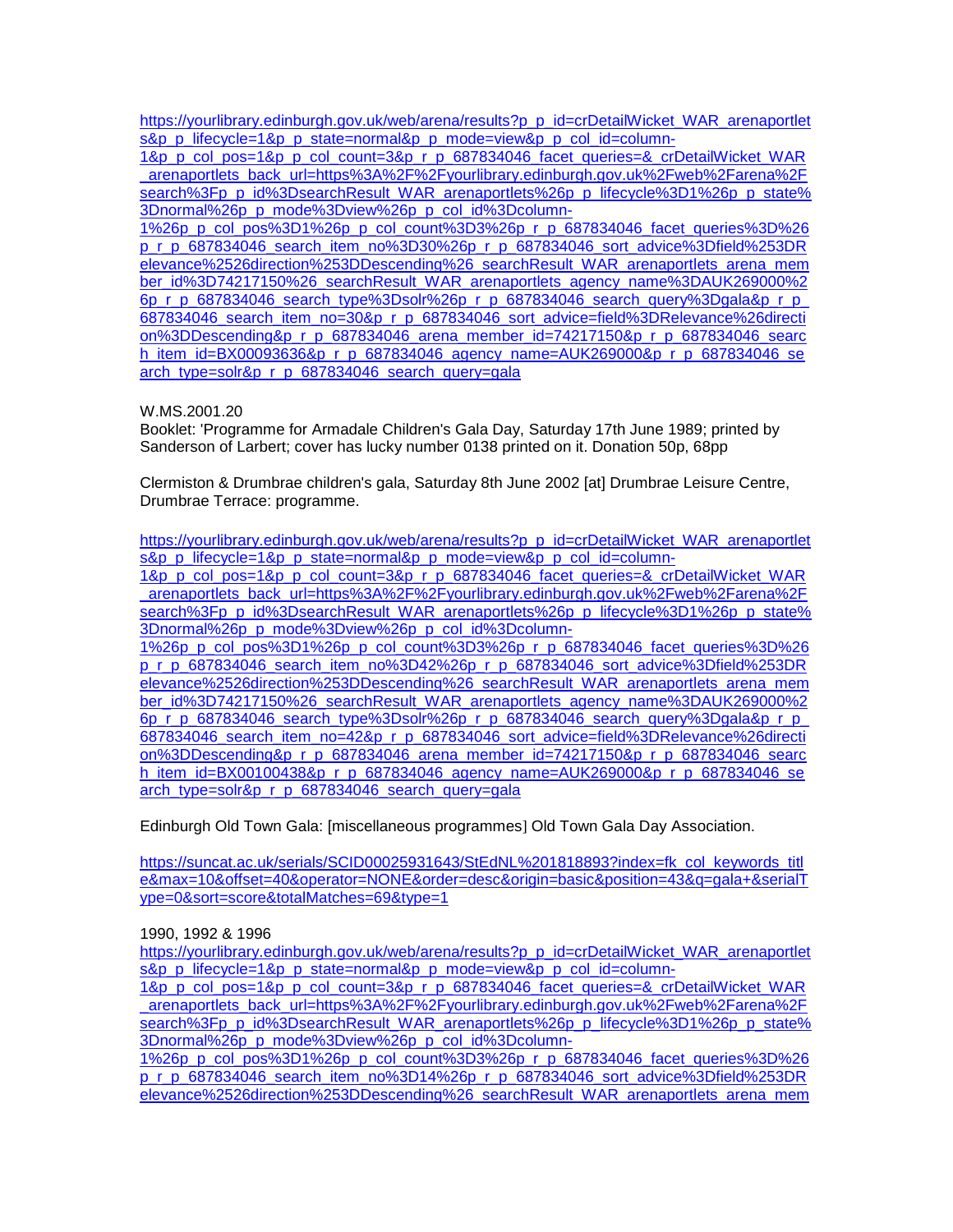[ber\\_id%3D74217150%26\\_searchResult\\_WAR\\_arenaportlets\\_agency\\_name%3DAUK269000%2](https://yourlibrary.edinburgh.gov.uk/web/arena/results?p_p_id=crDetailWicket_WAR_arenaportlets&p_p_lifecycle=1&p_p_state=normal&p_p_mode=view&p_p_col_id=column-1&p_p_col_pos=1&p_p_col_count=3&p_r_p_687834046_facet_queries=&_crDetailWicket_WAR_arenaportlets_back_url=https%3A%2F%2Fyourlibrary.edinburgh.gov.uk%2Fweb%2Farena%2Fsearch%3Fp_p_id%3DsearchResult_WAR_arenaportlets%26p_p_lifecycle%3D1%26p_p_state%3Dnormal%26p_p_mode%3Dview%26p_p_col_id%3Dcolumn-1%26p_p_col_pos%3D1%26p_p_col_count%3D3%26p_r_p_687834046_facet_queries%3D%26p_r_p_687834046_search_item_no%3D14%26p_r_p_687834046_sort_advice%3Dfield%253DRelevance%2526direction%253DDescending%26_searchResult_WAR_arenaportlets_arena_member_id%3D74217150%26_searchResult_WAR_arenaportlets_agency_name%3DAUK269000%26p_r_p_687834046_search_type%3Dsolr%26p_r_p_687834046_search_query%3Dgala&p_r_p_687834046_search_item_no=14&p_r_p_687834046_sort_advice=field%3DRelevance%26direction%3DDescending&p_r_p_687834046_arena_member_id=74217150&p_r_p_687834046_search_item_id=BX00027056&p_r_p_687834046_agency_name=AUK269000&p_r_p_687834046_search_type=solr&p_r_p_687834046_search_query=gala) [6p\\_r\\_p\\_687834046\\_search\\_type%3Dsolr%26p\\_r\\_p\\_687834046\\_search\\_query%3Dgala&p\\_r\\_p\\_](https://yourlibrary.edinburgh.gov.uk/web/arena/results?p_p_id=crDetailWicket_WAR_arenaportlets&p_p_lifecycle=1&p_p_state=normal&p_p_mode=view&p_p_col_id=column-1&p_p_col_pos=1&p_p_col_count=3&p_r_p_687834046_facet_queries=&_crDetailWicket_WAR_arenaportlets_back_url=https%3A%2F%2Fyourlibrary.edinburgh.gov.uk%2Fweb%2Farena%2Fsearch%3Fp_p_id%3DsearchResult_WAR_arenaportlets%26p_p_lifecycle%3D1%26p_p_state%3Dnormal%26p_p_mode%3Dview%26p_p_col_id%3Dcolumn-1%26p_p_col_pos%3D1%26p_p_col_count%3D3%26p_r_p_687834046_facet_queries%3D%26p_r_p_687834046_search_item_no%3D14%26p_r_p_687834046_sort_advice%3Dfield%253DRelevance%2526direction%253DDescending%26_searchResult_WAR_arenaportlets_arena_member_id%3D74217150%26_searchResult_WAR_arenaportlets_agency_name%3DAUK269000%26p_r_p_687834046_search_type%3Dsolr%26p_r_p_687834046_search_query%3Dgala&p_r_p_687834046_search_item_no=14&p_r_p_687834046_sort_advice=field%3DRelevance%26direction%3DDescending&p_r_p_687834046_arena_member_id=74217150&p_r_p_687834046_search_item_id=BX00027056&p_r_p_687834046_agency_name=AUK269000&p_r_p_687834046_search_type=solr&p_r_p_687834046_search_query=gala) [687834046\\_search\\_item\\_no=14&p\\_r\\_p\\_687834046\\_sort\\_advice=field%3DRelevance%26directi](https://yourlibrary.edinburgh.gov.uk/web/arena/results?p_p_id=crDetailWicket_WAR_arenaportlets&p_p_lifecycle=1&p_p_state=normal&p_p_mode=view&p_p_col_id=column-1&p_p_col_pos=1&p_p_col_count=3&p_r_p_687834046_facet_queries=&_crDetailWicket_WAR_arenaportlets_back_url=https%3A%2F%2Fyourlibrary.edinburgh.gov.uk%2Fweb%2Farena%2Fsearch%3Fp_p_id%3DsearchResult_WAR_arenaportlets%26p_p_lifecycle%3D1%26p_p_state%3Dnormal%26p_p_mode%3Dview%26p_p_col_id%3Dcolumn-1%26p_p_col_pos%3D1%26p_p_col_count%3D3%26p_r_p_687834046_facet_queries%3D%26p_r_p_687834046_search_item_no%3D14%26p_r_p_687834046_sort_advice%3Dfield%253DRelevance%2526direction%253DDescending%26_searchResult_WAR_arenaportlets_arena_member_id%3D74217150%26_searchResult_WAR_arenaportlets_agency_name%3DAUK269000%26p_r_p_687834046_search_type%3Dsolr%26p_r_p_687834046_search_query%3Dgala&p_r_p_687834046_search_item_no=14&p_r_p_687834046_sort_advice=field%3DRelevance%26direction%3DDescending&p_r_p_687834046_arena_member_id=74217150&p_r_p_687834046_search_item_id=BX00027056&p_r_p_687834046_agency_name=AUK269000&p_r_p_687834046_search_type=solr&p_r_p_687834046_search_query=gala) [on%3DDescending&p\\_r\\_p\\_687834046\\_arena\\_member\\_id=74217150&p\\_r\\_p\\_687834046\\_searc](https://yourlibrary.edinburgh.gov.uk/web/arena/results?p_p_id=crDetailWicket_WAR_arenaportlets&p_p_lifecycle=1&p_p_state=normal&p_p_mode=view&p_p_col_id=column-1&p_p_col_pos=1&p_p_col_count=3&p_r_p_687834046_facet_queries=&_crDetailWicket_WAR_arenaportlets_back_url=https%3A%2F%2Fyourlibrary.edinburgh.gov.uk%2Fweb%2Farena%2Fsearch%3Fp_p_id%3DsearchResult_WAR_arenaportlets%26p_p_lifecycle%3D1%26p_p_state%3Dnormal%26p_p_mode%3Dview%26p_p_col_id%3Dcolumn-1%26p_p_col_pos%3D1%26p_p_col_count%3D3%26p_r_p_687834046_facet_queries%3D%26p_r_p_687834046_search_item_no%3D14%26p_r_p_687834046_sort_advice%3Dfield%253DRelevance%2526direction%253DDescending%26_searchResult_WAR_arenaportlets_arena_member_id%3D74217150%26_searchResult_WAR_arenaportlets_agency_name%3DAUK269000%26p_r_p_687834046_search_type%3Dsolr%26p_r_p_687834046_search_query%3Dgala&p_r_p_687834046_search_item_no=14&p_r_p_687834046_sort_advice=field%3DRelevance%26direction%3DDescending&p_r_p_687834046_arena_member_id=74217150&p_r_p_687834046_search_item_id=BX00027056&p_r_p_687834046_agency_name=AUK269000&p_r_p_687834046_search_type=solr&p_r_p_687834046_search_query=gala) [h\\_item\\_id=BX00027056&p\\_r\\_p\\_687834046\\_agency\\_name=AUK269000&p\\_r\\_p\\_687834046\\_se](https://yourlibrary.edinburgh.gov.uk/web/arena/results?p_p_id=crDetailWicket_WAR_arenaportlets&p_p_lifecycle=1&p_p_state=normal&p_p_mode=view&p_p_col_id=column-1&p_p_col_pos=1&p_p_col_count=3&p_r_p_687834046_facet_queries=&_crDetailWicket_WAR_arenaportlets_back_url=https%3A%2F%2Fyourlibrary.edinburgh.gov.uk%2Fweb%2Farena%2Fsearch%3Fp_p_id%3DsearchResult_WAR_arenaportlets%26p_p_lifecycle%3D1%26p_p_state%3Dnormal%26p_p_mode%3Dview%26p_p_col_id%3Dcolumn-1%26p_p_col_pos%3D1%26p_p_col_count%3D3%26p_r_p_687834046_facet_queries%3D%26p_r_p_687834046_search_item_no%3D14%26p_r_p_687834046_sort_advice%3Dfield%253DRelevance%2526direction%253DDescending%26_searchResult_WAR_arenaportlets_arena_member_id%3D74217150%26_searchResult_WAR_arenaportlets_agency_name%3DAUK269000%26p_r_p_687834046_search_type%3Dsolr%26p_r_p_687834046_search_query%3Dgala&p_r_p_687834046_search_item_no=14&p_r_p_687834046_sort_advice=field%3DRelevance%26direction%3DDescending&p_r_p_687834046_arena_member_id=74217150&p_r_p_687834046_search_item_id=BX00027056&p_r_p_687834046_agency_name=AUK269000&p_r_p_687834046_search_type=solr&p_r_p_687834046_search_query=gala) [arch\\_type=solr&p\\_r\\_p\\_687834046\\_search\\_query=gala](https://yourlibrary.edinburgh.gov.uk/web/arena/results?p_p_id=crDetailWicket_WAR_arenaportlets&p_p_lifecycle=1&p_p_state=normal&p_p_mode=view&p_p_col_id=column-1&p_p_col_pos=1&p_p_col_count=3&p_r_p_687834046_facet_queries=&_crDetailWicket_WAR_arenaportlets_back_url=https%3A%2F%2Fyourlibrary.edinburgh.gov.uk%2Fweb%2Farena%2Fsearch%3Fp_p_id%3DsearchResult_WAR_arenaportlets%26p_p_lifecycle%3D1%26p_p_state%3Dnormal%26p_p_mode%3Dview%26p_p_col_id%3Dcolumn-1%26p_p_col_pos%3D1%26p_p_col_count%3D3%26p_r_p_687834046_facet_queries%3D%26p_r_p_687834046_search_item_no%3D14%26p_r_p_687834046_sort_advice%3Dfield%253DRelevance%2526direction%253DDescending%26_searchResult_WAR_arenaportlets_arena_member_id%3D74217150%26_searchResult_WAR_arenaportlets_agency_name%3DAUK269000%26p_r_p_687834046_search_type%3Dsolr%26p_r_p_687834046_search_query%3Dgala&p_r_p_687834046_search_item_no=14&p_r_p_687834046_sort_advice=field%3DRelevance%26direction%3DDescending&p_r_p_687834046_arena_member_id=74217150&p_r_p_687834046_search_item_id=BX00027056&p_r_p_687834046_agency_name=AUK269000&p_r_p_687834046_search_type=solr&p_r_p_687834046_search_query=gala)

# GALA DIRECTORY 1990-1994

[https://yourlibrary.edinburgh.gov.uk/web/arena/results?p\\_p\\_id=crDetailWicket\\_WAR\\_arenaportlet](https://yourlibrary.edinburgh.gov.uk/web/arena/results?p_p_id=crDetailWicket_WAR_arenaportlets&p_p_lifecycle=1&p_p_state=normal&p_p_mode=view&p_p_col_id=column-1&p_p_col_pos=1&p_p_col_count=3&p_r_p_687834046_facet_queries=&_crDetailWicket_WAR_arenaportlets_back_url=https%3A%2F%2Fyourlibrary.edinburgh.gov.uk%2Fweb%2Farena%2Fsearch%3Fp_p_id%3DsearchResult_WAR_arenaportlets%26p_p_lifecycle%3D1%26p_p_state%3Dnormal%26p_p_mode%3Dview%26p_p_col_id%3Dcolumn-1%26p_p_col_pos%3D1%26p_p_col_count%3D3%26p_r_p_687834046_facet_queries%3D%26p_r_p_687834046_search_item_no%3D2%26p_r_p_687834046_sort_advice%3Dfield%253DRelevance%2526direction%253DDescending%26_searchResult_WAR_arenaportlets_arena_member_id%3D74217150%26_searchResult_WAR_arenaportlets_agency_name%3DAUK269000%26p_r_p_687834046_search_type%3Dsolr%26p_r_p_687834046_search_query%3Dgala&p_r_p_687834046_search_item_no=2&p_r_p_687834046_sort_advice=field%3DRelevance%26direction%3DDescending&p_r_p_687834046_arena_member_id=74217150&p_r_p_687834046_search_item_id=BX00062006&p_r_p_687834046_agency_name=AUK269000&p_r_p_687834046_search_type=solr&p_r_p_687834046_search_query=gala) [s&p\\_p\\_lifecycle=1&p\\_p\\_state=normal&p\\_p\\_mode=view&p\\_p\\_col\\_id=column-](https://yourlibrary.edinburgh.gov.uk/web/arena/results?p_p_id=crDetailWicket_WAR_arenaportlets&p_p_lifecycle=1&p_p_state=normal&p_p_mode=view&p_p_col_id=column-1&p_p_col_pos=1&p_p_col_count=3&p_r_p_687834046_facet_queries=&_crDetailWicket_WAR_arenaportlets_back_url=https%3A%2F%2Fyourlibrary.edinburgh.gov.uk%2Fweb%2Farena%2Fsearch%3Fp_p_id%3DsearchResult_WAR_arenaportlets%26p_p_lifecycle%3D1%26p_p_state%3Dnormal%26p_p_mode%3Dview%26p_p_col_id%3Dcolumn-1%26p_p_col_pos%3D1%26p_p_col_count%3D3%26p_r_p_687834046_facet_queries%3D%26p_r_p_687834046_search_item_no%3D2%26p_r_p_687834046_sort_advice%3Dfield%253DRelevance%2526direction%253DDescending%26_searchResult_WAR_arenaportlets_arena_member_id%3D74217150%26_searchResult_WAR_arenaportlets_agency_name%3DAUK269000%26p_r_p_687834046_search_type%3Dsolr%26p_r_p_687834046_search_query%3Dgala&p_r_p_687834046_search_item_no=2&p_r_p_687834046_sort_advice=field%3DRelevance%26direction%3DDescending&p_r_p_687834046_arena_member_id=74217150&p_r_p_687834046_search_item_id=BX00062006&p_r_p_687834046_agency_name=AUK269000&p_r_p_687834046_search_type=solr&p_r_p_687834046_search_query=gala)

[1&p\\_p\\_col\\_pos=1&p\\_p\\_col\\_count=3&p\\_r\\_p\\_687834046\\_facet\\_queries=&\\_crDetailWicket\\_WAR](https://yourlibrary.edinburgh.gov.uk/web/arena/results?p_p_id=crDetailWicket_WAR_arenaportlets&p_p_lifecycle=1&p_p_state=normal&p_p_mode=view&p_p_col_id=column-1&p_p_col_pos=1&p_p_col_count=3&p_r_p_687834046_facet_queries=&_crDetailWicket_WAR_arenaportlets_back_url=https%3A%2F%2Fyourlibrary.edinburgh.gov.uk%2Fweb%2Farena%2Fsearch%3Fp_p_id%3DsearchResult_WAR_arenaportlets%26p_p_lifecycle%3D1%26p_p_state%3Dnormal%26p_p_mode%3Dview%26p_p_col_id%3Dcolumn-1%26p_p_col_pos%3D1%26p_p_col_count%3D3%26p_r_p_687834046_facet_queries%3D%26p_r_p_687834046_search_item_no%3D2%26p_r_p_687834046_sort_advice%3Dfield%253DRelevance%2526direction%253DDescending%26_searchResult_WAR_arenaportlets_arena_member_id%3D74217150%26_searchResult_WAR_arenaportlets_agency_name%3DAUK269000%26p_r_p_687834046_search_type%3Dsolr%26p_r_p_687834046_search_query%3Dgala&p_r_p_687834046_search_item_no=2&p_r_p_687834046_sort_advice=field%3DRelevance%26direction%3DDescending&p_r_p_687834046_arena_member_id=74217150&p_r_p_687834046_search_item_id=BX00062006&p_r_p_687834046_agency_name=AUK269000&p_r_p_687834046_search_type=solr&p_r_p_687834046_search_query=gala) [\\_arenaportlets\\_back\\_url=https%3A%2F%2Fyourlibrary.edinburgh.gov.uk%2Fweb%2Farena%2F](https://yourlibrary.edinburgh.gov.uk/web/arena/results?p_p_id=crDetailWicket_WAR_arenaportlets&p_p_lifecycle=1&p_p_state=normal&p_p_mode=view&p_p_col_id=column-1&p_p_col_pos=1&p_p_col_count=3&p_r_p_687834046_facet_queries=&_crDetailWicket_WAR_arenaportlets_back_url=https%3A%2F%2Fyourlibrary.edinburgh.gov.uk%2Fweb%2Farena%2Fsearch%3Fp_p_id%3DsearchResult_WAR_arenaportlets%26p_p_lifecycle%3D1%26p_p_state%3Dnormal%26p_p_mode%3Dview%26p_p_col_id%3Dcolumn-1%26p_p_col_pos%3D1%26p_p_col_count%3D3%26p_r_p_687834046_facet_queries%3D%26p_r_p_687834046_search_item_no%3D2%26p_r_p_687834046_sort_advice%3Dfield%253DRelevance%2526direction%253DDescending%26_searchResult_WAR_arenaportlets_arena_member_id%3D74217150%26_searchResult_WAR_arenaportlets_agency_name%3DAUK269000%26p_r_p_687834046_search_type%3Dsolr%26p_r_p_687834046_search_query%3Dgala&p_r_p_687834046_search_item_no=2&p_r_p_687834046_sort_advice=field%3DRelevance%26direction%3DDescending&p_r_p_687834046_arena_member_id=74217150&p_r_p_687834046_search_item_id=BX00062006&p_r_p_687834046_agency_name=AUK269000&p_r_p_687834046_search_type=solr&p_r_p_687834046_search_query=gala) [search%3Fp\\_p\\_id%3DsearchResult\\_WAR\\_arenaportlets%26p\\_p\\_lifecycle%3D1%26p\\_p\\_state%](https://yourlibrary.edinburgh.gov.uk/web/arena/results?p_p_id=crDetailWicket_WAR_arenaportlets&p_p_lifecycle=1&p_p_state=normal&p_p_mode=view&p_p_col_id=column-1&p_p_col_pos=1&p_p_col_count=3&p_r_p_687834046_facet_queries=&_crDetailWicket_WAR_arenaportlets_back_url=https%3A%2F%2Fyourlibrary.edinburgh.gov.uk%2Fweb%2Farena%2Fsearch%3Fp_p_id%3DsearchResult_WAR_arenaportlets%26p_p_lifecycle%3D1%26p_p_state%3Dnormal%26p_p_mode%3Dview%26p_p_col_id%3Dcolumn-1%26p_p_col_pos%3D1%26p_p_col_count%3D3%26p_r_p_687834046_facet_queries%3D%26p_r_p_687834046_search_item_no%3D2%26p_r_p_687834046_sort_advice%3Dfield%253DRelevance%2526direction%253DDescending%26_searchResult_WAR_arenaportlets_arena_member_id%3D74217150%26_searchResult_WAR_arenaportlets_agency_name%3DAUK269000%26p_r_p_687834046_search_type%3Dsolr%26p_r_p_687834046_search_query%3Dgala&p_r_p_687834046_search_item_no=2&p_r_p_687834046_sort_advice=field%3DRelevance%26direction%3DDescending&p_r_p_687834046_arena_member_id=74217150&p_r_p_687834046_search_item_id=BX00062006&p_r_p_687834046_agency_name=AUK269000&p_r_p_687834046_search_type=solr&p_r_p_687834046_search_query=gala) [3Dnormal%26p\\_p\\_mode%3Dview%26p\\_p\\_col\\_id%3Dcolumn-](https://yourlibrary.edinburgh.gov.uk/web/arena/results?p_p_id=crDetailWicket_WAR_arenaportlets&p_p_lifecycle=1&p_p_state=normal&p_p_mode=view&p_p_col_id=column-1&p_p_col_pos=1&p_p_col_count=3&p_r_p_687834046_facet_queries=&_crDetailWicket_WAR_arenaportlets_back_url=https%3A%2F%2Fyourlibrary.edinburgh.gov.uk%2Fweb%2Farena%2Fsearch%3Fp_p_id%3DsearchResult_WAR_arenaportlets%26p_p_lifecycle%3D1%26p_p_state%3Dnormal%26p_p_mode%3Dview%26p_p_col_id%3Dcolumn-1%26p_p_col_pos%3D1%26p_p_col_count%3D3%26p_r_p_687834046_facet_queries%3D%26p_r_p_687834046_search_item_no%3D2%26p_r_p_687834046_sort_advice%3Dfield%253DRelevance%2526direction%253DDescending%26_searchResult_WAR_arenaportlets_arena_member_id%3D74217150%26_searchResult_WAR_arenaportlets_agency_name%3DAUK269000%26p_r_p_687834046_search_type%3Dsolr%26p_r_p_687834046_search_query%3Dgala&p_r_p_687834046_search_item_no=2&p_r_p_687834046_sort_advice=field%3DRelevance%26direction%3DDescending&p_r_p_687834046_arena_member_id=74217150&p_r_p_687834046_search_item_id=BX00062006&p_r_p_687834046_agency_name=AUK269000&p_r_p_687834046_search_type=solr&p_r_p_687834046_search_query=gala)

[1%26p\\_p\\_col\\_pos%3D1%26p\\_p\\_col\\_count%3D3%26p\\_r\\_p\\_687834046\\_facet\\_queries%3D%26](https://yourlibrary.edinburgh.gov.uk/web/arena/results?p_p_id=crDetailWicket_WAR_arenaportlets&p_p_lifecycle=1&p_p_state=normal&p_p_mode=view&p_p_col_id=column-1&p_p_col_pos=1&p_p_col_count=3&p_r_p_687834046_facet_queries=&_crDetailWicket_WAR_arenaportlets_back_url=https%3A%2F%2Fyourlibrary.edinburgh.gov.uk%2Fweb%2Farena%2Fsearch%3Fp_p_id%3DsearchResult_WAR_arenaportlets%26p_p_lifecycle%3D1%26p_p_state%3Dnormal%26p_p_mode%3Dview%26p_p_col_id%3Dcolumn-1%26p_p_col_pos%3D1%26p_p_col_count%3D3%26p_r_p_687834046_facet_queries%3D%26p_r_p_687834046_search_item_no%3D2%26p_r_p_687834046_sort_advice%3Dfield%253DRelevance%2526direction%253DDescending%26_searchResult_WAR_arenaportlets_arena_member_id%3D74217150%26_searchResult_WAR_arenaportlets_agency_name%3DAUK269000%26p_r_p_687834046_search_type%3Dsolr%26p_r_p_687834046_search_query%3Dgala&p_r_p_687834046_search_item_no=2&p_r_p_687834046_sort_advice=field%3DRelevance%26direction%3DDescending&p_r_p_687834046_arena_member_id=74217150&p_r_p_687834046_search_item_id=BX00062006&p_r_p_687834046_agency_name=AUK269000&p_r_p_687834046_search_type=solr&p_r_p_687834046_search_query=gala) [p\\_r\\_p\\_687834046\\_search\\_item\\_no%3D2%26p\\_r\\_p\\_687834046\\_sort\\_advice%3Dfield%253DRel](https://yourlibrary.edinburgh.gov.uk/web/arena/results?p_p_id=crDetailWicket_WAR_arenaportlets&p_p_lifecycle=1&p_p_state=normal&p_p_mode=view&p_p_col_id=column-1&p_p_col_pos=1&p_p_col_count=3&p_r_p_687834046_facet_queries=&_crDetailWicket_WAR_arenaportlets_back_url=https%3A%2F%2Fyourlibrary.edinburgh.gov.uk%2Fweb%2Farena%2Fsearch%3Fp_p_id%3DsearchResult_WAR_arenaportlets%26p_p_lifecycle%3D1%26p_p_state%3Dnormal%26p_p_mode%3Dview%26p_p_col_id%3Dcolumn-1%26p_p_col_pos%3D1%26p_p_col_count%3D3%26p_r_p_687834046_facet_queries%3D%26p_r_p_687834046_search_item_no%3D2%26p_r_p_687834046_sort_advice%3Dfield%253DRelevance%2526direction%253DDescending%26_searchResult_WAR_arenaportlets_arena_member_id%3D74217150%26_searchResult_WAR_arenaportlets_agency_name%3DAUK269000%26p_r_p_687834046_search_type%3Dsolr%26p_r_p_687834046_search_query%3Dgala&p_r_p_687834046_search_item_no=2&p_r_p_687834046_sort_advice=field%3DRelevance%26direction%3DDescending&p_r_p_687834046_arena_member_id=74217150&p_r_p_687834046_search_item_id=BX00062006&p_r_p_687834046_agency_name=AUK269000&p_r_p_687834046_search_type=solr&p_r_p_687834046_search_query=gala) [evance%2526direction%253DDescending%26\\_searchResult\\_WAR\\_arenaportlets\\_arena\\_memb](https://yourlibrary.edinburgh.gov.uk/web/arena/results?p_p_id=crDetailWicket_WAR_arenaportlets&p_p_lifecycle=1&p_p_state=normal&p_p_mode=view&p_p_col_id=column-1&p_p_col_pos=1&p_p_col_count=3&p_r_p_687834046_facet_queries=&_crDetailWicket_WAR_arenaportlets_back_url=https%3A%2F%2Fyourlibrary.edinburgh.gov.uk%2Fweb%2Farena%2Fsearch%3Fp_p_id%3DsearchResult_WAR_arenaportlets%26p_p_lifecycle%3D1%26p_p_state%3Dnormal%26p_p_mode%3Dview%26p_p_col_id%3Dcolumn-1%26p_p_col_pos%3D1%26p_p_col_count%3D3%26p_r_p_687834046_facet_queries%3D%26p_r_p_687834046_search_item_no%3D2%26p_r_p_687834046_sort_advice%3Dfield%253DRelevance%2526direction%253DDescending%26_searchResult_WAR_arenaportlets_arena_member_id%3D74217150%26_searchResult_WAR_arenaportlets_agency_name%3DAUK269000%26p_r_p_687834046_search_type%3Dsolr%26p_r_p_687834046_search_query%3Dgala&p_r_p_687834046_search_item_no=2&p_r_p_687834046_sort_advice=field%3DRelevance%26direction%3DDescending&p_r_p_687834046_arena_member_id=74217150&p_r_p_687834046_search_item_id=BX00062006&p_r_p_687834046_agency_name=AUK269000&p_r_p_687834046_search_type=solr&p_r_p_687834046_search_query=gala) [er\\_id%3D74217150%26\\_searchResult\\_WAR\\_arenaportlets\\_agency\\_name%3DAUK269000%26](https://yourlibrary.edinburgh.gov.uk/web/arena/results?p_p_id=crDetailWicket_WAR_arenaportlets&p_p_lifecycle=1&p_p_state=normal&p_p_mode=view&p_p_col_id=column-1&p_p_col_pos=1&p_p_col_count=3&p_r_p_687834046_facet_queries=&_crDetailWicket_WAR_arenaportlets_back_url=https%3A%2F%2Fyourlibrary.edinburgh.gov.uk%2Fweb%2Farena%2Fsearch%3Fp_p_id%3DsearchResult_WAR_arenaportlets%26p_p_lifecycle%3D1%26p_p_state%3Dnormal%26p_p_mode%3Dview%26p_p_col_id%3Dcolumn-1%26p_p_col_pos%3D1%26p_p_col_count%3D3%26p_r_p_687834046_facet_queries%3D%26p_r_p_687834046_search_item_no%3D2%26p_r_p_687834046_sort_advice%3Dfield%253DRelevance%2526direction%253DDescending%26_searchResult_WAR_arenaportlets_arena_member_id%3D74217150%26_searchResult_WAR_arenaportlets_agency_name%3DAUK269000%26p_r_p_687834046_search_type%3Dsolr%26p_r_p_687834046_search_query%3Dgala&p_r_p_687834046_search_item_no=2&p_r_p_687834046_sort_advice=field%3DRelevance%26direction%3DDescending&p_r_p_687834046_arena_member_id=74217150&p_r_p_687834046_search_item_id=BX00062006&p_r_p_687834046_agency_name=AUK269000&p_r_p_687834046_search_type=solr&p_r_p_687834046_search_query=gala) [p\\_r\\_p\\_687834046\\_search\\_type%3Dsolr%26p\\_r\\_p\\_687834046\\_search\\_query%3Dgala&p\\_r\\_p\\_6](https://yourlibrary.edinburgh.gov.uk/web/arena/results?p_p_id=crDetailWicket_WAR_arenaportlets&p_p_lifecycle=1&p_p_state=normal&p_p_mode=view&p_p_col_id=column-1&p_p_col_pos=1&p_p_col_count=3&p_r_p_687834046_facet_queries=&_crDetailWicket_WAR_arenaportlets_back_url=https%3A%2F%2Fyourlibrary.edinburgh.gov.uk%2Fweb%2Farena%2Fsearch%3Fp_p_id%3DsearchResult_WAR_arenaportlets%26p_p_lifecycle%3D1%26p_p_state%3Dnormal%26p_p_mode%3Dview%26p_p_col_id%3Dcolumn-1%26p_p_col_pos%3D1%26p_p_col_count%3D3%26p_r_p_687834046_facet_queries%3D%26p_r_p_687834046_search_item_no%3D2%26p_r_p_687834046_sort_advice%3Dfield%253DRelevance%2526direction%253DDescending%26_searchResult_WAR_arenaportlets_arena_member_id%3D74217150%26_searchResult_WAR_arenaportlets_agency_name%3DAUK269000%26p_r_p_687834046_search_type%3Dsolr%26p_r_p_687834046_search_query%3Dgala&p_r_p_687834046_search_item_no=2&p_r_p_687834046_sort_advice=field%3DRelevance%26direction%3DDescending&p_r_p_687834046_arena_member_id=74217150&p_r_p_687834046_search_item_id=BX00062006&p_r_p_687834046_agency_name=AUK269000&p_r_p_687834046_search_type=solr&p_r_p_687834046_search_query=gala) [87834046\\_search\\_item\\_no=2&p\\_r\\_p\\_687834046\\_sort\\_advice=field%3DRelevance%26direction](https://yourlibrary.edinburgh.gov.uk/web/arena/results?p_p_id=crDetailWicket_WAR_arenaportlets&p_p_lifecycle=1&p_p_state=normal&p_p_mode=view&p_p_col_id=column-1&p_p_col_pos=1&p_p_col_count=3&p_r_p_687834046_facet_queries=&_crDetailWicket_WAR_arenaportlets_back_url=https%3A%2F%2Fyourlibrary.edinburgh.gov.uk%2Fweb%2Farena%2Fsearch%3Fp_p_id%3DsearchResult_WAR_arenaportlets%26p_p_lifecycle%3D1%26p_p_state%3Dnormal%26p_p_mode%3Dview%26p_p_col_id%3Dcolumn-1%26p_p_col_pos%3D1%26p_p_col_count%3D3%26p_r_p_687834046_facet_queries%3D%26p_r_p_687834046_search_item_no%3D2%26p_r_p_687834046_sort_advice%3Dfield%253DRelevance%2526direction%253DDescending%26_searchResult_WAR_arenaportlets_arena_member_id%3D74217150%26_searchResult_WAR_arenaportlets_agency_name%3DAUK269000%26p_r_p_687834046_search_type%3Dsolr%26p_r_p_687834046_search_query%3Dgala&p_r_p_687834046_search_item_no=2&p_r_p_687834046_sort_advice=field%3DRelevance%26direction%3DDescending&p_r_p_687834046_arena_member_id=74217150&p_r_p_687834046_search_item_id=BX00062006&p_r_p_687834046_agency_name=AUK269000&p_r_p_687834046_search_type=solr&p_r_p_687834046_search_query=gala) [%3DDescending&p\\_r\\_p\\_687834046\\_arena\\_member\\_id=74217150&p\\_r\\_p\\_687834046\\_search\\_i](https://yourlibrary.edinburgh.gov.uk/web/arena/results?p_p_id=crDetailWicket_WAR_arenaportlets&p_p_lifecycle=1&p_p_state=normal&p_p_mode=view&p_p_col_id=column-1&p_p_col_pos=1&p_p_col_count=3&p_r_p_687834046_facet_queries=&_crDetailWicket_WAR_arenaportlets_back_url=https%3A%2F%2Fyourlibrary.edinburgh.gov.uk%2Fweb%2Farena%2Fsearch%3Fp_p_id%3DsearchResult_WAR_arenaportlets%26p_p_lifecycle%3D1%26p_p_state%3Dnormal%26p_p_mode%3Dview%26p_p_col_id%3Dcolumn-1%26p_p_col_pos%3D1%26p_p_col_count%3D3%26p_r_p_687834046_facet_queries%3D%26p_r_p_687834046_search_item_no%3D2%26p_r_p_687834046_sort_advice%3Dfield%253DRelevance%2526direction%253DDescending%26_searchResult_WAR_arenaportlets_arena_member_id%3D74217150%26_searchResult_WAR_arenaportlets_agency_name%3DAUK269000%26p_r_p_687834046_search_type%3Dsolr%26p_r_p_687834046_search_query%3Dgala&p_r_p_687834046_search_item_no=2&p_r_p_687834046_sort_advice=field%3DRelevance%26direction%3DDescending&p_r_p_687834046_arena_member_id=74217150&p_r_p_687834046_search_item_id=BX00062006&p_r_p_687834046_agency_name=AUK269000&p_r_p_687834046_search_type=solr&p_r_p_687834046_search_query=gala) [tem\\_id=BX00062006&p\\_r\\_p\\_687834046\\_agency\\_name=AUK269000&p\\_r\\_p\\_687834046\\_searc](https://yourlibrary.edinburgh.gov.uk/web/arena/results?p_p_id=crDetailWicket_WAR_arenaportlets&p_p_lifecycle=1&p_p_state=normal&p_p_mode=view&p_p_col_id=column-1&p_p_col_pos=1&p_p_col_count=3&p_r_p_687834046_facet_queries=&_crDetailWicket_WAR_arenaportlets_back_url=https%3A%2F%2Fyourlibrary.edinburgh.gov.uk%2Fweb%2Farena%2Fsearch%3Fp_p_id%3DsearchResult_WAR_arenaportlets%26p_p_lifecycle%3D1%26p_p_state%3Dnormal%26p_p_mode%3Dview%26p_p_col_id%3Dcolumn-1%26p_p_col_pos%3D1%26p_p_col_count%3D3%26p_r_p_687834046_facet_queries%3D%26p_r_p_687834046_search_item_no%3D2%26p_r_p_687834046_sort_advice%3Dfield%253DRelevance%2526direction%253DDescending%26_searchResult_WAR_arenaportlets_arena_member_id%3D74217150%26_searchResult_WAR_arenaportlets_agency_name%3DAUK269000%26p_r_p_687834046_search_type%3Dsolr%26p_r_p_687834046_search_query%3Dgala&p_r_p_687834046_search_item_no=2&p_r_p_687834046_sort_advice=field%3DRelevance%26direction%3DDescending&p_r_p_687834046_arena_member_id=74217150&p_r_p_687834046_search_item_id=BX00062006&p_r_p_687834046_agency_name=AUK269000&p_r_p_687834046_search_type=solr&p_r_p_687834046_search_query=gala) [h\\_type=solr&p\\_r\\_p\\_687834046\\_search\\_query=gala](https://yourlibrary.edinburgh.gov.uk/web/arena/results?p_p_id=crDetailWicket_WAR_arenaportlets&p_p_lifecycle=1&p_p_state=normal&p_p_mode=view&p_p_col_id=column-1&p_p_col_pos=1&p_p_col_count=3&p_r_p_687834046_facet_queries=&_crDetailWicket_WAR_arenaportlets_back_url=https%3A%2F%2Fyourlibrary.edinburgh.gov.uk%2Fweb%2Farena%2Fsearch%3Fp_p_id%3DsearchResult_WAR_arenaportlets%26p_p_lifecycle%3D1%26p_p_state%3Dnormal%26p_p_mode%3Dview%26p_p_col_id%3Dcolumn-1%26p_p_col_pos%3D1%26p_p_col_count%3D3%26p_r_p_687834046_facet_queries%3D%26p_r_p_687834046_search_item_no%3D2%26p_r_p_687834046_sort_advice%3Dfield%253DRelevance%2526direction%253DDescending%26_searchResult_WAR_arenaportlets_arena_member_id%3D74217150%26_searchResult_WAR_arenaportlets_agency_name%3DAUK269000%26p_r_p_687834046_search_type%3Dsolr%26p_r_p_687834046_search_query%3Dgala&p_r_p_687834046_search_item_no=2&p_r_p_687834046_sort_advice=field%3DRelevance%26direction%3DDescending&p_r_p_687834046_arena_member_id=74217150&p_r_p_687834046_search_item_id=BX00062006&p_r_p_687834046_agency_name=AUK269000&p_r_p_687834046_search_type=solr&p_r_p_687834046_search_query=gala)

# DVD

Eyemouth Herring Queen 70th Commemoration : Eyemouth's Crowning Glory 34144009128618

## PROGRAMME

Eyemouth Herring Queen : Miss Megan Melvin 72nd Crowning Ceremony ; Saturday 16th July to Sunday 24th July, 2016. 34144009617883

[Eyemouth](https://librarysearch.scotborders.gov.uk/iguana/www.main.cls?p=ebaf7bd5-cb99-43c2-9879-8167c3eee042&v=c97386a2-914a-40c2-bd8d-df4c273175e6&t=1512038163241&rtisearch=1) [Herring](https://librarysearch.scotborders.gov.uk/iguana/www.main.cls?p=ebaf7bd5-cb99-43c2-9879-8167c3eee042&v=c97386a2-914a-40c2-bd8d-df4c273175e6&t=1512038163241&rtisearch=1) [Queen](https://librarysearch.scotborders.gov.uk/iguana/www.main.cls?p=ebaf7bd5-cb99-43c2-9879-8167c3eee042&v=c97386a2-914a-40c2-bd8d-df4c273175e6&t=1512038163241&rtisearch=1) : Miss Devon McNab 69th Crowning Ceremony ; Saturday 27th July to Saturday 4th July, 2013 ; Souvenir programme 34144009245032

Eyemouth Herring Queen : Miss Heather Smith. 68th Crowning Ceremony ; Saturday 7th July to Saturday 14th July, 2012 ; Souvenir programme. 34144009245073

Eyemouth Herring Queen : Miss Rachel Lauder. 67th Crowning Ceremony ; Saturday 16th July to Saturday 23rd July, 2011 ; Souvenir programme. 34144009245115

[Eyemouth](https://librarysearch.scotborders.gov.uk/iguana/www.main.cls?p=ebaf7bd5-cb99-43c2-9879-8167c3eee042&v=c97386a2-914a-40c2-bd8d-df4c273175e6&t=1512038163241&rtisearch=1) [Herring](https://librarysearch.scotborders.gov.uk/iguana/www.main.cls?p=ebaf7bd5-cb99-43c2-9879-8167c3eee042&v=c97386a2-914a-40c2-bd8d-df4c273175e6&t=1512038163241&rtisearch=1) [Queen](https://librarysearch.scotborders.gov.uk/iguana/www.main.cls?p=ebaf7bd5-cb99-43c2-9879-8167c3eee042&v=c97386a2-914a-40c2-bd8d-df4c273175e6&t=1512038163241&rtisearch=1) : Miss Cheryl Forman. 66th Crowning Ceremony ; Saturday 10th July to Saturday 27th July, 2010 ; Souvenir programme.

[Eyemouth](https://librarysearch.scotborders.gov.uk/iguana/www.main.cls?p=ebaf7bd5-cb99-43c2-9879-8167c3eee042&v=c97386a2-914a-40c2-bd8d-df4c273175e6&t=1512038163241&rtisearch=1) [Herring](https://librarysearch.scotborders.gov.uk/iguana/www.main.cls?p=ebaf7bd5-cb99-43c2-9879-8167c3eee042&v=c97386a2-914a-40c2-bd8d-df4c273175e6&t=1512038163241&rtisearch=1) [Queen](https://librarysearch.scotborders.gov.uk/iguana/www.main.cls?p=ebaf7bd5-cb99-43c2-9879-8167c3eee042&v=c97386a2-914a-40c2-bd8d-df4c273175e6&t=1512038163241&rtisearch=1) : Miss Leoke Spouse. 65th Crowning Ceremony ; Saturday 11h July to Saturday 18th July, 2009 ; Souvenir programme.

Eyemouth Herring Queen : Miss Tasmin Mackechnie. 64th Crowning Ceremony ; Saturday 19th July to Saturday 26th July, 2008 ; Souvenir programme. 34144007892868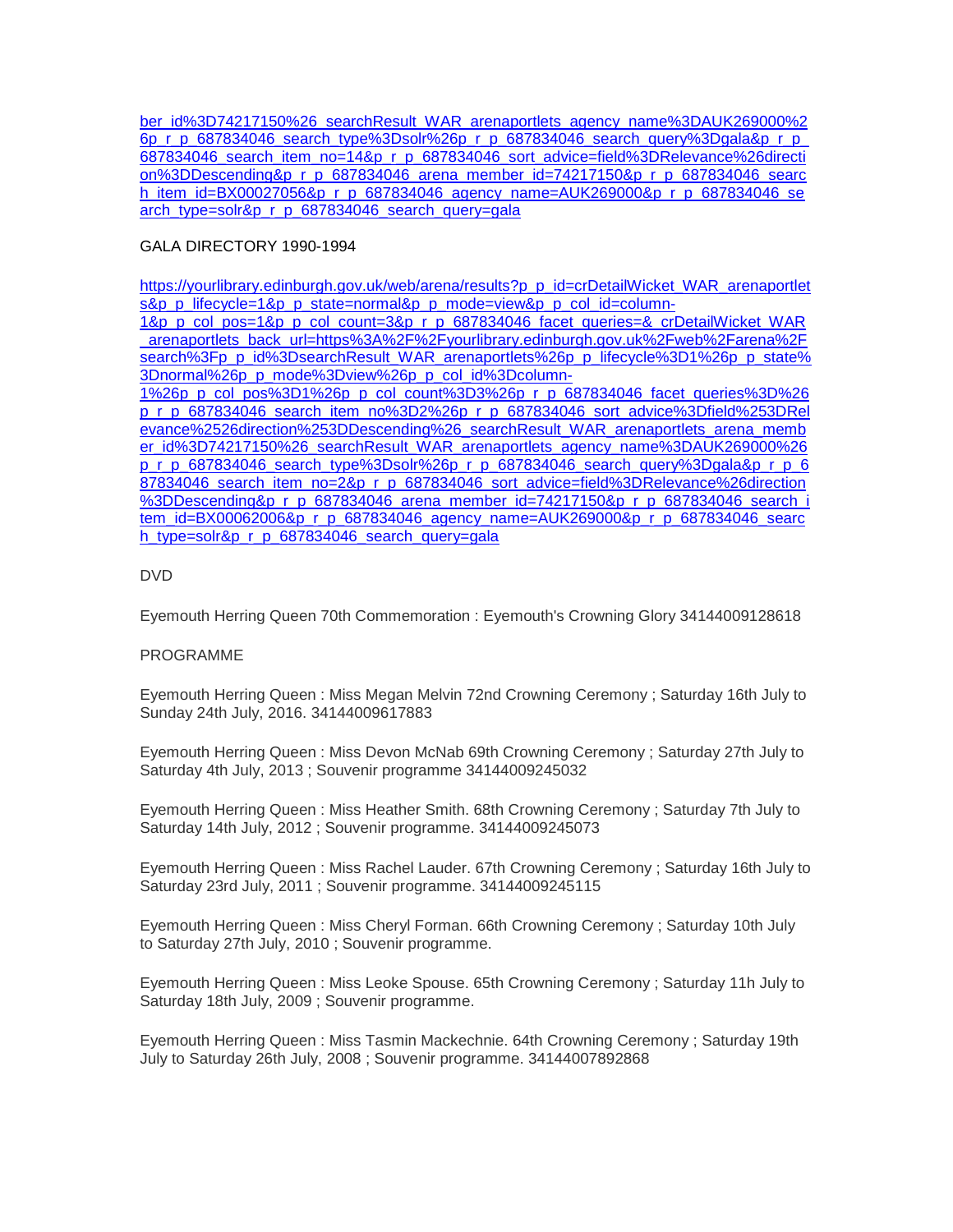Eyemouth Herring Queen : Miss Kendal Smith. 63rd Crowning Ceremony ; Saturday 14th July to Saturday 22nd July, 2007 ; Souvenir programme.

[Eyemouth](https://librarysearch.scotborders.gov.uk/iguana/www.main.cls?p=ebaf7bd5-cb99-43c2-9879-8167c3eee042&v=c97386a2-914a-40c2-bd8d-df4c273175e6&t=1512038163241&rtisearch=1) [Herring](https://librarysearch.scotborders.gov.uk/iguana/www.main.cls?p=ebaf7bd5-cb99-43c2-9879-8167c3eee042&v=c97386a2-914a-40c2-bd8d-df4c273175e6&t=1512038163241&rtisearch=1) [Queen](https://librarysearch.scotborders.gov.uk/iguana/www.main.cls?p=ebaf7bd5-cb99-43c2-9879-8167c3eee042&v=c97386a2-914a-40c2-bd8d-df4c273175e6&t=1512038163241&rtisearch=1) [62nd](https://librarysearch.scotborders.gov.uk/iguana/www.main.cls?p=ebaf7bd5-cb99-43c2-9879-8167c3eee042&v=c97386a2-914a-40c2-bd8d-df4c273175e6&t=1512038163241&rtisearch=1) [crowning](https://librarysearch.scotborders.gov.uk/iguana/www.main.cls?p=ebaf7bd5-cb99-43c2-9879-8167c3eee042&v=c97386a2-914a-40c2-bd8d-df4c273175e6&t=1512038163241&rtisearch=1) [ceremony](https://librarysearch.scotborders.gov.uk/iguana/www.main.cls?p=ebaf7bd5-cb99-43c2-9879-8167c3eee042&v=c97386a2-914a-40c2-bd8d-df4c273175e6&t=1512038163241&rtisearch=1) : souvenir programme. (Eyemouth disaster 1881)

[Eyemouth](https://librarysearch.scotborders.gov.uk/iguana/www.main.cls?p=ebaf7bd5-cb99-43c2-9879-8167c3eee042&v=c97386a2-914a-40c2-bd8d-df4c273175e6&t=1512038163241&rtisearch=1) [herring](https://librarysearch.scotborders.gov.uk/iguana/www.main.cls?p=ebaf7bd5-cb99-43c2-9879-8167c3eee042&v=c97386a2-914a-40c2-bd8d-df4c273175e6&t=1512038163241&rtisearch=1) [queen](https://librarysearch.scotborders.gov.uk/iguana/www.main.cls?p=ebaf7bd5-cb99-43c2-9879-8167c3eee042&v=c97386a2-914a-40c2-bd8d-df4c273175e6&t=1512038163241&rtisearch=1) [61st](https://librarysearch.scotborders.gov.uk/iguana/www.main.cls?p=ebaf7bd5-cb99-43c2-9879-8167c3eee042&v=c97386a2-914a-40c2-bd8d-df4c273175e6&t=1512038163241&rtisearch=1) [crowning](https://librarysearch.scotborders.gov.uk/iguana/www.main.cls?p=ebaf7bd5-cb99-43c2-9879-8167c3eee042&v=c97386a2-914a-40c2-bd8d-df4c273175e6&t=1512038163241&rtisearch=1) [ceremony](https://librarysearch.scotborders.gov.uk/iguana/www.main.cls?p=ebaf7bd5-cb99-43c2-9879-8167c3eee042&v=c97386a2-914a-40c2-bd8d-df4c273175e6&t=1512038163241&rtisearch=1) :souvenir programme. 2005 34144006512814

[Eyemouth](https://librarysearch.scotborders.gov.uk/iguana/www.main.cls?p=ebaf7bd5-cb99-43c2-9879-8167c3eee042&v=c97386a2-914a-40c2-bd8d-df4c273175e6&t=1512038163241&rtisearch=1) [herring](https://librarysearch.scotborders.gov.uk/iguana/www.main.cls?p=ebaf7bd5-cb99-43c2-9879-8167c3eee042&v=c97386a2-914a-40c2-bd8d-df4c273175e6&t=1512038163241&rtisearch=1) [queen](https://librarysearch.scotborders.gov.uk/iguana/www.main.cls?p=ebaf7bd5-cb99-43c2-9879-8167c3eee042&v=c97386a2-914a-40c2-bd8d-df4c273175e6&t=1512038163241&rtisearch=1) [59th](https://librarysearch.scotborders.gov.uk/iguana/www.main.cls?p=ebaf7bd5-cb99-43c2-9879-8167c3eee042&v=c97386a2-914a-40c2-bd8d-df4c273175e6&t=1512038163241&rtisearch=1) [crowning](https://librarysearch.scotborders.gov.uk/iguana/www.main.cls?p=ebaf7bd5-cb99-43c2-9879-8167c3eee042&v=c97386a2-914a-40c2-bd8d-df4c273175e6&t=1512038163241&rtisearch=1) [ceremony](https://librarysearch.scotborders.gov.uk/iguana/www.main.cls?p=ebaf7bd5-cb99-43c2-9879-8167c3eee042&v=c97386a2-914a-40c2-bd8d-df4c273175e6&t=1512038163241&rtisearch=1) :souvenir programme. 34144005344839

Eyemouth Herring Queen :55th Crowning Ceremony 1999. 00454842

[49th](https://librarysearch.scotborders.gov.uk/iguana/www.main.cls?p=ebaf7bd5-cb99-43c2-9879-8167c3eee042&v=c97386a2-914a-40c2-bd8d-df4c273175e6&t=1512038163241&rtisearch=1) [Crowning](https://librarysearch.scotborders.gov.uk/iguana/www.main.cls?p=ebaf7bd5-cb99-43c2-9879-8167c3eee042&v=c97386a2-914a-40c2-bd8d-df4c273175e6&t=1512038163241&rtisearch=1) [Ceremony](https://librarysearch.scotborders.gov.uk/iguana/www.main.cls?p=ebaf7bd5-cb99-43c2-9879-8167c3eee042&v=c97386a2-914a-40c2-bd8d-df4c273175e6&t=1512038163241&rtisearch=1) :Saturday 17th July, 1993 : Souvenir programme : Eyemouth Herring Queen : Miss Lynn Macfarlane. 1993 34144007239854 music and lyrics for 'Shoals of Herring'

A. Fenton, Country Life in Scotland - Our Rural Past, Edinburgh, John Donald Publishers, 1987.

GORGIE/DALRY 10th (1990)-19th (1999) programme

[https://suncat.ac.uk/serials/SCID00025899169/StEdNL%201936913?index=fk\\_col\\_keywords\\_titl](https://suncat.ac.uk/serials/SCID00025899169/StEdNL%201936913?index=fk_col_keywords_title&max=10&offset=0&operator=NONE&order=desc&origin=basic&position=3&q=gala+day&serialType=0&sort=score&totalMatches=3&type=1) [e&max=10&offset=0&operator=NONE&order=desc&origin=basic&position=3&q=gala+day&serial](https://suncat.ac.uk/serials/SCID00025899169/StEdNL%201936913?index=fk_col_keywords_title&max=10&offset=0&operator=NONE&order=desc&origin=basic&position=3&q=gala+day&serialType=0&sort=score&totalMatches=3&type=1) [Type=0&sort=score&totalMatches=3&type=1](https://suncat.ac.uk/serials/SCID00025899169/StEdNL%201936913?index=fk_col_keywords_title&max=10&offset=0&operator=NONE&order=desc&origin=basic&position=3&q=gala+day&serialType=0&sort=score&totalMatches=3&type=1)

[Inverurie Gala Week, 1961, 1963-1965 : official programmes](https://aberdeenshire.spydus.co.uk/cgi-bin/spydus.exe/ENQ/OPAC/BIBENQ/17322534?TIH_TYPE=B&TIH_NS=1&TIH=INVERURIE%20GALA%20WEEK%201963%20OFFICIAL%20PROGRAMME) 2172265, 713751, 603855, 713756 1995

[https://yourlibrary.edinburgh.gov.uk/web/arena/results?p\\_p\\_id=crDetailWicket\\_WAR\\_arenaportlet](https://yourlibrary.edinburgh.gov.uk/web/arena/results?p_p_id=crDetailWicket_WAR_arenaportlets&p_p_lifecycle=1&p_p_state=normal&p_p_mode=view&p_p_col_id=column-1&p_p_col_pos=1&p_p_col_count=3&p_r_p_687834046_facet_queries=&_crDetailWicket_WAR_arenaportlets_back_url=https%3A%2F%2Fyourlibrary.edinburgh.gov.uk%2Fweb%2Farena%2Fsearch%3Fp_p_id%3DsearchResult_WAR_arenaportlets%26p_p_lifecycle%3D1%26p_p_state%3Dnormal%26p_p_mode%3Dview%26p_p_col_id%3Dcolumn-1%26p_p_col_pos%3D1%26p_p_col_count%3D3%26p_r_p_687834046_facet_queries%3D%26p_r_p_687834046_search_item_no%3D18%26p_r_p_687834046_sort_advice%3Dfield%253DRelevance%2526direction%253DDescending%26_searchResult_WAR_arenaportlets_arena_member_id%3D74217150%26_searchResult_WAR_arenaportlets_agency_name%3DAUK269000%26p_r_p_687834046_search_type%3Dsolr%26p_r_p_687834046_search_query%3Dgala&p_r_p_687834046_search_item_no=18&p_r_p_687834046_sort_advice=field%3DRelevance%26direction%3DDescending&p_r_p_687834046_arena_member_id=74217150&p_r_p_687834046_search_item_id=BX00064905&p_r_p_687834046_agency_name=AUK269000&p_r_p_687834046_search_type=solr&p_r_p_687834046_search_query=gala) [s&p\\_p\\_lifecycle=1&p\\_p\\_state=normal&p\\_p\\_mode=view&p\\_p\\_col\\_id=column-](https://yourlibrary.edinburgh.gov.uk/web/arena/results?p_p_id=crDetailWicket_WAR_arenaportlets&p_p_lifecycle=1&p_p_state=normal&p_p_mode=view&p_p_col_id=column-1&p_p_col_pos=1&p_p_col_count=3&p_r_p_687834046_facet_queries=&_crDetailWicket_WAR_arenaportlets_back_url=https%3A%2F%2Fyourlibrary.edinburgh.gov.uk%2Fweb%2Farena%2Fsearch%3Fp_p_id%3DsearchResult_WAR_arenaportlets%26p_p_lifecycle%3D1%26p_p_state%3Dnormal%26p_p_mode%3Dview%26p_p_col_id%3Dcolumn-1%26p_p_col_pos%3D1%26p_p_col_count%3D3%26p_r_p_687834046_facet_queries%3D%26p_r_p_687834046_search_item_no%3D18%26p_r_p_687834046_sort_advice%3Dfield%253DRelevance%2526direction%253DDescending%26_searchResult_WAR_arenaportlets_arena_member_id%3D74217150%26_searchResult_WAR_arenaportlets_agency_name%3DAUK269000%26p_r_p_687834046_search_type%3Dsolr%26p_r_p_687834046_search_query%3Dgala&p_r_p_687834046_search_item_no=18&p_r_p_687834046_sort_advice=field%3DRelevance%26direction%3DDescending&p_r_p_687834046_arena_member_id=74217150&p_r_p_687834046_search_item_id=BX00064905&p_r_p_687834046_agency_name=AUK269000&p_r_p_687834046_search_type=solr&p_r_p_687834046_search_query=gala)

[1&p\\_p\\_col\\_pos=1&p\\_p\\_col\\_count=3&p\\_r\\_p\\_687834046\\_facet\\_queries=&\\_crDetailWicket\\_WAR](https://yourlibrary.edinburgh.gov.uk/web/arena/results?p_p_id=crDetailWicket_WAR_arenaportlets&p_p_lifecycle=1&p_p_state=normal&p_p_mode=view&p_p_col_id=column-1&p_p_col_pos=1&p_p_col_count=3&p_r_p_687834046_facet_queries=&_crDetailWicket_WAR_arenaportlets_back_url=https%3A%2F%2Fyourlibrary.edinburgh.gov.uk%2Fweb%2Farena%2Fsearch%3Fp_p_id%3DsearchResult_WAR_arenaportlets%26p_p_lifecycle%3D1%26p_p_state%3Dnormal%26p_p_mode%3Dview%26p_p_col_id%3Dcolumn-1%26p_p_col_pos%3D1%26p_p_col_count%3D3%26p_r_p_687834046_facet_queries%3D%26p_r_p_687834046_search_item_no%3D18%26p_r_p_687834046_sort_advice%3Dfield%253DRelevance%2526direction%253DDescending%26_searchResult_WAR_arenaportlets_arena_member_id%3D74217150%26_searchResult_WAR_arenaportlets_agency_name%3DAUK269000%26p_r_p_687834046_search_type%3Dsolr%26p_r_p_687834046_search_query%3Dgala&p_r_p_687834046_search_item_no=18&p_r_p_687834046_sort_advice=field%3DRelevance%26direction%3DDescending&p_r_p_687834046_arena_member_id=74217150&p_r_p_687834046_search_item_id=BX00064905&p_r_p_687834046_agency_name=AUK269000&p_r_p_687834046_search_type=solr&p_r_p_687834046_search_query=gala) [\\_arenaportlets\\_back\\_url=https%3A%2F%2Fyourlibrary.edinburgh.gov.uk%2Fweb%2Farena%2F](https://yourlibrary.edinburgh.gov.uk/web/arena/results?p_p_id=crDetailWicket_WAR_arenaportlets&p_p_lifecycle=1&p_p_state=normal&p_p_mode=view&p_p_col_id=column-1&p_p_col_pos=1&p_p_col_count=3&p_r_p_687834046_facet_queries=&_crDetailWicket_WAR_arenaportlets_back_url=https%3A%2F%2Fyourlibrary.edinburgh.gov.uk%2Fweb%2Farena%2Fsearch%3Fp_p_id%3DsearchResult_WAR_arenaportlets%26p_p_lifecycle%3D1%26p_p_state%3Dnormal%26p_p_mode%3Dview%26p_p_col_id%3Dcolumn-1%26p_p_col_pos%3D1%26p_p_col_count%3D3%26p_r_p_687834046_facet_queries%3D%26p_r_p_687834046_search_item_no%3D18%26p_r_p_687834046_sort_advice%3Dfield%253DRelevance%2526direction%253DDescending%26_searchResult_WAR_arenaportlets_arena_member_id%3D74217150%26_searchResult_WAR_arenaportlets_agency_name%3DAUK269000%26p_r_p_687834046_search_type%3Dsolr%26p_r_p_687834046_search_query%3Dgala&p_r_p_687834046_search_item_no=18&p_r_p_687834046_sort_advice=field%3DRelevance%26direction%3DDescending&p_r_p_687834046_arena_member_id=74217150&p_r_p_687834046_search_item_id=BX00064905&p_r_p_687834046_agency_name=AUK269000&p_r_p_687834046_search_type=solr&p_r_p_687834046_search_query=gala) [search%3Fp\\_p\\_id%3DsearchResult\\_WAR\\_arenaportlets%26p\\_p\\_lifecycle%3D1%26p\\_p\\_state%](https://yourlibrary.edinburgh.gov.uk/web/arena/results?p_p_id=crDetailWicket_WAR_arenaportlets&p_p_lifecycle=1&p_p_state=normal&p_p_mode=view&p_p_col_id=column-1&p_p_col_pos=1&p_p_col_count=3&p_r_p_687834046_facet_queries=&_crDetailWicket_WAR_arenaportlets_back_url=https%3A%2F%2Fyourlibrary.edinburgh.gov.uk%2Fweb%2Farena%2Fsearch%3Fp_p_id%3DsearchResult_WAR_arenaportlets%26p_p_lifecycle%3D1%26p_p_state%3Dnormal%26p_p_mode%3Dview%26p_p_col_id%3Dcolumn-1%26p_p_col_pos%3D1%26p_p_col_count%3D3%26p_r_p_687834046_facet_queries%3D%26p_r_p_687834046_search_item_no%3D18%26p_r_p_687834046_sort_advice%3Dfield%253DRelevance%2526direction%253DDescending%26_searchResult_WAR_arenaportlets_arena_member_id%3D74217150%26_searchResult_WAR_arenaportlets_agency_name%3DAUK269000%26p_r_p_687834046_search_type%3Dsolr%26p_r_p_687834046_search_query%3Dgala&p_r_p_687834046_search_item_no=18&p_r_p_687834046_sort_advice=field%3DRelevance%26direction%3DDescending&p_r_p_687834046_arena_member_id=74217150&p_r_p_687834046_search_item_id=BX00064905&p_r_p_687834046_agency_name=AUK269000&p_r_p_687834046_search_type=solr&p_r_p_687834046_search_query=gala) [3Dnormal%26p\\_p\\_mode%3Dview%26p\\_p\\_col\\_id%3Dcolumn-](https://yourlibrary.edinburgh.gov.uk/web/arena/results?p_p_id=crDetailWicket_WAR_arenaportlets&p_p_lifecycle=1&p_p_state=normal&p_p_mode=view&p_p_col_id=column-1&p_p_col_pos=1&p_p_col_count=3&p_r_p_687834046_facet_queries=&_crDetailWicket_WAR_arenaportlets_back_url=https%3A%2F%2Fyourlibrary.edinburgh.gov.uk%2Fweb%2Farena%2Fsearch%3Fp_p_id%3DsearchResult_WAR_arenaportlets%26p_p_lifecycle%3D1%26p_p_state%3Dnormal%26p_p_mode%3Dview%26p_p_col_id%3Dcolumn-1%26p_p_col_pos%3D1%26p_p_col_count%3D3%26p_r_p_687834046_facet_queries%3D%26p_r_p_687834046_search_item_no%3D18%26p_r_p_687834046_sort_advice%3Dfield%253DRelevance%2526direction%253DDescending%26_searchResult_WAR_arenaportlets_arena_member_id%3D74217150%26_searchResult_WAR_arenaportlets_agency_name%3DAUK269000%26p_r_p_687834046_search_type%3Dsolr%26p_r_p_687834046_search_query%3Dgala&p_r_p_687834046_search_item_no=18&p_r_p_687834046_sort_advice=field%3DRelevance%26direction%3DDescending&p_r_p_687834046_arena_member_id=74217150&p_r_p_687834046_search_item_id=BX00064905&p_r_p_687834046_agency_name=AUK269000&p_r_p_687834046_search_type=solr&p_r_p_687834046_search_query=gala)

[1%26p\\_p\\_col\\_pos%3D1%26p\\_p\\_col\\_count%3D3%26p\\_r\\_p\\_687834046\\_facet\\_queries%3D%26](https://yourlibrary.edinburgh.gov.uk/web/arena/results?p_p_id=crDetailWicket_WAR_arenaportlets&p_p_lifecycle=1&p_p_state=normal&p_p_mode=view&p_p_col_id=column-1&p_p_col_pos=1&p_p_col_count=3&p_r_p_687834046_facet_queries=&_crDetailWicket_WAR_arenaportlets_back_url=https%3A%2F%2Fyourlibrary.edinburgh.gov.uk%2Fweb%2Farena%2Fsearch%3Fp_p_id%3DsearchResult_WAR_arenaportlets%26p_p_lifecycle%3D1%26p_p_state%3Dnormal%26p_p_mode%3Dview%26p_p_col_id%3Dcolumn-1%26p_p_col_pos%3D1%26p_p_col_count%3D3%26p_r_p_687834046_facet_queries%3D%26p_r_p_687834046_search_item_no%3D18%26p_r_p_687834046_sort_advice%3Dfield%253DRelevance%2526direction%253DDescending%26_searchResult_WAR_arenaportlets_arena_member_id%3D74217150%26_searchResult_WAR_arenaportlets_agency_name%3DAUK269000%26p_r_p_687834046_search_type%3Dsolr%26p_r_p_687834046_search_query%3Dgala&p_r_p_687834046_search_item_no=18&p_r_p_687834046_sort_advice=field%3DRelevance%26direction%3DDescending&p_r_p_687834046_arena_member_id=74217150&p_r_p_687834046_search_item_id=BX00064905&p_r_p_687834046_agency_name=AUK269000&p_r_p_687834046_search_type=solr&p_r_p_687834046_search_query=gala) [p\\_r\\_p\\_687834046\\_search\\_item\\_no%3D18%26p\\_r\\_p\\_687834046\\_sort\\_advice%3Dfield%253DR](https://yourlibrary.edinburgh.gov.uk/web/arena/results?p_p_id=crDetailWicket_WAR_arenaportlets&p_p_lifecycle=1&p_p_state=normal&p_p_mode=view&p_p_col_id=column-1&p_p_col_pos=1&p_p_col_count=3&p_r_p_687834046_facet_queries=&_crDetailWicket_WAR_arenaportlets_back_url=https%3A%2F%2Fyourlibrary.edinburgh.gov.uk%2Fweb%2Farena%2Fsearch%3Fp_p_id%3DsearchResult_WAR_arenaportlets%26p_p_lifecycle%3D1%26p_p_state%3Dnormal%26p_p_mode%3Dview%26p_p_col_id%3Dcolumn-1%26p_p_col_pos%3D1%26p_p_col_count%3D3%26p_r_p_687834046_facet_queries%3D%26p_r_p_687834046_search_item_no%3D18%26p_r_p_687834046_sort_advice%3Dfield%253DRelevance%2526direction%253DDescending%26_searchResult_WAR_arenaportlets_arena_member_id%3D74217150%26_searchResult_WAR_arenaportlets_agency_name%3DAUK269000%26p_r_p_687834046_search_type%3Dsolr%26p_r_p_687834046_search_query%3Dgala&p_r_p_687834046_search_item_no=18&p_r_p_687834046_sort_advice=field%3DRelevance%26direction%3DDescending&p_r_p_687834046_arena_member_id=74217150&p_r_p_687834046_search_item_id=BX00064905&p_r_p_687834046_agency_name=AUK269000&p_r_p_687834046_search_type=solr&p_r_p_687834046_search_query=gala) [elevance%2526direction%253DDescending%26\\_searchResult\\_WAR\\_arenaportlets\\_arena\\_mem](https://yourlibrary.edinburgh.gov.uk/web/arena/results?p_p_id=crDetailWicket_WAR_arenaportlets&p_p_lifecycle=1&p_p_state=normal&p_p_mode=view&p_p_col_id=column-1&p_p_col_pos=1&p_p_col_count=3&p_r_p_687834046_facet_queries=&_crDetailWicket_WAR_arenaportlets_back_url=https%3A%2F%2Fyourlibrary.edinburgh.gov.uk%2Fweb%2Farena%2Fsearch%3Fp_p_id%3DsearchResult_WAR_arenaportlets%26p_p_lifecycle%3D1%26p_p_state%3Dnormal%26p_p_mode%3Dview%26p_p_col_id%3Dcolumn-1%26p_p_col_pos%3D1%26p_p_col_count%3D3%26p_r_p_687834046_facet_queries%3D%26p_r_p_687834046_search_item_no%3D18%26p_r_p_687834046_sort_advice%3Dfield%253DRelevance%2526direction%253DDescending%26_searchResult_WAR_arenaportlets_arena_member_id%3D74217150%26_searchResult_WAR_arenaportlets_agency_name%3DAUK269000%26p_r_p_687834046_search_type%3Dsolr%26p_r_p_687834046_search_query%3Dgala&p_r_p_687834046_search_item_no=18&p_r_p_687834046_sort_advice=field%3DRelevance%26direction%3DDescending&p_r_p_687834046_arena_member_id=74217150&p_r_p_687834046_search_item_id=BX00064905&p_r_p_687834046_agency_name=AUK269000&p_r_p_687834046_search_type=solr&p_r_p_687834046_search_query=gala) [ber\\_id%3D74217150%26\\_searchResult\\_WAR\\_arenaportlets\\_agency\\_name%3DAUK269000%2](https://yourlibrary.edinburgh.gov.uk/web/arena/results?p_p_id=crDetailWicket_WAR_arenaportlets&p_p_lifecycle=1&p_p_state=normal&p_p_mode=view&p_p_col_id=column-1&p_p_col_pos=1&p_p_col_count=3&p_r_p_687834046_facet_queries=&_crDetailWicket_WAR_arenaportlets_back_url=https%3A%2F%2Fyourlibrary.edinburgh.gov.uk%2Fweb%2Farena%2Fsearch%3Fp_p_id%3DsearchResult_WAR_arenaportlets%26p_p_lifecycle%3D1%26p_p_state%3Dnormal%26p_p_mode%3Dview%26p_p_col_id%3Dcolumn-1%26p_p_col_pos%3D1%26p_p_col_count%3D3%26p_r_p_687834046_facet_queries%3D%26p_r_p_687834046_search_item_no%3D18%26p_r_p_687834046_sort_advice%3Dfield%253DRelevance%2526direction%253DDescending%26_searchResult_WAR_arenaportlets_arena_member_id%3D74217150%26_searchResult_WAR_arenaportlets_agency_name%3DAUK269000%26p_r_p_687834046_search_type%3Dsolr%26p_r_p_687834046_search_query%3Dgala&p_r_p_687834046_search_item_no=18&p_r_p_687834046_sort_advice=field%3DRelevance%26direction%3DDescending&p_r_p_687834046_arena_member_id=74217150&p_r_p_687834046_search_item_id=BX00064905&p_r_p_687834046_agency_name=AUK269000&p_r_p_687834046_search_type=solr&p_r_p_687834046_search_query=gala) [6p\\_r\\_p\\_687834046\\_search\\_type%3Dsolr%26p\\_r\\_p\\_687834046\\_search\\_query%3Dgala&p\\_r\\_p\\_](https://yourlibrary.edinburgh.gov.uk/web/arena/results?p_p_id=crDetailWicket_WAR_arenaportlets&p_p_lifecycle=1&p_p_state=normal&p_p_mode=view&p_p_col_id=column-1&p_p_col_pos=1&p_p_col_count=3&p_r_p_687834046_facet_queries=&_crDetailWicket_WAR_arenaportlets_back_url=https%3A%2F%2Fyourlibrary.edinburgh.gov.uk%2Fweb%2Farena%2Fsearch%3Fp_p_id%3DsearchResult_WAR_arenaportlets%26p_p_lifecycle%3D1%26p_p_state%3Dnormal%26p_p_mode%3Dview%26p_p_col_id%3Dcolumn-1%26p_p_col_pos%3D1%26p_p_col_count%3D3%26p_r_p_687834046_facet_queries%3D%26p_r_p_687834046_search_item_no%3D18%26p_r_p_687834046_sort_advice%3Dfield%253DRelevance%2526direction%253DDescending%26_searchResult_WAR_arenaportlets_arena_member_id%3D74217150%26_searchResult_WAR_arenaportlets_agency_name%3DAUK269000%26p_r_p_687834046_search_type%3Dsolr%26p_r_p_687834046_search_query%3Dgala&p_r_p_687834046_search_item_no=18&p_r_p_687834046_sort_advice=field%3DRelevance%26direction%3DDescending&p_r_p_687834046_arena_member_id=74217150&p_r_p_687834046_search_item_id=BX00064905&p_r_p_687834046_agency_name=AUK269000&p_r_p_687834046_search_type=solr&p_r_p_687834046_search_query=gala) 687834046 search\_item\_no=18&p\_r\_p\_687834046\_sort\_advice=field%3DRelevance%26directi [on%3DDescending&p\\_r\\_p\\_687834046\\_arena\\_member\\_id=74217150&p\\_r\\_p\\_687834046\\_searc](https://yourlibrary.edinburgh.gov.uk/web/arena/results?p_p_id=crDetailWicket_WAR_arenaportlets&p_p_lifecycle=1&p_p_state=normal&p_p_mode=view&p_p_col_id=column-1&p_p_col_pos=1&p_p_col_count=3&p_r_p_687834046_facet_queries=&_crDetailWicket_WAR_arenaportlets_back_url=https%3A%2F%2Fyourlibrary.edinburgh.gov.uk%2Fweb%2Farena%2Fsearch%3Fp_p_id%3DsearchResult_WAR_arenaportlets%26p_p_lifecycle%3D1%26p_p_state%3Dnormal%26p_p_mode%3Dview%26p_p_col_id%3Dcolumn-1%26p_p_col_pos%3D1%26p_p_col_count%3D3%26p_r_p_687834046_facet_queries%3D%26p_r_p_687834046_search_item_no%3D18%26p_r_p_687834046_sort_advice%3Dfield%253DRelevance%2526direction%253DDescending%26_searchResult_WAR_arenaportlets_arena_member_id%3D74217150%26_searchResult_WAR_arenaportlets_agency_name%3DAUK269000%26p_r_p_687834046_search_type%3Dsolr%26p_r_p_687834046_search_query%3Dgala&p_r_p_687834046_search_item_no=18&p_r_p_687834046_sort_advice=field%3DRelevance%26direction%3DDescending&p_r_p_687834046_arena_member_id=74217150&p_r_p_687834046_search_item_id=BX00064905&p_r_p_687834046_agency_name=AUK269000&p_r_p_687834046_search_type=solr&p_r_p_687834046_search_query=gala) [h\\_item\\_id=BX00064905&p\\_r\\_p\\_687834046\\_agency\\_name=AUK269000&p\\_r\\_p\\_687834046\\_se](https://yourlibrary.edinburgh.gov.uk/web/arena/results?p_p_id=crDetailWicket_WAR_arenaportlets&p_p_lifecycle=1&p_p_state=normal&p_p_mode=view&p_p_col_id=column-1&p_p_col_pos=1&p_p_col_count=3&p_r_p_687834046_facet_queries=&_crDetailWicket_WAR_arenaportlets_back_url=https%3A%2F%2Fyourlibrary.edinburgh.gov.uk%2Fweb%2Farena%2Fsearch%3Fp_p_id%3DsearchResult_WAR_arenaportlets%26p_p_lifecycle%3D1%26p_p_state%3Dnormal%26p_p_mode%3Dview%26p_p_col_id%3Dcolumn-1%26p_p_col_pos%3D1%26p_p_col_count%3D3%26p_r_p_687834046_facet_queries%3D%26p_r_p_687834046_search_item_no%3D18%26p_r_p_687834046_sort_advice%3Dfield%253DRelevance%2526direction%253DDescending%26_searchResult_WAR_arenaportlets_arena_member_id%3D74217150%26_searchResult_WAR_arenaportlets_agency_name%3DAUK269000%26p_r_p_687834046_search_type%3Dsolr%26p_r_p_687834046_search_query%3Dgala&p_r_p_687834046_search_item_no=18&p_r_p_687834046_sort_advice=field%3DRelevance%26direction%3DDescending&p_r_p_687834046_arena_member_id=74217150&p_r_p_687834046_search_item_id=BX00064905&p_r_p_687834046_agency_name=AUK269000&p_r_p_687834046_search_type=solr&p_r_p_687834046_search_query=gala) [arch\\_type=solr&p\\_r\\_p\\_687834046\\_search\\_query=gala](https://yourlibrary.edinburgh.gov.uk/web/arena/results?p_p_id=crDetailWicket_WAR_arenaportlets&p_p_lifecycle=1&p_p_state=normal&p_p_mode=view&p_p_col_id=column-1&p_p_col_pos=1&p_p_col_count=3&p_r_p_687834046_facet_queries=&_crDetailWicket_WAR_arenaportlets_back_url=https%3A%2F%2Fyourlibrary.edinburgh.gov.uk%2Fweb%2Farena%2Fsearch%3Fp_p_id%3DsearchResult_WAR_arenaportlets%26p_p_lifecycle%3D1%26p_p_state%3Dnormal%26p_p_mode%3Dview%26p_p_col_id%3Dcolumn-1%26p_p_col_pos%3D1%26p_p_col_count%3D3%26p_r_p_687834046_facet_queries%3D%26p_r_p_687834046_search_item_no%3D18%26p_r_p_687834046_sort_advice%3Dfield%253DRelevance%2526direction%253DDescending%26_searchResult_WAR_arenaportlets_arena_member_id%3D74217150%26_searchResult_WAR_arenaportlets_agency_name%3DAUK269000%26p_r_p_687834046_search_type%3Dsolr%26p_r_p_687834046_search_query%3Dgala&p_r_p_687834046_search_item_no=18&p_r_p_687834046_sort_advice=field%3DRelevance%26direction%3DDescending&p_r_p_687834046_arena_member_id=74217150&p_r_p_687834046_search_item_id=BX00064905&p_r_p_687834046_agency_name=AUK269000&p_r_p_687834046_search_type=solr&p_r_p_687834046_search_query=gala)

[https://suncat.ac.uk/serials/SCID00025806381/StEdNL%203703498?index=fk\\_col\\_keywords\\_titl](https://suncat.ac.uk/serials/SCID00025806381/StEdNL%203703498?index=fk_col_keywords_title&max=10&offset=0&operator=NONE&order=desc&origin=basic&position=2&q=gala+day&serialType=0&sort=score&totalMatches=3&type=1) [e&max=10&offset=0&operator=NONE&order=desc&origin=basic&position=2&q=gala+day&serial](https://suncat.ac.uk/serials/SCID00025806381/StEdNL%203703498?index=fk_col_keywords_title&max=10&offset=0&operator=NONE&order=desc&origin=basic&position=2&q=gala+day&serialType=0&sort=score&totalMatches=3&type=1) [Type=0&sort=score&totalMatches=3&type=1](https://suncat.ac.uk/serials/SCID00025806381/StEdNL%203703498?index=fk_col_keywords_title&max=10&offset=0&operator=NONE&order=desc&origin=basic&position=2&q=gala+day&serialType=0&sort=score&totalMatches=3&type=1)

Loganlea Gala Day, 1980.

Loganlea Gala Day 1982. 38053008679891 County Buildings

Loganlea Gala Day, 1984: Pre-Gala events and Gala Day. 38053018636279 County Buildings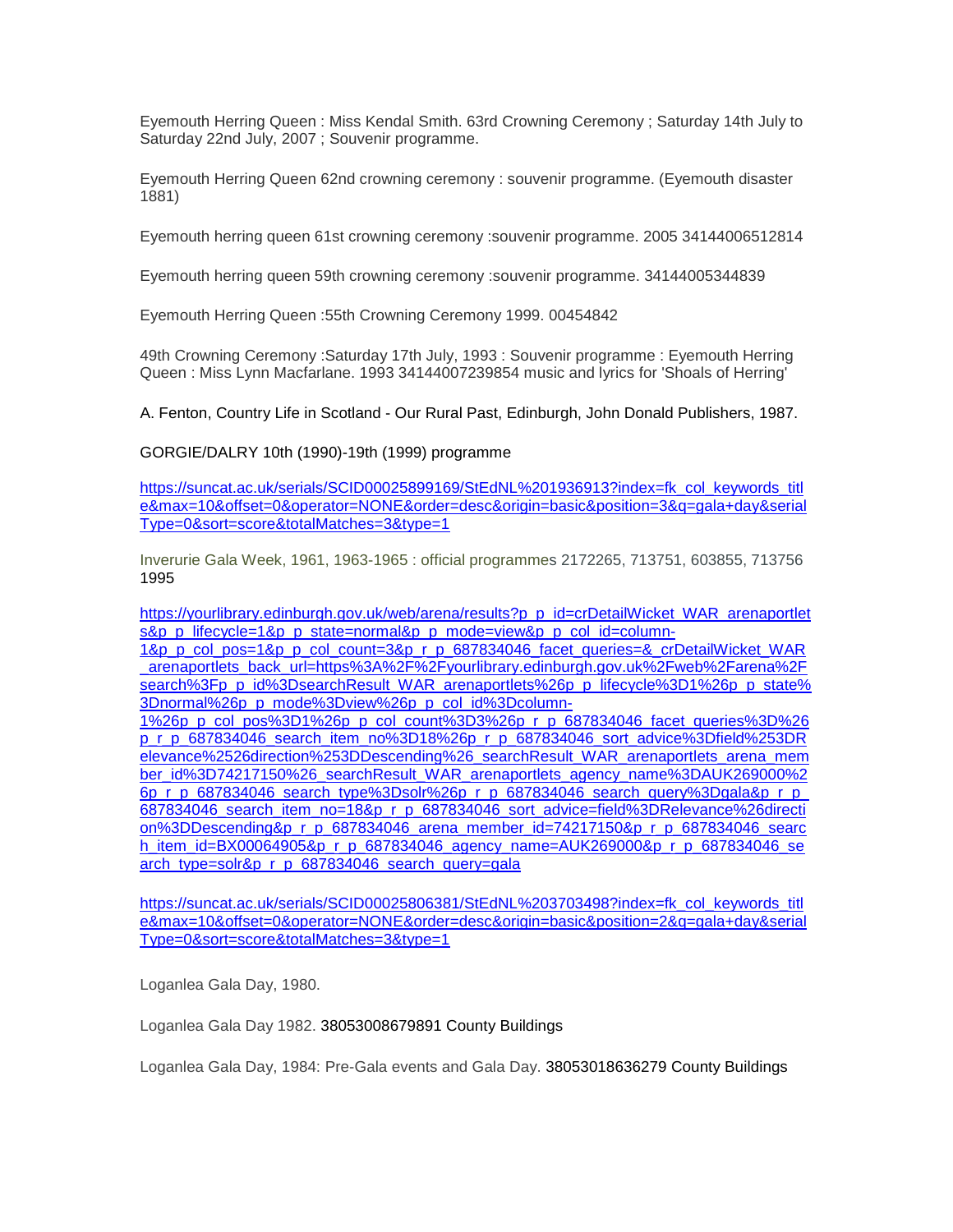Loganlea Gala Day DVDs: 1980, 1985, 86, 87, 88, 89, 90, 91, 94, 95, 96, 97 & 98. (Note: 1992 and 1993 were not recorded.) 38053018636261 County Buildings

#### Moffat Gala Programme

1964-1985

[https://suncat.ac.uk/serials/SCID00025940597/StEdNL%204915510?index=fk\\_col\\_keywords\\_titl](https://suncat.ac.uk/serials/SCID00025940597/StEdNL%204915510?index=fk_col_keywords_title&max=10&offset=50&operator=NONE&order=desc&origin=basic&position=56&q=gala+&serialType=0&sort=score&totalMatches=69&type=1) [e&max=10&offset=50&operator=NONE&order=desc&origin=basic&position=56&q=gala+&serialT](https://suncat.ac.uk/serials/SCID00025940597/StEdNL%204915510?index=fk_col_keywords_title&max=10&offset=50&operator=NONE&order=desc&origin=basic&position=56&q=gala+&serialType=0&sort=score&totalMatches=69&type=1) [ype=0&sort=score&totalMatches=69&type=1](https://suncat.ac.uk/serials/SCID00025940597/StEdNL%204915510?index=fk_col_keywords_title&max=10&offset=50&operator=NONE&order=desc&origin=basic&position=56&q=gala+&serialType=0&sort=score&totalMatches=69&type=1)

Angus Martin, 'Fishing and Whaling', Scotland's Past In Action, National Museums of Scotland, Edinburgh 1995.

0516218 John Gray Centre Archive Store Ao66 "Pencaitland Day Centre-looks back" Egan, Molly; Pencaitland Day Centre. Reminiscences Group 1996

#### PHILPSTOUN

DVD 1951 38053015578086 COUNTY BUILDINGS

#### PILTON

[https://yourlibrary.edinburgh.gov.uk/web/arena/results?p\\_p\\_id=crDetailWicket\\_WAR\\_arenaportlet](https://yourlibrary.edinburgh.gov.uk/web/arena/results?p_p_id=crDetailWicket_WAR_arenaportlets&p_p_lifecycle=1&p_p_state=normal&p_p_mode=view&p_p_col_id=column-1&p_p_col_pos=1&p_p_col_count=3&p_r_p_687834046_facet_queries=&_crDetailWicket_WAR_arenaportlets_back_url=https%3A%2F%2Fyourlibrary.edinburgh.gov.uk%2Fweb%2Farena%2Fsearch%3Fp_p_id%3DsearchResult_WAR_arenaportlets%26p_p_lifecycle%3D1%26p_p_state%3Dnormal%26p_p_mode%3Dview%26p_p_col_id%3Dcolumn-1%26p_p_col_pos%3D1%26p_p_col_count%3D3%26p_r_p_687834046_facet_queries%3D%26p_r_p_687834046_search_item_no%3D7%26p_r_p_687834046_sort_advice%3Dfield%253Dtitle_sort%2526direction%253DDescending%26_searchResult_WAR_arenaportlets_arena_member_id%3D74217150%26_searchResult_WAR_arenaportlets_agency_name%3DAUK269000%26p_r_p_687834046_search_type%3Dsolr%26p_r_p_687834046_search_query%3Dgala&p_r_p_687834046_search_item_no=7&p_r_p_687834046_sort_advice=field%3Dtitle_sort%26direction%3DDescending&p_r_p_687834046_arena_member_id=74217150&p_r_p_687834046_search_item_id=BX00010436&p_r_p_687834046_agency_name=AUK269000&p_r_p_687834046_search_type=solr&p_r_p_687834046_search_query=gala) [s&p\\_p\\_lifecycle=1&p\\_p\\_state=normal&p\\_p\\_mode=view&p\\_p\\_col\\_id=column-](https://yourlibrary.edinburgh.gov.uk/web/arena/results?p_p_id=crDetailWicket_WAR_arenaportlets&p_p_lifecycle=1&p_p_state=normal&p_p_mode=view&p_p_col_id=column-1&p_p_col_pos=1&p_p_col_count=3&p_r_p_687834046_facet_queries=&_crDetailWicket_WAR_arenaportlets_back_url=https%3A%2F%2Fyourlibrary.edinburgh.gov.uk%2Fweb%2Farena%2Fsearch%3Fp_p_id%3DsearchResult_WAR_arenaportlets%26p_p_lifecycle%3D1%26p_p_state%3Dnormal%26p_p_mode%3Dview%26p_p_col_id%3Dcolumn-1%26p_p_col_pos%3D1%26p_p_col_count%3D3%26p_r_p_687834046_facet_queries%3D%26p_r_p_687834046_search_item_no%3D7%26p_r_p_687834046_sort_advice%3Dfield%253Dtitle_sort%2526direction%253DDescending%26_searchResult_WAR_arenaportlets_arena_member_id%3D74217150%26_searchResult_WAR_arenaportlets_agency_name%3DAUK269000%26p_r_p_687834046_search_type%3Dsolr%26p_r_p_687834046_search_query%3Dgala&p_r_p_687834046_search_item_no=7&p_r_p_687834046_sort_advice=field%3Dtitle_sort%26direction%3DDescending&p_r_p_687834046_arena_member_id=74217150&p_r_p_687834046_search_item_id=BX00010436&p_r_p_687834046_agency_name=AUK269000&p_r_p_687834046_search_type=solr&p_r_p_687834046_search_query=gala)

[1&p\\_p\\_col\\_pos=1&p\\_p\\_col\\_count=3&p\\_r\\_p\\_687834046\\_facet\\_queries=&\\_crDetailWicket\\_WAR](https://yourlibrary.edinburgh.gov.uk/web/arena/results?p_p_id=crDetailWicket_WAR_arenaportlets&p_p_lifecycle=1&p_p_state=normal&p_p_mode=view&p_p_col_id=column-1&p_p_col_pos=1&p_p_col_count=3&p_r_p_687834046_facet_queries=&_crDetailWicket_WAR_arenaportlets_back_url=https%3A%2F%2Fyourlibrary.edinburgh.gov.uk%2Fweb%2Farena%2Fsearch%3Fp_p_id%3DsearchResult_WAR_arenaportlets%26p_p_lifecycle%3D1%26p_p_state%3Dnormal%26p_p_mode%3Dview%26p_p_col_id%3Dcolumn-1%26p_p_col_pos%3D1%26p_p_col_count%3D3%26p_r_p_687834046_facet_queries%3D%26p_r_p_687834046_search_item_no%3D7%26p_r_p_687834046_sort_advice%3Dfield%253Dtitle_sort%2526direction%253DDescending%26_searchResult_WAR_arenaportlets_arena_member_id%3D74217150%26_searchResult_WAR_arenaportlets_agency_name%3DAUK269000%26p_r_p_687834046_search_type%3Dsolr%26p_r_p_687834046_search_query%3Dgala&p_r_p_687834046_search_item_no=7&p_r_p_687834046_sort_advice=field%3Dtitle_sort%26direction%3DDescending&p_r_p_687834046_arena_member_id=74217150&p_r_p_687834046_search_item_id=BX00010436&p_r_p_687834046_agency_name=AUK269000&p_r_p_687834046_search_type=solr&p_r_p_687834046_search_query=gala) [\\_arenaportlets\\_back\\_url=https%3A%2F%2Fyourlibrary.edinburgh.gov.uk%2Fweb%2Farena%2F](https://yourlibrary.edinburgh.gov.uk/web/arena/results?p_p_id=crDetailWicket_WAR_arenaportlets&p_p_lifecycle=1&p_p_state=normal&p_p_mode=view&p_p_col_id=column-1&p_p_col_pos=1&p_p_col_count=3&p_r_p_687834046_facet_queries=&_crDetailWicket_WAR_arenaportlets_back_url=https%3A%2F%2Fyourlibrary.edinburgh.gov.uk%2Fweb%2Farena%2Fsearch%3Fp_p_id%3DsearchResult_WAR_arenaportlets%26p_p_lifecycle%3D1%26p_p_state%3Dnormal%26p_p_mode%3Dview%26p_p_col_id%3Dcolumn-1%26p_p_col_pos%3D1%26p_p_col_count%3D3%26p_r_p_687834046_facet_queries%3D%26p_r_p_687834046_search_item_no%3D7%26p_r_p_687834046_sort_advice%3Dfield%253Dtitle_sort%2526direction%253DDescending%26_searchResult_WAR_arenaportlets_arena_member_id%3D74217150%26_searchResult_WAR_arenaportlets_agency_name%3DAUK269000%26p_r_p_687834046_search_type%3Dsolr%26p_r_p_687834046_search_query%3Dgala&p_r_p_687834046_search_item_no=7&p_r_p_687834046_sort_advice=field%3Dtitle_sort%26direction%3DDescending&p_r_p_687834046_arena_member_id=74217150&p_r_p_687834046_search_item_id=BX00010436&p_r_p_687834046_agency_name=AUK269000&p_r_p_687834046_search_type=solr&p_r_p_687834046_search_query=gala) [search%3Fp\\_p\\_id%3DsearchResult\\_WAR\\_arenaportlets%26p\\_p\\_lifecycle%3D1%26p\\_p\\_state%](https://yourlibrary.edinburgh.gov.uk/web/arena/results?p_p_id=crDetailWicket_WAR_arenaportlets&p_p_lifecycle=1&p_p_state=normal&p_p_mode=view&p_p_col_id=column-1&p_p_col_pos=1&p_p_col_count=3&p_r_p_687834046_facet_queries=&_crDetailWicket_WAR_arenaportlets_back_url=https%3A%2F%2Fyourlibrary.edinburgh.gov.uk%2Fweb%2Farena%2Fsearch%3Fp_p_id%3DsearchResult_WAR_arenaportlets%26p_p_lifecycle%3D1%26p_p_state%3Dnormal%26p_p_mode%3Dview%26p_p_col_id%3Dcolumn-1%26p_p_col_pos%3D1%26p_p_col_count%3D3%26p_r_p_687834046_facet_queries%3D%26p_r_p_687834046_search_item_no%3D7%26p_r_p_687834046_sort_advice%3Dfield%253Dtitle_sort%2526direction%253DDescending%26_searchResult_WAR_arenaportlets_arena_member_id%3D74217150%26_searchResult_WAR_arenaportlets_agency_name%3DAUK269000%26p_r_p_687834046_search_type%3Dsolr%26p_r_p_687834046_search_query%3Dgala&p_r_p_687834046_search_item_no=7&p_r_p_687834046_sort_advice=field%3Dtitle_sort%26direction%3DDescending&p_r_p_687834046_arena_member_id=74217150&p_r_p_687834046_search_item_id=BX00010436&p_r_p_687834046_agency_name=AUK269000&p_r_p_687834046_search_type=solr&p_r_p_687834046_search_query=gala) [3Dnormal%26p\\_p\\_mode%3Dview%26p\\_p\\_col\\_id%3Dcolumn-](https://yourlibrary.edinburgh.gov.uk/web/arena/results?p_p_id=crDetailWicket_WAR_arenaportlets&p_p_lifecycle=1&p_p_state=normal&p_p_mode=view&p_p_col_id=column-1&p_p_col_pos=1&p_p_col_count=3&p_r_p_687834046_facet_queries=&_crDetailWicket_WAR_arenaportlets_back_url=https%3A%2F%2Fyourlibrary.edinburgh.gov.uk%2Fweb%2Farena%2Fsearch%3Fp_p_id%3DsearchResult_WAR_arenaportlets%26p_p_lifecycle%3D1%26p_p_state%3Dnormal%26p_p_mode%3Dview%26p_p_col_id%3Dcolumn-1%26p_p_col_pos%3D1%26p_p_col_count%3D3%26p_r_p_687834046_facet_queries%3D%26p_r_p_687834046_search_item_no%3D7%26p_r_p_687834046_sort_advice%3Dfield%253Dtitle_sort%2526direction%253DDescending%26_searchResult_WAR_arenaportlets_arena_member_id%3D74217150%26_searchResult_WAR_arenaportlets_agency_name%3DAUK269000%26p_r_p_687834046_search_type%3Dsolr%26p_r_p_687834046_search_query%3Dgala&p_r_p_687834046_search_item_no=7&p_r_p_687834046_sort_advice=field%3Dtitle_sort%26direction%3DDescending&p_r_p_687834046_arena_member_id=74217150&p_r_p_687834046_search_item_id=BX00010436&p_r_p_687834046_agency_name=AUK269000&p_r_p_687834046_search_type=solr&p_r_p_687834046_search_query=gala)

[1%26p\\_p\\_col\\_pos%3D1%26p\\_p\\_col\\_count%3D3%26p\\_r\\_p\\_687834046\\_facet\\_queries%3D%26](https://yourlibrary.edinburgh.gov.uk/web/arena/results?p_p_id=crDetailWicket_WAR_arenaportlets&p_p_lifecycle=1&p_p_state=normal&p_p_mode=view&p_p_col_id=column-1&p_p_col_pos=1&p_p_col_count=3&p_r_p_687834046_facet_queries=&_crDetailWicket_WAR_arenaportlets_back_url=https%3A%2F%2Fyourlibrary.edinburgh.gov.uk%2Fweb%2Farena%2Fsearch%3Fp_p_id%3DsearchResult_WAR_arenaportlets%26p_p_lifecycle%3D1%26p_p_state%3Dnormal%26p_p_mode%3Dview%26p_p_col_id%3Dcolumn-1%26p_p_col_pos%3D1%26p_p_col_count%3D3%26p_r_p_687834046_facet_queries%3D%26p_r_p_687834046_search_item_no%3D7%26p_r_p_687834046_sort_advice%3Dfield%253Dtitle_sort%2526direction%253DDescending%26_searchResult_WAR_arenaportlets_arena_member_id%3D74217150%26_searchResult_WAR_arenaportlets_agency_name%3DAUK269000%26p_r_p_687834046_search_type%3Dsolr%26p_r_p_687834046_search_query%3Dgala&p_r_p_687834046_search_item_no=7&p_r_p_687834046_sort_advice=field%3Dtitle_sort%26direction%3DDescending&p_r_p_687834046_arena_member_id=74217150&p_r_p_687834046_search_item_id=BX00010436&p_r_p_687834046_agency_name=AUK269000&p_r_p_687834046_search_type=solr&p_r_p_687834046_search_query=gala) [p\\_r\\_p\\_687834046\\_search\\_item\\_no%3D7%26p\\_r\\_p\\_687834046\\_sort\\_advice%3Dfield%253Dtitle](https://yourlibrary.edinburgh.gov.uk/web/arena/results?p_p_id=crDetailWicket_WAR_arenaportlets&p_p_lifecycle=1&p_p_state=normal&p_p_mode=view&p_p_col_id=column-1&p_p_col_pos=1&p_p_col_count=3&p_r_p_687834046_facet_queries=&_crDetailWicket_WAR_arenaportlets_back_url=https%3A%2F%2Fyourlibrary.edinburgh.gov.uk%2Fweb%2Farena%2Fsearch%3Fp_p_id%3DsearchResult_WAR_arenaportlets%26p_p_lifecycle%3D1%26p_p_state%3Dnormal%26p_p_mode%3Dview%26p_p_col_id%3Dcolumn-1%26p_p_col_pos%3D1%26p_p_col_count%3D3%26p_r_p_687834046_facet_queries%3D%26p_r_p_687834046_search_item_no%3D7%26p_r_p_687834046_sort_advice%3Dfield%253Dtitle_sort%2526direction%253DDescending%26_searchResult_WAR_arenaportlets_arena_member_id%3D74217150%26_searchResult_WAR_arenaportlets_agency_name%3DAUK269000%26p_r_p_687834046_search_type%3Dsolr%26p_r_p_687834046_search_query%3Dgala&p_r_p_687834046_search_item_no=7&p_r_p_687834046_sort_advice=field%3Dtitle_sort%26direction%3DDescending&p_r_p_687834046_arena_member_id=74217150&p_r_p_687834046_search_item_id=BX00010436&p_r_p_687834046_agency_name=AUK269000&p_r_p_687834046_search_type=solr&p_r_p_687834046_search_query=gala) [\\_sort%2526direction%253DDescending%26\\_searchResult\\_WAR\\_arenaportlets\\_arena\\_member](https://yourlibrary.edinburgh.gov.uk/web/arena/results?p_p_id=crDetailWicket_WAR_arenaportlets&p_p_lifecycle=1&p_p_state=normal&p_p_mode=view&p_p_col_id=column-1&p_p_col_pos=1&p_p_col_count=3&p_r_p_687834046_facet_queries=&_crDetailWicket_WAR_arenaportlets_back_url=https%3A%2F%2Fyourlibrary.edinburgh.gov.uk%2Fweb%2Farena%2Fsearch%3Fp_p_id%3DsearchResult_WAR_arenaportlets%26p_p_lifecycle%3D1%26p_p_state%3Dnormal%26p_p_mode%3Dview%26p_p_col_id%3Dcolumn-1%26p_p_col_pos%3D1%26p_p_col_count%3D3%26p_r_p_687834046_facet_queries%3D%26p_r_p_687834046_search_item_no%3D7%26p_r_p_687834046_sort_advice%3Dfield%253Dtitle_sort%2526direction%253DDescending%26_searchResult_WAR_arenaportlets_arena_member_id%3D74217150%26_searchResult_WAR_arenaportlets_agency_name%3DAUK269000%26p_r_p_687834046_search_type%3Dsolr%26p_r_p_687834046_search_query%3Dgala&p_r_p_687834046_search_item_no=7&p_r_p_687834046_sort_advice=field%3Dtitle_sort%26direction%3DDescending&p_r_p_687834046_arena_member_id=74217150&p_r_p_687834046_search_item_id=BX00010436&p_r_p_687834046_agency_name=AUK269000&p_r_p_687834046_search_type=solr&p_r_p_687834046_search_query=gala) id%3D74217150%26\_searchResult\_WAR\_arenaportlets\_agency\_name%3DAUK269000%26p [r\\_p\\_687834046\\_search\\_type%3Dsolr%26p\\_r\\_p\\_687834046\\_search\\_query%3Dgala&p\\_r\\_p\\_687](https://yourlibrary.edinburgh.gov.uk/web/arena/results?p_p_id=crDetailWicket_WAR_arenaportlets&p_p_lifecycle=1&p_p_state=normal&p_p_mode=view&p_p_col_id=column-1&p_p_col_pos=1&p_p_col_count=3&p_r_p_687834046_facet_queries=&_crDetailWicket_WAR_arenaportlets_back_url=https%3A%2F%2Fyourlibrary.edinburgh.gov.uk%2Fweb%2Farena%2Fsearch%3Fp_p_id%3DsearchResult_WAR_arenaportlets%26p_p_lifecycle%3D1%26p_p_state%3Dnormal%26p_p_mode%3Dview%26p_p_col_id%3Dcolumn-1%26p_p_col_pos%3D1%26p_p_col_count%3D3%26p_r_p_687834046_facet_queries%3D%26p_r_p_687834046_search_item_no%3D7%26p_r_p_687834046_sort_advice%3Dfield%253Dtitle_sort%2526direction%253DDescending%26_searchResult_WAR_arenaportlets_arena_member_id%3D74217150%26_searchResult_WAR_arenaportlets_agency_name%3DAUK269000%26p_r_p_687834046_search_type%3Dsolr%26p_r_p_687834046_search_query%3Dgala&p_r_p_687834046_search_item_no=7&p_r_p_687834046_sort_advice=field%3Dtitle_sort%26direction%3DDescending&p_r_p_687834046_arena_member_id=74217150&p_r_p_687834046_search_item_id=BX00010436&p_r_p_687834046_agency_name=AUK269000&p_r_p_687834046_search_type=solr&p_r_p_687834046_search_query=gala) [834046\\_search\\_item\\_no=7&p\\_r\\_p\\_687834046\\_sort\\_advice=field%3Dtitle\\_sort%26direction%3D](https://yourlibrary.edinburgh.gov.uk/web/arena/results?p_p_id=crDetailWicket_WAR_arenaportlets&p_p_lifecycle=1&p_p_state=normal&p_p_mode=view&p_p_col_id=column-1&p_p_col_pos=1&p_p_col_count=3&p_r_p_687834046_facet_queries=&_crDetailWicket_WAR_arenaportlets_back_url=https%3A%2F%2Fyourlibrary.edinburgh.gov.uk%2Fweb%2Farena%2Fsearch%3Fp_p_id%3DsearchResult_WAR_arenaportlets%26p_p_lifecycle%3D1%26p_p_state%3Dnormal%26p_p_mode%3Dview%26p_p_col_id%3Dcolumn-1%26p_p_col_pos%3D1%26p_p_col_count%3D3%26p_r_p_687834046_facet_queries%3D%26p_r_p_687834046_search_item_no%3D7%26p_r_p_687834046_sort_advice%3Dfield%253Dtitle_sort%2526direction%253DDescending%26_searchResult_WAR_arenaportlets_arena_member_id%3D74217150%26_searchResult_WAR_arenaportlets_agency_name%3DAUK269000%26p_r_p_687834046_search_type%3Dsolr%26p_r_p_687834046_search_query%3Dgala&p_r_p_687834046_search_item_no=7&p_r_p_687834046_sort_advice=field%3Dtitle_sort%26direction%3DDescending&p_r_p_687834046_arena_member_id=74217150&p_r_p_687834046_search_item_id=BX00010436&p_r_p_687834046_agency_name=AUK269000&p_r_p_687834046_search_type=solr&p_r_p_687834046_search_query=gala) [Descending&p\\_r\\_p\\_687834046\\_arena\\_member\\_id=74217150&p\\_r\\_p\\_687834046\\_search\\_item\\_](https://yourlibrary.edinburgh.gov.uk/web/arena/results?p_p_id=crDetailWicket_WAR_arenaportlets&p_p_lifecycle=1&p_p_state=normal&p_p_mode=view&p_p_col_id=column-1&p_p_col_pos=1&p_p_col_count=3&p_r_p_687834046_facet_queries=&_crDetailWicket_WAR_arenaportlets_back_url=https%3A%2F%2Fyourlibrary.edinburgh.gov.uk%2Fweb%2Farena%2Fsearch%3Fp_p_id%3DsearchResult_WAR_arenaportlets%26p_p_lifecycle%3D1%26p_p_state%3Dnormal%26p_p_mode%3Dview%26p_p_col_id%3Dcolumn-1%26p_p_col_pos%3D1%26p_p_col_count%3D3%26p_r_p_687834046_facet_queries%3D%26p_r_p_687834046_search_item_no%3D7%26p_r_p_687834046_sort_advice%3Dfield%253Dtitle_sort%2526direction%253DDescending%26_searchResult_WAR_arenaportlets_arena_member_id%3D74217150%26_searchResult_WAR_arenaportlets_agency_name%3DAUK269000%26p_r_p_687834046_search_type%3Dsolr%26p_r_p_687834046_search_query%3Dgala&p_r_p_687834046_search_item_no=7&p_r_p_687834046_sort_advice=field%3Dtitle_sort%26direction%3DDescending&p_r_p_687834046_arena_member_id=74217150&p_r_p_687834046_search_item_id=BX00010436&p_r_p_687834046_agency_name=AUK269000&p_r_p_687834046_search_type=solr&p_r_p_687834046_search_query=gala) [id=BX00010436&p\\_r\\_p\\_687834046\\_agency\\_name=AUK269000&p\\_r\\_p\\_687834046\\_search\\_typ](https://yourlibrary.edinburgh.gov.uk/web/arena/results?p_p_id=crDetailWicket_WAR_arenaportlets&p_p_lifecycle=1&p_p_state=normal&p_p_mode=view&p_p_col_id=column-1&p_p_col_pos=1&p_p_col_count=3&p_r_p_687834046_facet_queries=&_crDetailWicket_WAR_arenaportlets_back_url=https%3A%2F%2Fyourlibrary.edinburgh.gov.uk%2Fweb%2Farena%2Fsearch%3Fp_p_id%3DsearchResult_WAR_arenaportlets%26p_p_lifecycle%3D1%26p_p_state%3Dnormal%26p_p_mode%3Dview%26p_p_col_id%3Dcolumn-1%26p_p_col_pos%3D1%26p_p_col_count%3D3%26p_r_p_687834046_facet_queries%3D%26p_r_p_687834046_search_item_no%3D7%26p_r_p_687834046_sort_advice%3Dfield%253Dtitle_sort%2526direction%253DDescending%26_searchResult_WAR_arenaportlets_arena_member_id%3D74217150%26_searchResult_WAR_arenaportlets_agency_name%3DAUK269000%26p_r_p_687834046_search_type%3Dsolr%26p_r_p_687834046_search_query%3Dgala&p_r_p_687834046_search_item_no=7&p_r_p_687834046_sort_advice=field%3Dtitle_sort%26direction%3DDescending&p_r_p_687834046_arena_member_id=74217150&p_r_p_687834046_search_item_id=BX00010436&p_r_p_687834046_agency_name=AUK269000&p_r_p_687834046_search_type=solr&p_r_p_687834046_search_query=gala) [e=solr&p\\_r\\_p\\_687834046\\_search\\_query=gala#](https://yourlibrary.edinburgh.gov.uk/web/arena/results?p_p_id=crDetailWicket_WAR_arenaportlets&p_p_lifecycle=1&p_p_state=normal&p_p_mode=view&p_p_col_id=column-1&p_p_col_pos=1&p_p_col_count=3&p_r_p_687834046_facet_queries=&_crDetailWicket_WAR_arenaportlets_back_url=https%3A%2F%2Fyourlibrary.edinburgh.gov.uk%2Fweb%2Farena%2Fsearch%3Fp_p_id%3DsearchResult_WAR_arenaportlets%26p_p_lifecycle%3D1%26p_p_state%3Dnormal%26p_p_mode%3Dview%26p_p_col_id%3Dcolumn-1%26p_p_col_pos%3D1%26p_p_col_count%3D3%26p_r_p_687834046_facet_queries%3D%26p_r_p_687834046_search_item_no%3D7%26p_r_p_687834046_sort_advice%3Dfield%253Dtitle_sort%2526direction%253DDescending%26_searchResult_WAR_arenaportlets_arena_member_id%3D74217150%26_searchResult_WAR_arenaportlets_agency_name%3DAUK269000%26p_r_p_687834046_search_type%3Dsolr%26p_r_p_687834046_search_query%3Dgala&p_r_p_687834046_search_item_no=7&p_r_p_687834046_sort_advice=field%3Dtitle_sort%26direction%3DDescending&p_r_p_687834046_arena_member_id=74217150&p_r_p_687834046_search_item_id=BX00010436&p_r_p_687834046_agency_name=AUK269000&p_r_p_687834046_search_type=solr&p_r_p_687834046_search_query=gala)

[https://yourlibrary.edinburgh.gov.uk/web/arena/results?p\\_p\\_id=crDetailWicket\\_WAR\\_arenaportlet](https://yourlibrary.edinburgh.gov.uk/web/arena/results?p_p_id=crDetailWicket_WAR_arenaportlets&p_p_lifecycle=1&p_p_state=normal&p_p_mode=view&p_p_col_id=column-1&p_p_col_pos=1&p_p_col_count=3&p_r_p_687834046_facet_queries=&_crDetailWicket_WAR_arenaportlets_back_url=https%3A%2F%2Fyourlibrary.edinburgh.gov.uk%2Fweb%2Farena%2Fsearch%3Fp_p_id%3DsearchResult_WAR_arenaportlets%26p_p_lifecycle%3D1%26p_p_state%3Dnormal%26p_p_mode%3Dview%26p_p_col_id%3Dcolumn-1%26p_p_col_pos%3D1%26p_p_col_count%3D3%26p_r_p_687834046_facet_queries%3D%26p_r_p_687834046_search_item_no%3D7%26p_r_p_687834046_sort_advice%3Dfield%253DRelevance%2526direction%253DDescending%26_searchResult_WAR_arenaportlets_arena_member_id%3D74217150%26_searchResult_WAR_arenaportlets_agency_name%3DAUK269000%26p_r_p_687834046_search_type%3Dsolr%26p_r_p_687834046_search_query%3Dgala&p_r_p_687834046_search_item_no=7&p_r_p_687834046_sort_advice=field%3DRelevance%26direction%3DDescending&p_r_p_687834046_arena_member_id=74217150&p_r_p_687834046_search_item_id=BX00084022&p_r_p_687834046_agency_name=AUK269000&p_r_p_687834046_search_type=solr&p_r_p_687834046_search_query=gala) [s&p\\_p\\_lifecycle=1&p\\_p\\_state=normal&p\\_p\\_mode=view&p\\_p\\_col\\_id=column-](https://yourlibrary.edinburgh.gov.uk/web/arena/results?p_p_id=crDetailWicket_WAR_arenaportlets&p_p_lifecycle=1&p_p_state=normal&p_p_mode=view&p_p_col_id=column-1&p_p_col_pos=1&p_p_col_count=3&p_r_p_687834046_facet_queries=&_crDetailWicket_WAR_arenaportlets_back_url=https%3A%2F%2Fyourlibrary.edinburgh.gov.uk%2Fweb%2Farena%2Fsearch%3Fp_p_id%3DsearchResult_WAR_arenaportlets%26p_p_lifecycle%3D1%26p_p_state%3Dnormal%26p_p_mode%3Dview%26p_p_col_id%3Dcolumn-1%26p_p_col_pos%3D1%26p_p_col_count%3D3%26p_r_p_687834046_facet_queries%3D%26p_r_p_687834046_search_item_no%3D7%26p_r_p_687834046_sort_advice%3Dfield%253DRelevance%2526direction%253DDescending%26_searchResult_WAR_arenaportlets_arena_member_id%3D74217150%26_searchResult_WAR_arenaportlets_agency_name%3DAUK269000%26p_r_p_687834046_search_type%3Dsolr%26p_r_p_687834046_search_query%3Dgala&p_r_p_687834046_search_item_no=7&p_r_p_687834046_sort_advice=field%3DRelevance%26direction%3DDescending&p_r_p_687834046_arena_member_id=74217150&p_r_p_687834046_search_item_id=BX00084022&p_r_p_687834046_agency_name=AUK269000&p_r_p_687834046_search_type=solr&p_r_p_687834046_search_query=gala)

[1&p\\_p\\_col\\_pos=1&p\\_p\\_col\\_count=3&p\\_r\\_p\\_687834046\\_facet\\_queries=&\\_crDetailWicket\\_WAR](https://yourlibrary.edinburgh.gov.uk/web/arena/results?p_p_id=crDetailWicket_WAR_arenaportlets&p_p_lifecycle=1&p_p_state=normal&p_p_mode=view&p_p_col_id=column-1&p_p_col_pos=1&p_p_col_count=3&p_r_p_687834046_facet_queries=&_crDetailWicket_WAR_arenaportlets_back_url=https%3A%2F%2Fyourlibrary.edinburgh.gov.uk%2Fweb%2Farena%2Fsearch%3Fp_p_id%3DsearchResult_WAR_arenaportlets%26p_p_lifecycle%3D1%26p_p_state%3Dnormal%26p_p_mode%3Dview%26p_p_col_id%3Dcolumn-1%26p_p_col_pos%3D1%26p_p_col_count%3D3%26p_r_p_687834046_facet_queries%3D%26p_r_p_687834046_search_item_no%3D7%26p_r_p_687834046_sort_advice%3Dfield%253DRelevance%2526direction%253DDescending%26_searchResult_WAR_arenaportlets_arena_member_id%3D74217150%26_searchResult_WAR_arenaportlets_agency_name%3DAUK269000%26p_r_p_687834046_search_type%3Dsolr%26p_r_p_687834046_search_query%3Dgala&p_r_p_687834046_search_item_no=7&p_r_p_687834046_sort_advice=field%3DRelevance%26direction%3DDescending&p_r_p_687834046_arena_member_id=74217150&p_r_p_687834046_search_item_id=BX00084022&p_r_p_687834046_agency_name=AUK269000&p_r_p_687834046_search_type=solr&p_r_p_687834046_search_query=gala) [\\_arenaportlets\\_back\\_url=https%3A%2F%2Fyourlibrary.edinburgh.gov.uk%2Fweb%2Farena%2F](https://yourlibrary.edinburgh.gov.uk/web/arena/results?p_p_id=crDetailWicket_WAR_arenaportlets&p_p_lifecycle=1&p_p_state=normal&p_p_mode=view&p_p_col_id=column-1&p_p_col_pos=1&p_p_col_count=3&p_r_p_687834046_facet_queries=&_crDetailWicket_WAR_arenaportlets_back_url=https%3A%2F%2Fyourlibrary.edinburgh.gov.uk%2Fweb%2Farena%2Fsearch%3Fp_p_id%3DsearchResult_WAR_arenaportlets%26p_p_lifecycle%3D1%26p_p_state%3Dnormal%26p_p_mode%3Dview%26p_p_col_id%3Dcolumn-1%26p_p_col_pos%3D1%26p_p_col_count%3D3%26p_r_p_687834046_facet_queries%3D%26p_r_p_687834046_search_item_no%3D7%26p_r_p_687834046_sort_advice%3Dfield%253DRelevance%2526direction%253DDescending%26_searchResult_WAR_arenaportlets_arena_member_id%3D74217150%26_searchResult_WAR_arenaportlets_agency_name%3DAUK269000%26p_r_p_687834046_search_type%3Dsolr%26p_r_p_687834046_search_query%3Dgala&p_r_p_687834046_search_item_no=7&p_r_p_687834046_sort_advice=field%3DRelevance%26direction%3DDescending&p_r_p_687834046_arena_member_id=74217150&p_r_p_687834046_search_item_id=BX00084022&p_r_p_687834046_agency_name=AUK269000&p_r_p_687834046_search_type=solr&p_r_p_687834046_search_query=gala) [search%3Fp\\_p\\_id%3DsearchResult\\_WAR\\_arenaportlets%26p\\_p\\_lifecycle%3D1%26p\\_p\\_state%](https://yourlibrary.edinburgh.gov.uk/web/arena/results?p_p_id=crDetailWicket_WAR_arenaportlets&p_p_lifecycle=1&p_p_state=normal&p_p_mode=view&p_p_col_id=column-1&p_p_col_pos=1&p_p_col_count=3&p_r_p_687834046_facet_queries=&_crDetailWicket_WAR_arenaportlets_back_url=https%3A%2F%2Fyourlibrary.edinburgh.gov.uk%2Fweb%2Farena%2Fsearch%3Fp_p_id%3DsearchResult_WAR_arenaportlets%26p_p_lifecycle%3D1%26p_p_state%3Dnormal%26p_p_mode%3Dview%26p_p_col_id%3Dcolumn-1%26p_p_col_pos%3D1%26p_p_col_count%3D3%26p_r_p_687834046_facet_queries%3D%26p_r_p_687834046_search_item_no%3D7%26p_r_p_687834046_sort_advice%3Dfield%253DRelevance%2526direction%253DDescending%26_searchResult_WAR_arenaportlets_arena_member_id%3D74217150%26_searchResult_WAR_arenaportlets_agency_name%3DAUK269000%26p_r_p_687834046_search_type%3Dsolr%26p_r_p_687834046_search_query%3Dgala&p_r_p_687834046_search_item_no=7&p_r_p_687834046_sort_advice=field%3DRelevance%26direction%3DDescending&p_r_p_687834046_arena_member_id=74217150&p_r_p_687834046_search_item_id=BX00084022&p_r_p_687834046_agency_name=AUK269000&p_r_p_687834046_search_type=solr&p_r_p_687834046_search_query=gala) [3Dnormal%26p\\_p\\_mode%3Dview%26p\\_p\\_col\\_id%3Dcolumn-](https://yourlibrary.edinburgh.gov.uk/web/arena/results?p_p_id=crDetailWicket_WAR_arenaportlets&p_p_lifecycle=1&p_p_state=normal&p_p_mode=view&p_p_col_id=column-1&p_p_col_pos=1&p_p_col_count=3&p_r_p_687834046_facet_queries=&_crDetailWicket_WAR_arenaportlets_back_url=https%3A%2F%2Fyourlibrary.edinburgh.gov.uk%2Fweb%2Farena%2Fsearch%3Fp_p_id%3DsearchResult_WAR_arenaportlets%26p_p_lifecycle%3D1%26p_p_state%3Dnormal%26p_p_mode%3Dview%26p_p_col_id%3Dcolumn-1%26p_p_col_pos%3D1%26p_p_col_count%3D3%26p_r_p_687834046_facet_queries%3D%26p_r_p_687834046_search_item_no%3D7%26p_r_p_687834046_sort_advice%3Dfield%253DRelevance%2526direction%253DDescending%26_searchResult_WAR_arenaportlets_arena_member_id%3D74217150%26_searchResult_WAR_arenaportlets_agency_name%3DAUK269000%26p_r_p_687834046_search_type%3Dsolr%26p_r_p_687834046_search_query%3Dgala&p_r_p_687834046_search_item_no=7&p_r_p_687834046_sort_advice=field%3DRelevance%26direction%3DDescending&p_r_p_687834046_arena_member_id=74217150&p_r_p_687834046_search_item_id=BX00084022&p_r_p_687834046_agency_name=AUK269000&p_r_p_687834046_search_type=solr&p_r_p_687834046_search_query=gala)

[1%26p\\_p\\_col\\_pos%3D1%26p\\_p\\_col\\_count%3D3%26p\\_r\\_p\\_687834046\\_facet\\_queries%3D%26](https://yourlibrary.edinburgh.gov.uk/web/arena/results?p_p_id=crDetailWicket_WAR_arenaportlets&p_p_lifecycle=1&p_p_state=normal&p_p_mode=view&p_p_col_id=column-1&p_p_col_pos=1&p_p_col_count=3&p_r_p_687834046_facet_queries=&_crDetailWicket_WAR_arenaportlets_back_url=https%3A%2F%2Fyourlibrary.edinburgh.gov.uk%2Fweb%2Farena%2Fsearch%3Fp_p_id%3DsearchResult_WAR_arenaportlets%26p_p_lifecycle%3D1%26p_p_state%3Dnormal%26p_p_mode%3Dview%26p_p_col_id%3Dcolumn-1%26p_p_col_pos%3D1%26p_p_col_count%3D3%26p_r_p_687834046_facet_queries%3D%26p_r_p_687834046_search_item_no%3D7%26p_r_p_687834046_sort_advice%3Dfield%253DRelevance%2526direction%253DDescending%26_searchResult_WAR_arenaportlets_arena_member_id%3D74217150%26_searchResult_WAR_arenaportlets_agency_name%3DAUK269000%26p_r_p_687834046_search_type%3Dsolr%26p_r_p_687834046_search_query%3Dgala&p_r_p_687834046_search_item_no=7&p_r_p_687834046_sort_advice=field%3DRelevance%26direction%3DDescending&p_r_p_687834046_arena_member_id=74217150&p_r_p_687834046_search_item_id=BX00084022&p_r_p_687834046_agency_name=AUK269000&p_r_p_687834046_search_type=solr&p_r_p_687834046_search_query=gala) [p\\_r\\_p\\_687834046\\_search\\_item\\_no%3D7%26p\\_r\\_p\\_687834046\\_sort\\_advice%3Dfield%253DRel](https://yourlibrary.edinburgh.gov.uk/web/arena/results?p_p_id=crDetailWicket_WAR_arenaportlets&p_p_lifecycle=1&p_p_state=normal&p_p_mode=view&p_p_col_id=column-1&p_p_col_pos=1&p_p_col_count=3&p_r_p_687834046_facet_queries=&_crDetailWicket_WAR_arenaportlets_back_url=https%3A%2F%2Fyourlibrary.edinburgh.gov.uk%2Fweb%2Farena%2Fsearch%3Fp_p_id%3DsearchResult_WAR_arenaportlets%26p_p_lifecycle%3D1%26p_p_state%3Dnormal%26p_p_mode%3Dview%26p_p_col_id%3Dcolumn-1%26p_p_col_pos%3D1%26p_p_col_count%3D3%26p_r_p_687834046_facet_queries%3D%26p_r_p_687834046_search_item_no%3D7%26p_r_p_687834046_sort_advice%3Dfield%253DRelevance%2526direction%253DDescending%26_searchResult_WAR_arenaportlets_arena_member_id%3D74217150%26_searchResult_WAR_arenaportlets_agency_name%3DAUK269000%26p_r_p_687834046_search_type%3Dsolr%26p_r_p_687834046_search_query%3Dgala&p_r_p_687834046_search_item_no=7&p_r_p_687834046_sort_advice=field%3DRelevance%26direction%3DDescending&p_r_p_687834046_arena_member_id=74217150&p_r_p_687834046_search_item_id=BX00084022&p_r_p_687834046_agency_name=AUK269000&p_r_p_687834046_search_type=solr&p_r_p_687834046_search_query=gala) [evance%2526direction%253DDescending%26\\_searchResult\\_WAR\\_arenaportlets\\_arena\\_memb](https://yourlibrary.edinburgh.gov.uk/web/arena/results?p_p_id=crDetailWicket_WAR_arenaportlets&p_p_lifecycle=1&p_p_state=normal&p_p_mode=view&p_p_col_id=column-1&p_p_col_pos=1&p_p_col_count=3&p_r_p_687834046_facet_queries=&_crDetailWicket_WAR_arenaportlets_back_url=https%3A%2F%2Fyourlibrary.edinburgh.gov.uk%2Fweb%2Farena%2Fsearch%3Fp_p_id%3DsearchResult_WAR_arenaportlets%26p_p_lifecycle%3D1%26p_p_state%3Dnormal%26p_p_mode%3Dview%26p_p_col_id%3Dcolumn-1%26p_p_col_pos%3D1%26p_p_col_count%3D3%26p_r_p_687834046_facet_queries%3D%26p_r_p_687834046_search_item_no%3D7%26p_r_p_687834046_sort_advice%3Dfield%253DRelevance%2526direction%253DDescending%26_searchResult_WAR_arenaportlets_arena_member_id%3D74217150%26_searchResult_WAR_arenaportlets_agency_name%3DAUK269000%26p_r_p_687834046_search_type%3Dsolr%26p_r_p_687834046_search_query%3Dgala&p_r_p_687834046_search_item_no=7&p_r_p_687834046_sort_advice=field%3DRelevance%26direction%3DDescending&p_r_p_687834046_arena_member_id=74217150&p_r_p_687834046_search_item_id=BX00084022&p_r_p_687834046_agency_name=AUK269000&p_r_p_687834046_search_type=solr&p_r_p_687834046_search_query=gala) [er\\_id%3D74217150%26\\_searchResult\\_WAR\\_arenaportlets\\_agency\\_name%3DAUK269000%26](https://yourlibrary.edinburgh.gov.uk/web/arena/results?p_p_id=crDetailWicket_WAR_arenaportlets&p_p_lifecycle=1&p_p_state=normal&p_p_mode=view&p_p_col_id=column-1&p_p_col_pos=1&p_p_col_count=3&p_r_p_687834046_facet_queries=&_crDetailWicket_WAR_arenaportlets_back_url=https%3A%2F%2Fyourlibrary.edinburgh.gov.uk%2Fweb%2Farena%2Fsearch%3Fp_p_id%3DsearchResult_WAR_arenaportlets%26p_p_lifecycle%3D1%26p_p_state%3Dnormal%26p_p_mode%3Dview%26p_p_col_id%3Dcolumn-1%26p_p_col_pos%3D1%26p_p_col_count%3D3%26p_r_p_687834046_facet_queries%3D%26p_r_p_687834046_search_item_no%3D7%26p_r_p_687834046_sort_advice%3Dfield%253DRelevance%2526direction%253DDescending%26_searchResult_WAR_arenaportlets_arena_member_id%3D74217150%26_searchResult_WAR_arenaportlets_agency_name%3DAUK269000%26p_r_p_687834046_search_type%3Dsolr%26p_r_p_687834046_search_query%3Dgala&p_r_p_687834046_search_item_no=7&p_r_p_687834046_sort_advice=field%3DRelevance%26direction%3DDescending&p_r_p_687834046_arena_member_id=74217150&p_r_p_687834046_search_item_id=BX00084022&p_r_p_687834046_agency_name=AUK269000&p_r_p_687834046_search_type=solr&p_r_p_687834046_search_query=gala) prp 687834046 search\_type%3Dsolr%26p\_r\_p\_687834046\_search\_query%3Dgala&p\_r\_p\_6 [87834046\\_search\\_item\\_no=7&p\\_r\\_p\\_687834046\\_sort\\_advice=field%3DRelevance%26direction](https://yourlibrary.edinburgh.gov.uk/web/arena/results?p_p_id=crDetailWicket_WAR_arenaportlets&p_p_lifecycle=1&p_p_state=normal&p_p_mode=view&p_p_col_id=column-1&p_p_col_pos=1&p_p_col_count=3&p_r_p_687834046_facet_queries=&_crDetailWicket_WAR_arenaportlets_back_url=https%3A%2F%2Fyourlibrary.edinburgh.gov.uk%2Fweb%2Farena%2Fsearch%3Fp_p_id%3DsearchResult_WAR_arenaportlets%26p_p_lifecycle%3D1%26p_p_state%3Dnormal%26p_p_mode%3Dview%26p_p_col_id%3Dcolumn-1%26p_p_col_pos%3D1%26p_p_col_count%3D3%26p_r_p_687834046_facet_queries%3D%26p_r_p_687834046_search_item_no%3D7%26p_r_p_687834046_sort_advice%3Dfield%253DRelevance%2526direction%253DDescending%26_searchResult_WAR_arenaportlets_arena_member_id%3D74217150%26_searchResult_WAR_arenaportlets_agency_name%3DAUK269000%26p_r_p_687834046_search_type%3Dsolr%26p_r_p_687834046_search_query%3Dgala&p_r_p_687834046_search_item_no=7&p_r_p_687834046_sort_advice=field%3DRelevance%26direction%3DDescending&p_r_p_687834046_arena_member_id=74217150&p_r_p_687834046_search_item_id=BX00084022&p_r_p_687834046_agency_name=AUK269000&p_r_p_687834046_search_type=solr&p_r_p_687834046_search_query=gala) [%3DDescending&p\\_r\\_p\\_687834046\\_arena\\_member\\_id=74217150&p\\_r\\_p\\_687834046\\_search\\_i](https://yourlibrary.edinburgh.gov.uk/web/arena/results?p_p_id=crDetailWicket_WAR_arenaportlets&p_p_lifecycle=1&p_p_state=normal&p_p_mode=view&p_p_col_id=column-1&p_p_col_pos=1&p_p_col_count=3&p_r_p_687834046_facet_queries=&_crDetailWicket_WAR_arenaportlets_back_url=https%3A%2F%2Fyourlibrary.edinburgh.gov.uk%2Fweb%2Farena%2Fsearch%3Fp_p_id%3DsearchResult_WAR_arenaportlets%26p_p_lifecycle%3D1%26p_p_state%3Dnormal%26p_p_mode%3Dview%26p_p_col_id%3Dcolumn-1%26p_p_col_pos%3D1%26p_p_col_count%3D3%26p_r_p_687834046_facet_queries%3D%26p_r_p_687834046_search_item_no%3D7%26p_r_p_687834046_sort_advice%3Dfield%253DRelevance%2526direction%253DDescending%26_searchResult_WAR_arenaportlets_arena_member_id%3D74217150%26_searchResult_WAR_arenaportlets_agency_name%3DAUK269000%26p_r_p_687834046_search_type%3Dsolr%26p_r_p_687834046_search_query%3Dgala&p_r_p_687834046_search_item_no=7&p_r_p_687834046_sort_advice=field%3DRelevance%26direction%3DDescending&p_r_p_687834046_arena_member_id=74217150&p_r_p_687834046_search_item_id=BX00084022&p_r_p_687834046_agency_name=AUK269000&p_r_p_687834046_search_type=solr&p_r_p_687834046_search_query=gala) [tem\\_id=BX00084022&p\\_r\\_p\\_687834046\\_agency\\_name=AUK269000&p\\_r\\_p\\_687834046\\_searc](https://yourlibrary.edinburgh.gov.uk/web/arena/results?p_p_id=crDetailWicket_WAR_arenaportlets&p_p_lifecycle=1&p_p_state=normal&p_p_mode=view&p_p_col_id=column-1&p_p_col_pos=1&p_p_col_count=3&p_r_p_687834046_facet_queries=&_crDetailWicket_WAR_arenaportlets_back_url=https%3A%2F%2Fyourlibrary.edinburgh.gov.uk%2Fweb%2Farena%2Fsearch%3Fp_p_id%3DsearchResult_WAR_arenaportlets%26p_p_lifecycle%3D1%26p_p_state%3Dnormal%26p_p_mode%3Dview%26p_p_col_id%3Dcolumn-1%26p_p_col_pos%3D1%26p_p_col_count%3D3%26p_r_p_687834046_facet_queries%3D%26p_r_p_687834046_search_item_no%3D7%26p_r_p_687834046_sort_advice%3Dfield%253DRelevance%2526direction%253DDescending%26_searchResult_WAR_arenaportlets_arena_member_id%3D74217150%26_searchResult_WAR_arenaportlets_agency_name%3DAUK269000%26p_r_p_687834046_search_type%3Dsolr%26p_r_p_687834046_search_query%3Dgala&p_r_p_687834046_search_item_no=7&p_r_p_687834046_sort_advice=field%3DRelevance%26direction%3DDescending&p_r_p_687834046_arena_member_id=74217150&p_r_p_687834046_search_item_id=BX00084022&p_r_p_687834046_agency_name=AUK269000&p_r_p_687834046_search_type=solr&p_r_p_687834046_search_query=gala) [h\\_type=solr&p\\_r\\_p\\_687834046\\_search\\_query=gala](https://yourlibrary.edinburgh.gov.uk/web/arena/results?p_p_id=crDetailWicket_WAR_arenaportlets&p_p_lifecycle=1&p_p_state=normal&p_p_mode=view&p_p_col_id=column-1&p_p_col_pos=1&p_p_col_count=3&p_r_p_687834046_facet_queries=&_crDetailWicket_WAR_arenaportlets_back_url=https%3A%2F%2Fyourlibrary.edinburgh.gov.uk%2Fweb%2Farena%2Fsearch%3Fp_p_id%3DsearchResult_WAR_arenaportlets%26p_p_lifecycle%3D1%26p_p_state%3Dnormal%26p_p_mode%3Dview%26p_p_col_id%3Dcolumn-1%26p_p_col_pos%3D1%26p_p_col_count%3D3%26p_r_p_687834046_facet_queries%3D%26p_r_p_687834046_search_item_no%3D7%26p_r_p_687834046_sort_advice%3Dfield%253DRelevance%2526direction%253DDescending%26_searchResult_WAR_arenaportlets_arena_member_id%3D74217150%26_searchResult_WAR_arenaportlets_agency_name%3DAUK269000%26p_r_p_687834046_search_type%3Dsolr%26p_r_p_687834046_search_query%3Dgala&p_r_p_687834046_search_item_no=7&p_r_p_687834046_sort_advice=field%3DRelevance%26direction%3DDescending&p_r_p_687834046_arena_member_id=74217150&p_r_p_687834046_search_item_id=BX00084022&p_r_p_687834046_agency_name=AUK269000&p_r_p_687834046_search_type=solr&p_r_p_687834046_search_query=gala)

Queensferry Community History Group, Doon the Ferry, 1991.